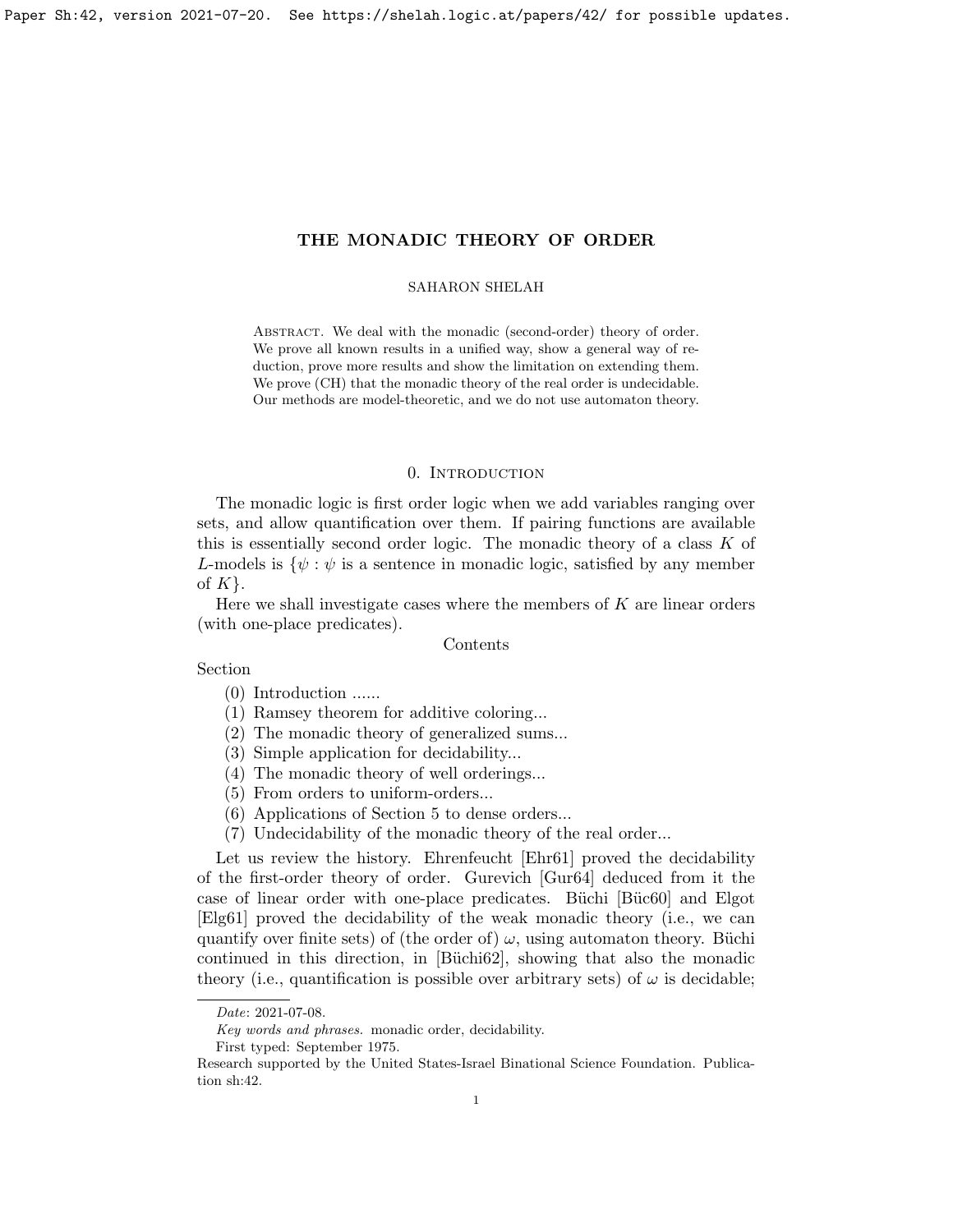and in [Büc65b] he showed the decidability of the weak monadic theory of ordinals. In [\[BS73,](#page-37-3) p. 96]he proved the decidability of the monadic theory of countable ordinals. Rabin [\[M.O69\]](#page-38-3) proved a very strong and difficult result, implying the decidability of the monadic theory of countable orders. Büchi [\[BS73\]](#page-37-3) showed the decidability of the monadic theory of  $\omega_1$  and of  $\{\alpha : \alpha < \omega_2\}.$ 

Meanwhile Laüchli [Läu68], using methods of Ehrenfeucht [\[Ehr59\]](#page-37-4) and Fraisse [\[Fra56\]](#page-38-5) and continuing works of Galvin (unpublished) and Laüchli and Leonard [\[LL66\]](#page-38-6), proved the decidability of the weak monadic theory of order. He did not use automaton theory. Pinus [\[Pin72\]](#page-38-7) strengthened, somewhat, those results. Our results have been announced in [\[She73a\]](#page-39-0), [\[She73b\]](#page-39-1)

By our notation Laüchli used  $Th_{\bar{k}}^n$  only for  $\bar{k} = \langle 1, 1, 1, \ldots \rangle$  (changed for the quantification over finite sets).

Remark: We are not interested here in results without the axiom of choice. See Siefkes [\[Sil70\]](#page-39-2) which shows that the result on  $\omega$  is provable in ZF. This holds also for  $\alpha < \omega^*$ . Litman [\[Lit76\]](#page-38-8) pointed out some mistakes in [\[BS73,](#page-37-3) 6] (theorems without AC); proved connected results, and showed in ZF that  $\omega_1$  is always characterizable by a sentence.

In Section 7 we prove (CH) the undecidability of the monadic theory of the real order and of the class of orders, and related problems. It can be read independently, and has a discussion on those problems. Gurevich finds that our proof works also for the lattice of subsets of a Cantor discontinuum, with the closure operation, and similar spaces. Hence Grzegorczy's [\[Grz51\]](#page-38-9) question is answered (under  $CH)^1$  $CH)^1$ .

Our work continues [Läu68], but for well ordering we use ideas of Büchi and Rabin. We reduce here the decision problem of the monadic theories of some (classes of) orders [e.g., well orderings; the orders which do not embed  $\omega_1$  not  $\omega_1^*$  to problems more combinatorial in nature. So we get a direct proof for the decidability of countable orders (answering a question of Büchi [\[BS73,](#page-37-3) p.35] Our proof works for a wider class, thus showing that the countable orders cannot be characterized in monadic theory, thus answering a question of Rabin [\[M.O69\]](#page-38-3)(p.12). Moreover, there are uncountable orders which have the same monadic theory as the rationals (e.g., dense Specker order; see [\[Jec03\]](#page-38-10) for their existence; and also some uncountable subsets of the reals). We also show that the monadic theory of  $\{\alpha : \alpha < \lambda^+\}$  is recursive in that of  $\lambda$ , generalizing results of Büchi for  $\omega$  and  $\omega_1$ . Unfortunately, even the monadic theory of  $\omega_2$  contains a statement independent of ZFC. For a set A of ordinals, let  $F(A) = \{ \alpha : \alpha$  is a limit ordinal of cofinality  $> \omega, \alpha < \sup A$ , and  $\alpha \cap A$  is a stationary subset of  $\alpha$ .

Now Jensen [\[Jen72\]](#page-38-11) proved the following:

<span id="page-1-0"></span><sup>&</sup>lt;sup>1</sup>Gurevich meanwhile has proved more and has a paper in preparation.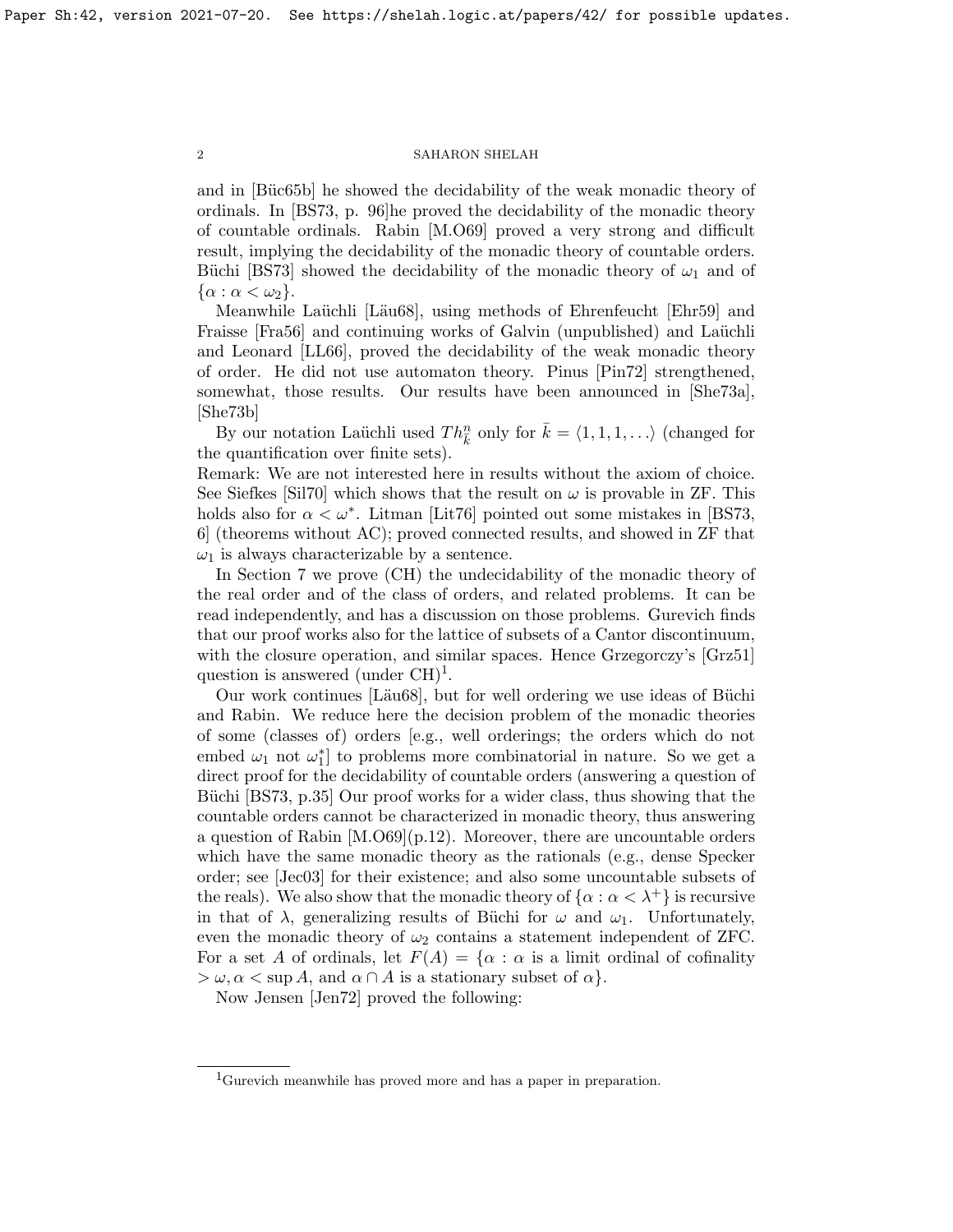<span id="page-2-0"></span>**Theorem 0.1.** ( $V = L$ ). A regular cardinal  $\kappa$  is weakly compact if and only if for every stationary  $A \subseteq \kappa$ , such that  $(\forall \alpha \in A)[cf(\alpha) = \omega]$ ,  $F(A) \neq \emptyset$ .

As the second part is expressible in the monadic theory of order, the Hanf number of the monadic theory of order is high. Clearly also the monadic theory of the ordinals depends on an axiom of large cardinals.

Now, Baumgartner [\[Bau76\]](#page-37-5) shows that if  $ZFC+$  (there is a weakly compact cardinal) is consistent, then it is consistent with ZFC that

(\*) for any stationary  $A \subseteq \omega_2$ , if  $(\forall \alpha \in A)[cf(\alpha) = \omega]$ , then  $F(A) \neq \varnothing$ (and in fact is stationary).

So ZFC does not determine the monadic theory of  $\omega_2$ . This partially answers  $[\text{Büc65a}](pp.34-43; p.38, problem 2).$ 

We can still hope that the number of possible such theories is small, and each decidable, but this seems unlikely. We can also hope to find the sentences true in every model of ZFC. A more hopeful project is to find a decision procedure assuming  $V = L$ . We show that for this it suffices to prove only the following fact. Let  $D_{\omega_2}$  be the filter of closed unbounded subsets of  $\omega_2$ . (Magidor disproves (\*\*) in  $V = L$ , but it may still be consistent with ZFC.)

(\*\*) if  $A \subseteq {\alpha < \omega_2 : cf(\alpha) = \omega}, F(A) = B \cup C$ , A is stationary, then there are  $A_1, A_2$ , such that  $A = A_1 \cup A_2, A_1 \cap A_2 = \emptyset, A_1, A_2$  are stationary and  $F(A_1) = B(\text{mod}D_{\omega_2}), F(A_2) = C(\text{mod}D_{\omega_2}).$ 

We prove, in fact, more: that the monadic theory of  $\omega_2$  and the first order theory of  $\langle \underline{P}(\omega_2)/D_{\omega_2}, \cap, \cup, F \rangle$  are recursive one in the other.

Conjecture 0.2.  $(V = L)$ . The monadic theory of  $\omega_2$  (and even  $\omega_n$ ) is decidable.

Conjecture 0.3. ( $V = L+$  there is no weakly compact cardinal). The monadic theory of well orders is decidable.

Laüchli and Leonard [\[LL66\]](#page-38-6) define a family  $M$  of orders as follows: It is the closure of  $\{1\}$  by

- $(1)$   $M + N$ ,
- (2)  $M \cdot \omega$  and  $M \cdot \omega^*$ ,
- (3)  $\sum_{i\leq n}^* M_i$  which is  $\sum_{a\in Q} M_a$  and  $\{a \in Q : M_a = M_i\}$  is a dense subset of the rationals, and each  $M_a \in \{M_i : i < n\}.$

(See Rosenstein [\[Ros69\]](#page-38-12) and Rubin [\[Rub74\]](#page-38-13) for generalization.)

Läuchli [Läu68] proved that every sentence from the weak monadic language of order has a countable model if and only if it has a model in  $M$ . Easy checking of Section 4 shows this holds also for the monadic language. On the other hand, looking at the definition of  $M$ , we can easily see that for every  $M \in \underline{M}$  there is a monadic sentence  $\psi$  such that  $M \models \psi$ , and  $||N|| \leq \aleph_0, N \models \psi$  imply  $N \cong M$ .

In this way we have a direct characterization of M.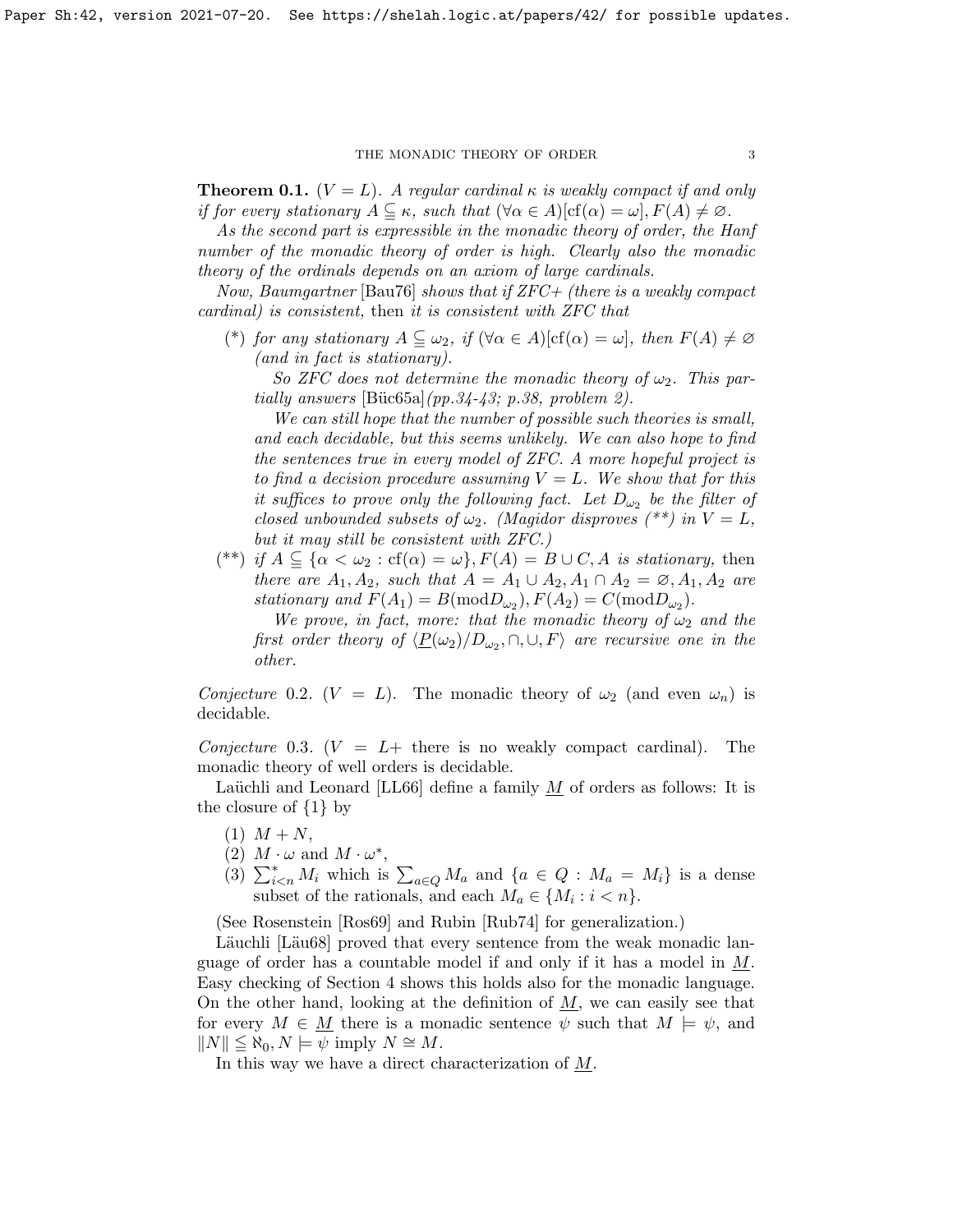**Theorem 0.4.**  $M \in M$  if and only if M is countable and satisfies some monadic sentence which is  $(\leq \aleph_0)$ -categorical.

Also for other classes whose decidability we prove, we can find subclasses analogous to  $M$ . This theorem raises the following question:

Conjecture 0.5. For every  $N \in M$  there is a monadic sentence  $\psi$  such that  $M \models \psi$  implies that M and N have the same monadic theory. (It suffices to prove this for the rational order.)

Related questions are:

<span id="page-3-3"></span>Conjecture 0.6. There is a monadic sentence  $\psi$  such that  $R \models \psi$  and  $M \models \psi$ imply that M and R have the same monadic theory.<sup>[2](#page-3-0)</sup>

<span id="page-3-4"></span>Conjecture 0.7. There is an order  $M$  which has the same monadic theory as R, but is not isomorphic to  $R<sup>3</sup>$  $R<sup>3</sup>$  $R<sup>3</sup>$ 

Conjecture 0.8. There are orders with the same monadic theories, whose completions do not have the same monadic theories.[4](#page-3-2)

The characterization of  $M$  gives us also

Conclusion 0.9. The question whether a sentence in the first-order (or even monadic) theory of order is  $(\leq \aleph_0)$ -categorical (or  $\aleph_0$ -categorical) is decidable.

A natural question is whether the monadic theory of  $\mathfrak{M}$  is more "complex" than that of the ordinals (the orders in  $\mathfrak{M}$  are countable unions of scattered types; see Laver  $[Lav71, \S3]$  $[Lav71, \S3]$ , which includes results of Galvin). To answer this, we have the

**Definition 0.10.** For a model M with relations only, let  $M^{\sharp}$  be the following model:

(i) its universe is the set of finite sequences of elements of  $M$ ;

- (i) its relations are
	- (a)  $\langle$ , where  $\bar{a} \langle \bar{b} \rangle$  means  $\bar{a}$  is a initial segment of  $\bar{b}$ ,
	- (b) for each *n*-place predicate R from the language of M,  $R^{M^{\sharp}} =$  $\{\langle \langle a_1,\ldots,a_{m-1},b^1\rangle, \langle a_1,\ldots,a_{m-1},b^2\rangle, \ldots, \langle a_1,\ldots,a_{m-1},b^n\rangle \rangle :$  $a_i, b^i$  are elements of M, and  $M \models R[b^1, \ldots, b^n]$ .

The author suggested a generalization of Rabin's automaton from [\[M.O69\]](#page-38-3), proved the easy parts: the lemmas on union and intersection, and solved the emptiness problem. Then J.Stup elaborated those proofs, and proved the complementation lemma. Thus a generalization of the theorem and proof of [\[M.O69\]](#page-38-3) gives

**Theorem 0.11.** The monadic theory of  $M^{\sharp}$  is recursive in the monadic theory of M.

Thus, using  $\left[\text{Lav71}, \S3\right]$  notation, we get, e.g.,

<span id="page-3-0"></span><sup>&</sup>lt;sup>2</sup>Confirmed by Gurevich

<span id="page-3-1"></span><sup>3</sup>Refuted by Gurevich

<span id="page-3-2"></span><sup>&</sup>lt;sup>4</sup>Confirmed by Gurevich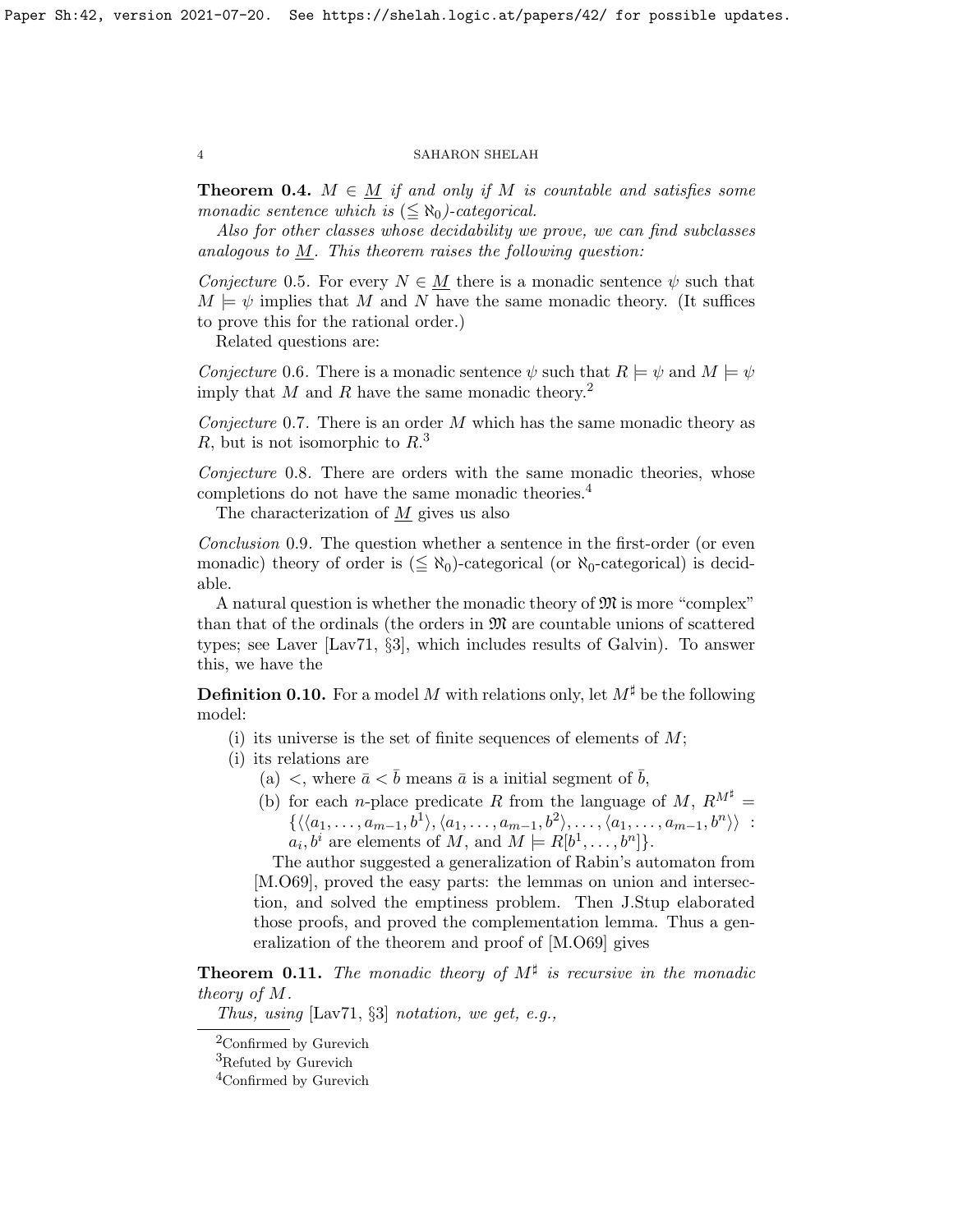Conclusion 0.12. The monadic theory of  $\{M : M \in \mathfrak{M}, ||M|| \leq \lambda\}$  is recursive in the monadic theory of  $\lambda$ .

Because by Section 2 the monadic theory of  $\sigma_{\lambda^+,\lambda^+}$  is recursive in the monadic theory of  $\lambda$ , by [0.6](#page-3-3) the monadic theory of  $\eta_{\lambda^+,\lambda^+}$  is recursive in the monadic theory of  $\lambda$ , and so we finish, as by [\[Lav71,](#page-38-14) 3.2(iv), 3.4]  $\eta_{\lambda^+,\lambda^+}$  is a universal member of  $\{M \in \mathfrak{M} : \|M\| \leq \lambda\}.$ 

Also useful are the following (Le Tourneau [\[LT68\]](#page-38-15) proved parts (1),(2) at  $least$ :<sup>[5](#page-4-0)</sup>

**Theorem 0.13.** Let L be a language with one one-place function symbol, equality and one place predicates.

- (1) The monadic theory of  $L$  is decidable.
- (2) If a monadic sentence  $\psi$  of L has a model, it has a model of cardinality  $\leq \aleph_0$ .
- (3) In (2) we can find  $n = n(\psi) < \aleph_0$  and a model M such that  $|\{b \in \mathcal{A}\}|$  $|M|$  :  $f(b) = a\}| \leq n$  for any  $a \in |M|$ .

This is because, if  $M_{\lambda}$  is the model whose universe is  $\lambda$ , and whose language contains equality only, in  $M^{\sharp}_{\lambda}$  we can interpret a universal L-model (see Rabin [\[M.O69\]](#page-38-3)). This implies (1). Note that all  $M_{\lambda}$  ( $\lambda$  an infinite cardinal) have the same monadic theory. This proves  $(2)$ . For  $(3)$  note that if  $M_{\aleph_0} \models \psi$ , then for all big enough  $n, M_n \models \psi$ .

Remark (1): Rabin [\[M.O69\]](#page-38-3) prove the decidability of the countable Boolean algebras, in first-order logic expanded by quantification over ideals. By the Stone representation theorem, each countable Boolean algebra can be represented as the Boolean algebra generated by the intervals of a countable order. By the method of Section 3 we can prove that the theory of countable linear orders in monadic logic expanded by quantification over such ideals, is decidable, thus reproving Rabin's result. (The only points is that methods of Section 2 apply.)

Conjecture 0.14. The monadic theory of orders of cardinality  $\leq \aleph_1$  is decidable when  $\aleph_1 < 2^{\aleph_0}$ .

Conjecture 0.15. The theory of Boolean algebras of cardinality  $\langle \lambda \rangle$  or in first-order logic expanded by allowing quantification over ideals is decidable when  $\lambda \leq 2^{\aleph_0} (\lambda = \aleph_2 \leq 2^{\aleph_0}).$ 

Remark: We can prove Conclusion [0.7](#page-3-4) by amalgamating the methods of Section 4,5, and 6.

<span id="page-4-0"></span> ${}^{5}$ Le Tourneau only claimed the result. Lately also Routenberg and Vinner proved this theorem.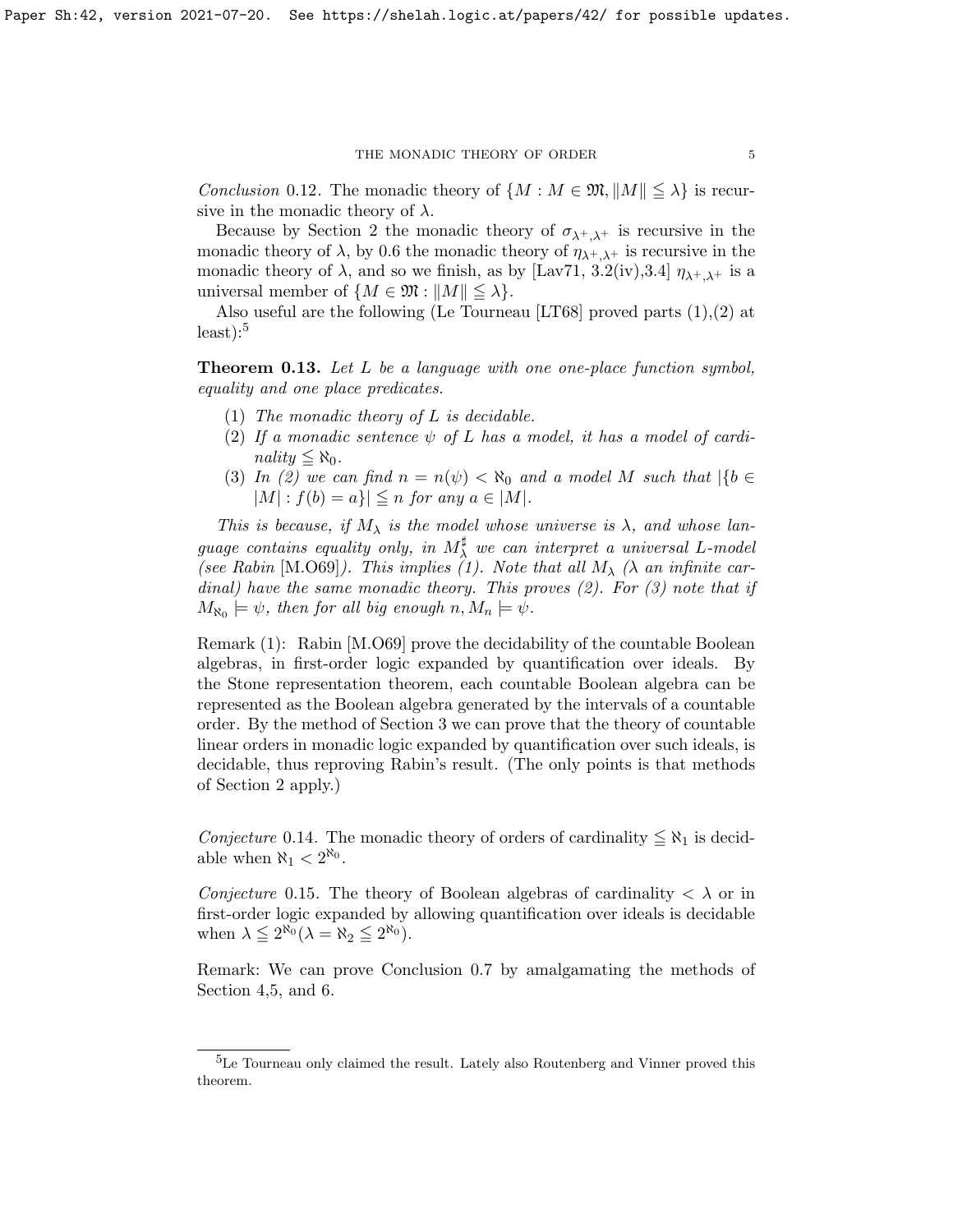### 1. Ramsey theorem for additive coloring

A *coloring* of a set  $I$  is a function  $f$  from the set of unordered pairs of distinct elements of I, into a finite set T of colors. We write  $f(x, y)$  instead of  $f({x, y})$ , assuming usually that  $x < y$ . The coloring f is additive if for  $x_i < y_i < z_i \in I \ (i = 1, 2).$ 

$$
f(x_1, y_1) = f(x_2, y_2); f(y_1, z_1) = f(y_2, z_2)
$$

imply  $f(x_1, z_1) = f(x_2, z_2)$ . In this case a (partial) operation + is defined on T, such that for  $x < y < z \in I$ ,  $f(x, z) = f(x, y) + f(y, z)$ . A set  $J \subseteq I$  is homogeneous (for f) if there is a  $t_0 \in T$  such that for every  $x < y \in J, f(x, y) = t_0.$ 

Ramsey's theorem [\[Ram29\]](#page-38-16) states, in particular, that if we color an infinite set with a finite set of colors, then there is an infinite homogeneous subset. This theorem has many generalization and applications. It was used in [Büchi62] for a coloring which was, in fact, additive. Using an idea of Rabin, Büchi  $[BS73, 12, p.58]$  $[BS73, 12, p.58]$  offered an alternative proof (using, in fact, additivity) and in [\[BS73,](#page-37-3) 6.2, p.111] straightforwardly generalized it to  $\omega_1$  (the result for  $\omega_1$  is not true for coloring in general). We give the natural extension to arbitrary ordinals (which is immediate, and included for completeness) and a parallel theorem for dense orders.

<span id="page-5-0"></span>**Theorem 1.1.** If  $\delta$  is a limit ordinal, f an additive coloring of  $\delta$  (by a set T of n colors), then there is an unbounded homogeneous subset  $J$  of  $\delta$ .

Remarks:

(1) If the cofinality of  $\delta$  is  $\geq \omega_1$  we can assume that if  $a, b < c', f(a, c') =$  $f(b, c')$ , then  $a, b < c \in J$  implies  $f(a, c) = f(b, c)$ .

(2) Instead of  $|T| < \aleph_0$ , we need assume only  $|T| < \text{cf}(\delta)$ .

<span id="page-5-2"></span>Conclusion 1.2. Under the condition of [1.1,](#page-5-0) there are a closed unbounded subset J of  $\delta$ , and  $J_k, J^{\ell}, 1 \leq k, \ell \leq |T|$  and  $t_k^{\ell} \in T$  such that  $J = \bigcup_k J_k =$  $\cup_{\ell} J^{\ell}$ , the  $J_k$ 's are disjoint, the  $J^{\ell}$ 's are disjoint, and if  $a < b \in J$ ,  $a \in J_k$ ,  $b \in$  $J^{\ell}$  then  $f(a, b) = t^{\ell}_k$ .

<span id="page-5-1"></span>**Theorem 1.3.** If f is an additive coloring of a dense set I, by a finite set  $T$  of n colors, then there is an interval of I which has a dense homogeneous subset.

<span id="page-5-3"></span>Conclusion 1.4. Under the hypothesis of [1.3,](#page-5-1) there is an interval  $(a, b)$  of I, and  $(a, b) = \bigcup_{k=1}^{|T|} J_k = \bigcup_{\ell=1}^{|T|} J^{\ell}$  and colors  $t_k^{\ell} \in T$  such that for  $x < y, x \in$  $J_k, y \in J^{\ell}, f(x, y) = t_k^{\ell}.$ 

Remark: We can choose the  $J_0, J_k, J^{\ell}$ 's so that they are definable by firstorder formulas with parameters in the structure  $(\delta, \langle , f \rangle)$  (or  $(I, \langle , f \rangle)$ ).

Proof of Theorem [1.1:](#page-5-0) Define: For  $x, y \in \delta, x \sim y$  if there is a z such that  $x, y \leq z \leq \delta$ , and  $f(x, z) = f(y, z)$ ; clearly this implies by the additivity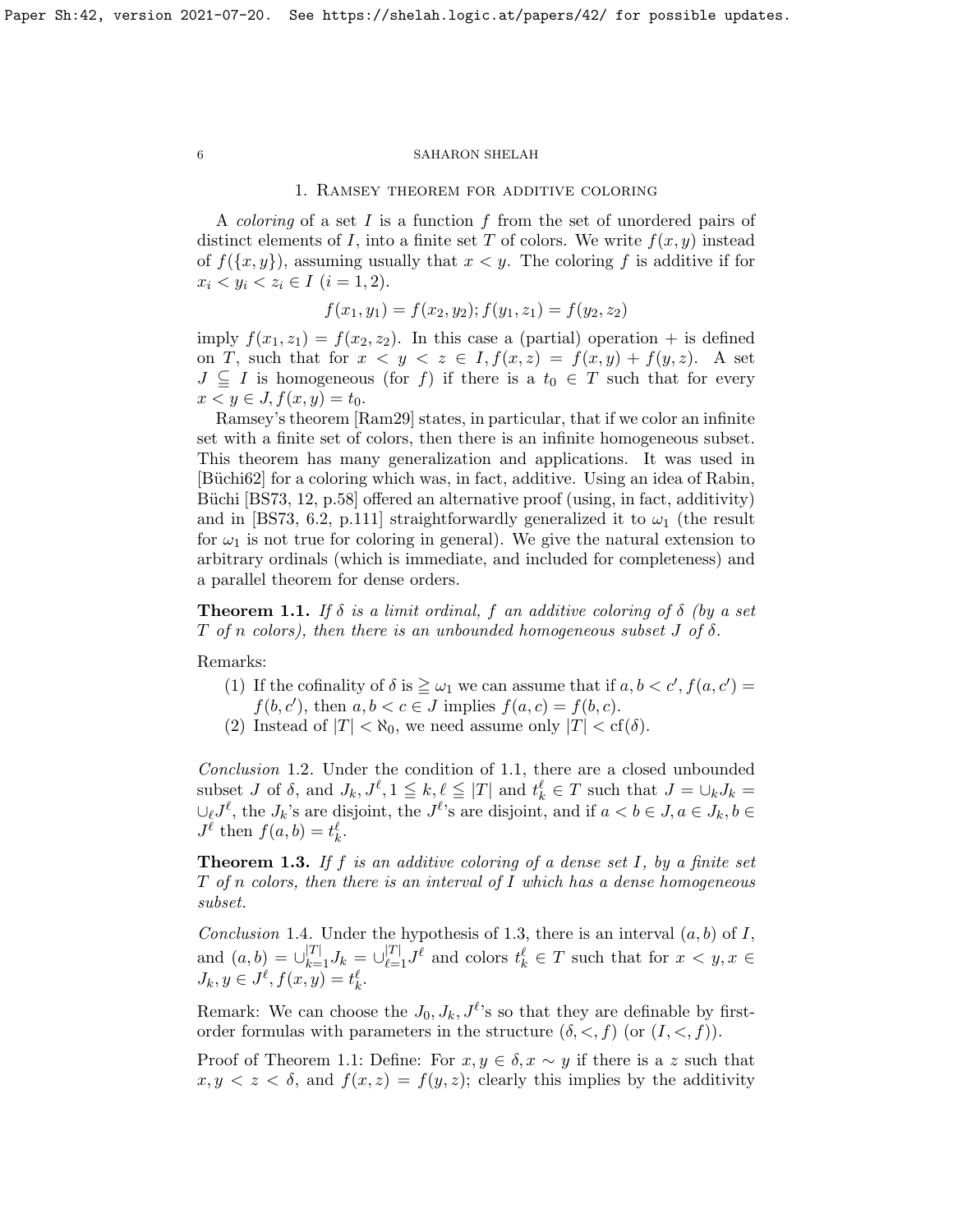of f that for any  $z', z < z' < \delta, f(x, z') = f(y, z')$ . It is easy to verify that  $\sim$  is an equivalence relation with  $\leq$  |T| equivalence classes. So there is at least one equivalence class I, which is an unbounded subset of  $\delta$ . Let  $x_0$  be the first element of I. Let, for  $t \in T$ ,  $I_t = \{y : x_0 \neq y \in I, f(x_0, y) = t\}.$ Clearly  $I - \{x_0\} = \bigcup_{t \in T} I_t$ , hence for some  $s, I_s$  is an unbounded subset of δ. Let  $\langle a_i : i < cf(\delta) \rangle$  be an increasing unbounded sequence of elements of δ. Define by induction on *i* elements  $y_i$  ∈ *I*. If for all  $j < i$  (*i* < cf(δ),  $y_j$ have been defined, let  $y_i < \delta$  be such that  $y_i > y_j, y_i > a_j, y_i > x_0$  and  $f(x_0, y_i) = f(y_j, y_i)$  for any  $j < i$ , and  $y_i \in I_s$ . Now  $J = \{y_i : i < \text{cf}(\delta)\}\$ is the desired set. Clearly it is unbounded. If  $y_j < y_i$  (hence  $j < i$ ) then

$$
f(y_j, y_i) = f(x_0, y_i) = s.
$$

So *J* is homogeneous.

Proof of Conclusion [1.2:](#page-5-2) If the cofinality of  $\delta$  is  $\aleph_0$ , then the J from [1.1](#page-5-0) is also closed (trivially). So assume  $cf(\delta) > \aleph_0$ , let  $T = \{t_1, \ldots, t_n\}$ , and let J,  $y_j$  be as defined in the proof of [1.1;](#page-5-0) and let  $J^*$  be the closure of  $\{y_{j+1} : j < \text{cf}(\delta)\}.$ Then  $J^* = \{y^j : j < \text{cf}(\delta)\}\$ is increasing, continuous, and  $y^{j+1} = y_{j+1}$ . Let  $J' = \{y^j : j \text{ is a limit ordinal}\},\$ 

 $J_k = \{y^j : j \text{ is a limit ordinal}, f(y^j, y^{j+1}) = t_k\},\$  $J^{\ell} = \{y^j : j \text{ is a limit ordinal, and } (\forall i < j)(\exists \alpha)(i < \alpha < j \land f(y^{\alpha+1}, y^j) = t_{\ell}\}\)$ but this does not fold for any  $\ell' < \ell$ .

Now clearly  $J' = \bigcup_k J_k = \bigcup_{\ell} J^{\ell}$ , and if  $x \in J_k, z \in J^{\ell}, x < z$  then  $x =$  $y^i, z = y^j, i < j, i, j$  are limit ordinals and there is an  $\alpha, i < \alpha < j$ , such that  $f(y^{\alpha+1}, y^j) = t_\ell$ . Hence

$$
f(x, z) = f(yi, yj) = f(yi, yi+1) + f(yi+1, yα+1) + f(yα+1, yj)
$$
  
= t<sub>k</sub> + f(y<sub>i+1</sub>, y<sub>α+1</sub>) + t<sub>ℓ</sub> = t<sub>k</sub> + s + t<sub>ℓ</sub>  $\stackrel{\text{def}}{=} tkℓ.$ 

Clearly all the demands are satisfied.

Proof of Theorem [1.3:](#page-5-1) Remember that  $J \subseteq I$  is dense in an interval  $(a, b)$ if for every  $x, y \in I, a < x < y < b$ , there is a  $z \in J$  such that  $x < z < y$ . It is easy to see that if  $J \subseteqq I$  is dense in an interval  $(a, b)$  and  $J = \cup_{k=1}^m J_k$  $(m > 1)$  then there are k and a', b' such that  $a < a' < b' < b, 1 \le k \le m$  and  $J_k$  is dense in  $(a', b')$ .

Define for any  $a \in I, J \subseteq I$ 

$$
F(a, J) = \{ t : t \in T, (\forall x > a)(\exists y \in J)(a < y < x \land f(a, y) = t) \}.
$$

Notice, that since T is finite, for any  $a \in I$ , and any  $J \subseteq I$  there is a  $b, a < b \in I$  such that:

 $t \in F(a, J)$  if and only if there is a  $y \in J$ ,  $a < y < b$ ,  $f(a, y) = t$ .

We define by induction on  $m \leq n2^n + 2$  intervals  $(a_m, b_m)$ , sets  $J_m$  dense in  $(a_m, b_m)$ , and (for  $m > 0$ ) sets  $D_m \subseteq T$ .

For  $m = 0$ , let  $(a_0, b_0)$  be any interval of I, and  $J_0 = \{x \in I : a_0 < x < b_0\}.$ Suppose  $(a_m, b_m)$ ,  $J_m$  are defined. For any  $D \subseteq T$  let  $J_m(D) = \{a \in J_m :$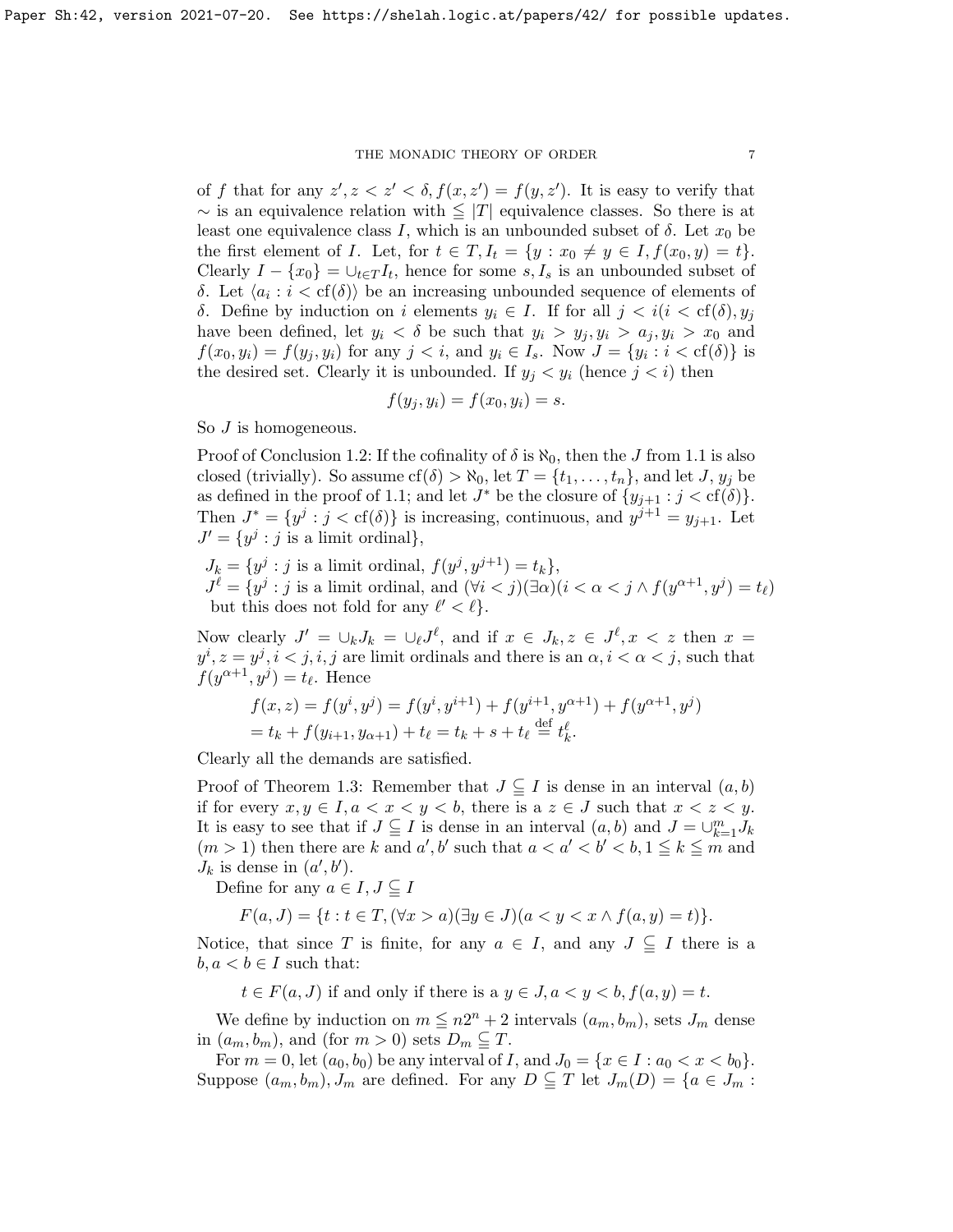$F(a, J_m) = D$ . Clearly  $J_m = \bigcup_{D \subseteq T} J_m(D)$  and as there are only finitely many possible  $D$ 's  $(\leq 2^n)$ , there is an interval  $(a_{m+1}, b_{m+1})$  and  $D_{m+1} \subseteq T$ such that  $J_m(D_{m+1})$  is dense in  $(a_{m+1}, b_{m+1})$ , and  $a_m < a_{m+1} < b_{m+1} < b_m$ . Let  $J_{m+1} = (a_{m+1}, b_{m+1}) \cap J_m(D_{m+1})$ . Clearly  $J_m \supseteq J_{m+1}$ , and  $m > k$ implies  $J_k \supseteq J_m$ , and  $(a_m, b_m)$  is a subinterval of  $(a_k, b_k)$ .

As there are only  $\leq 2^n$  possible  $D_m$ , there are a  $D \subseteq T$  and  $0 \leq m_0$  $\ldots < m_n \leq n2^n + 1$  such that  $D_{m_i+1} = D$ . Define, for  $0 \leq k \leq n, a^k =$  $a_{m_k}, b^k = b_{m_k}, J^k = J_{m_k}.^6$  $a_{m_k}, b^k = b_{m_k}, J^k = J_{m_k}.^6$ 

It is easy to check that if  $0 \leq k < l \leq n, x \in J^{\ell}$  then  $x \in J_{m_{\ell}} \subseteq J_{m_{k+1}}$ , hence  $F(x, J_k) = F(x, J_{m_k}) = D_{m_{k+1}} = D$ . It is clear that  $J^0 \supseteq J^1 \supseteq \dots \supseteq$  $J^n$ .

Choose  $x_0 \in J^n$ . Then there is  $x_1, x_0 < x_0 < x_1 < b^n$ , such that  $x_0 <$  $y < x_1, y \in J^0$  implies  $f(x_0, y) \in F(x_0, J^0) = D$ . Hence  $t \in D$  if and only if there is  $y \in J^{n-1}, x_0 < y < x_1, f(x_0, y) = t$ , if and only if there is  $y \in J_0, x_0 < y < x_1, f(x_0, y) = t$ . Clearly

$$
J^n \cap (x_0, x_1) = \cup_{t \in T} \{ y : y \in J^n, x_0 < y < x_1, f(x_0, y) = t \}.
$$

Hence there are  $a, b, t_0$  such that  $x_0 < a < b < x_1$  and

$$
J^* = \{ y : y \in J^n, a < y < b, f(x_0, y) = t_0 \}
$$

is dense in  $(a, b)$ . Clearly  $t_0 \in D$ .

It is easy to check that for  $t, s \in D, t + s$  is defined and  $\in D$ , so for  $t \in D, m \geq 1$  defined  $mt \in T$ , by induction on  $m : 1t = t, (m + 1)t = mt + t$ . As T has n elements,  $1t_0, 2t_0, \ldots, (n+1)t_0$  cannot be pairwise distinct. So there are  $i, j, 1 \leq i < (i + j) \leq n + 1$  such that  $it_0 = (i + j)t_0$ . Define

$$
J = \{ y : a < y < b, f(x_0, y) = j t_0, y \in J^{n-j+1} \}.
$$

We shall show that  $J$  is the desired set.

(I)  $J$  is dense in  $(a, b)$ .

Suppose  $a < a' < b' < b$ , and we shall find  $z \in J$ ,  $a' < z < b'$ . As  $J^*$  is dense in  $(a, b)$  there are  $z^n \in J^* \subseteq J^n, a' < z^n < b'$ . We define by downward induction  $z^k$  for  $n-{-}j+1 \leq k \leq n$  such that  $z^k \in J^k, a' < z^k < b'$ . For  $k = n, z^k$  is defined. Suppose  $z^{k+1}$  is defined, then as  $z^{k+1} \in J^{k+1}$  is follows that  $F(z^{k+1}, j^k) = D$ . As  $t_0 \in D$  there is  $z^k \in J^k$ , such that  $z^{k+1} < z^k < b'$  and  $f(z^{k+1}, z^k) =$  $t_0$ . Clearly

$$
x < z^n < z^{n-1} < \ldots < z^{n-j+1},
$$

$$
f(x_0, z^n) = t_0
$$
,  $f(z^{i+1}, z^i) = t_0$ .

Hence  $f(x_0, z^{n-j+1}) = t_0 + \ldots + t_0 = jt_0$ , so  $z^{n-j+1} \in J, a' <$  $z^{n-j+1} < b'$ .

<span id="page-7-0"></span><sup>&</sup>lt;sup>6</sup>In fact  $D_m(T) \supseteq D_m(T)$ , hence we can replace  $n2^n + 2$  by  $n^2 + 2$ .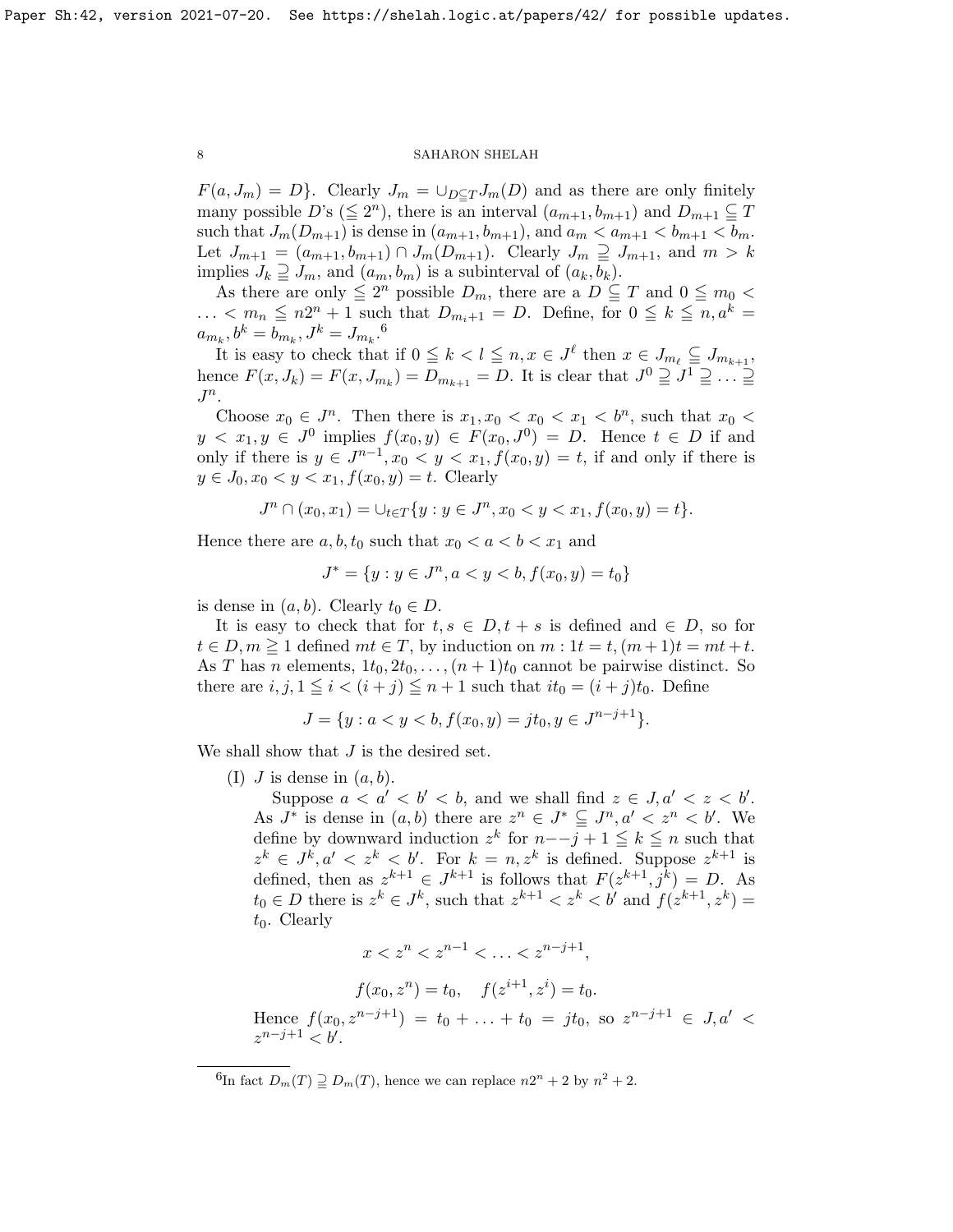$(II)$  J is homogeneous.

Suppose  $a < y < z < b, y, z \in J$ . Then  $y \in J^{n-j+1}$ . Now define by downward induction  $y^k \in J^k$  for  $0 \leq k \leq i, y \leq y^k < z$ . Let  $y^i =$  $y(y^i \in J^i)$  because  $y^i = y \in J^{n-j+1}$ , and as  $i+j \leq n+1, i \leq n-j+1$ hence  $J^{n-j+1} \subseteq J^i$ ). If  $y^{k+1}$  is defined then  $F(y^{k+1}, J^k) = D$ , hence there are  $y^k \in J^k$ ,  $y^{k+1} < y^k < z$  such that  $f(y^{k+1}, y^k) = t_0$ . It follows that  $x_0 < y = y^i < y^{i-1} < \ldots < y^0 < z$  and

$$
f(y^k, y^{k-1}) = t_0.
$$

Hence

$$
f(y, y^0) = f(y^i, y^0) = it_0.
$$

So

$$
f(y, z) = f(y, y0) + f(y0, z) = it0 + f(y0, z)
$$
  
=  $(i + j)t0 + f(y0, z) = jt0 + it0 + f(y0, z)$   
=  $f(x0, y) + f(y, y0) + f(y0, z) = f(x0, z) = jt0.$ 

This proves the homogeneity of J.

Proof of Conclusion [1.4:](#page-5-3) Let  $(a, b)$ , J and  $t_0$  be as in the proof of [1.3.](#page-5-1) Let  $T = \{t_1, \ldots, t_n\}$ . Let

$$
J_k = \{y : y \in (a, b), t_k \in F(y, J), t_1, \dots, t_{k-1} \notin F(y, J)\},
$$
  

$$
J^{\ell} = \{y : y \in (a, b), t_{\ell} \in F'(y, J), t_1, \dots, t_{\ell-1} \notin F'(y, J)\}
$$

where  $F'$  is defined just as  $F$  is, but for the reversed order.

Clearly  $(a, b) = \bigcup_k J_k = \bigcup_{\ell} J^{\ell}$ . Suppose  $x < y, x \in J_k, y \in J_{\ell}$ . Then we can find  $x', y' \, x < x' < y' \in J$ , such that  $f(x, x') = t_k$ ,  $f(y', y) = t_\ell$ . Hence

$$
f(x,y) = f(x,x') + f(x',y') + f(y',y) = t_k + t_0 + t_\ell \stackrel{\text{def}}{=} t_k^\ell.
$$

### 2. The monadic theory of generalized sums

Feferman and Vaught [\[FV59\]](#page-38-17) proved that the first order theory of sum, product, and even generalized products of models depends only on the firstorder theories of the models. Their theorem has generalizations to even more general products (see Olmann) and to suitable infinitary languages  $(L_{\alpha}, \text{see})$ Malitz [\[Mal71\]](#page-38-18)).

On the other hand, it is well-known that for second order theory this is false even for sum (as there is a sentence true in the sum of two models if and only if they are isomorphic, for fixed finite language, of course). Also for monadic (second-order) theory this is false for products of models (there is a sentence true in a direct product of two models of the theory of linear order if and only if the orders are isomorphic). We notice here that the monadic theory of generalized sum depends only on the monadic theories of the summands and notice also generalization of known refinement (see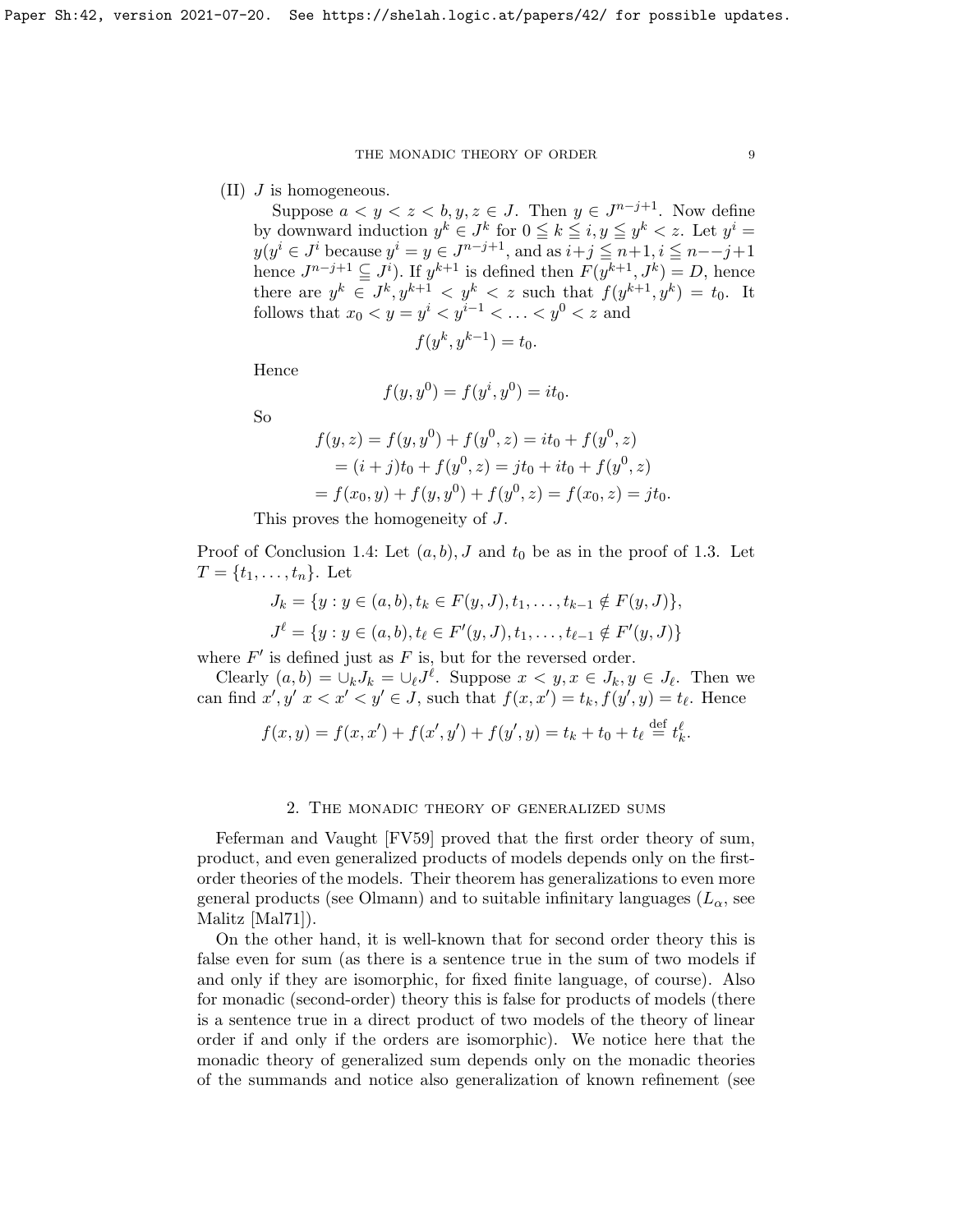Fraissé [\[Fra56\]](#page-38-5)). We can prove them using natural generalization of Ehren-feucht games (see [\[Ehr61\]](#page-38-0)). Läuchli [Läu68] uses some particular cases of those theorems for the weak monadic theory. As there is no new point in the proofs, we skip them. We should notice only that a subset of sum of models is the union of subsets of the summands. The results of [\[FV59\]](#page-38-17) can be applied directly by replacing M by  $(|M| \cup P(M), M, \in)$ .

Notation 2.1. L will be first-order language with a finite number of symbols,  $L^M$  the corresponding monadic language,  $L(M)$  the first-order, language corresponding to the model M, the universe of M, is  $|M|$ . Let  $x, y, z$  be individual variables; X, Y, Z set variables; a, b, c elements; P, Q sets;  $P(M)$  =  $\{P : P \subseteq |M|\}.$  Bar denotes that this is a finite sequence, e.g.,  $\bar{a}$ ;  $\ell(\bar{a})$  its length,  $\bar{a} = \langle \ldots, a_i, \ldots \rangle_{i \leq \ell(\bar{a})}$ , and let  $\bar{a}(i) = a_i$ . We write  $\bar{a} \in A$  instead of  $a_i \in A$  and  $\bar{a} \in M$  instead of  $\bar{a} \in |M|$ . K is a class of  $L(K)$  models  $(L(K) = L(M)$  for any  $M \in K$ ). Let

$$
K^m = \{ (M, \bar{P}) : \bar{P} \in \underline{P}(M)^m \}, K^{\infty} = \cup_{m < \omega} K^m.
$$

Let  $k, \ell, m, n, p, q, r$  denote natural numbers.

<span id="page-9-0"></span>**Definition 2.2.** For any L-model  $M, \overline{P} \in P(M), \overline{a} \in |M|, \Phi$  a finite set of formulas  $\varphi(X_1,\ldots,x_1,\ldots)\in L$ , a natural number n, and a sequence of natural numbers k of length  $\geq n$ , define

$$
t = th^n_{\bar{k}}((M,\bar{P},\bar{a}),\Phi)
$$

by induction on  $n$ :

For  $n = 0$ :

 $t = \{ \varphi(X_{\ell_1}, \ldots, x_{j_1}, \ldots) : \varphi(X_1, \ldots, x_1, \ldots) \in \Phi, M \models \varphi[P_{\ell_1}, \ldots, a_{j_1}, \ldots] \}.$ For  $n = m + 1$ :  $t = \{th_k^m(M, \bar{P}, {\bar{a}}^\frown \bar{b}) : \bar{b} \in |M|^{\bar{k}(m)}\}.$ 

<span id="page-9-1"></span>**Definition 2.3.** For any L-model  $M, \overline{P} \in \underline{P}(M)$ , a finite set  $\Phi$  of formulas  $\varphi(X_1,\ldots,x_1\ldots) \in L, n, \overline{k}$  of length  $\geqq n+1$ , define  $T = Th_{\overline{k}}^n(M, \overline{P}), \Phi)$  by induction on n:

For  $n = 0$ :

$$
T = th^1_{\bar k}((M,\bar P),\Phi).
$$

For  $n = m + 1$ :

$$
T = \{Th_k^m((M, \bar{P} \cap \bar{Q}), \Phi) : \bar{Q} \in \underline{P}(M)^{\bar{k}(n)}\}.
$$

- (1) If  $\Phi$  is the set of atomic formulas we shall omit it and write  $Th_{\bar{k}}^n(M, \bar{P})$ .
- (2) We always assume  $\bar{k}(i) \geq 1$  for any  $i < \ell(\bar{k})$ , and  $\bar{k}(0) \geq m_R$  if  $R \in L(M)$  is  $m_R$ -place.
- (3) If we write  $\bar{k}(i)$  for  $i \geq \ell(\bar{k})$ , then we mean 1, and when we omit  $\bar{k}$ we mean  $\{\max\{m_R : R \in L(M)\}, 1, \ldots\}.$
- (4) We could have mixed Definition [2.2,](#page-9-0) and [2.3,](#page-9-1) and obtained a similar theorem which would be more refined.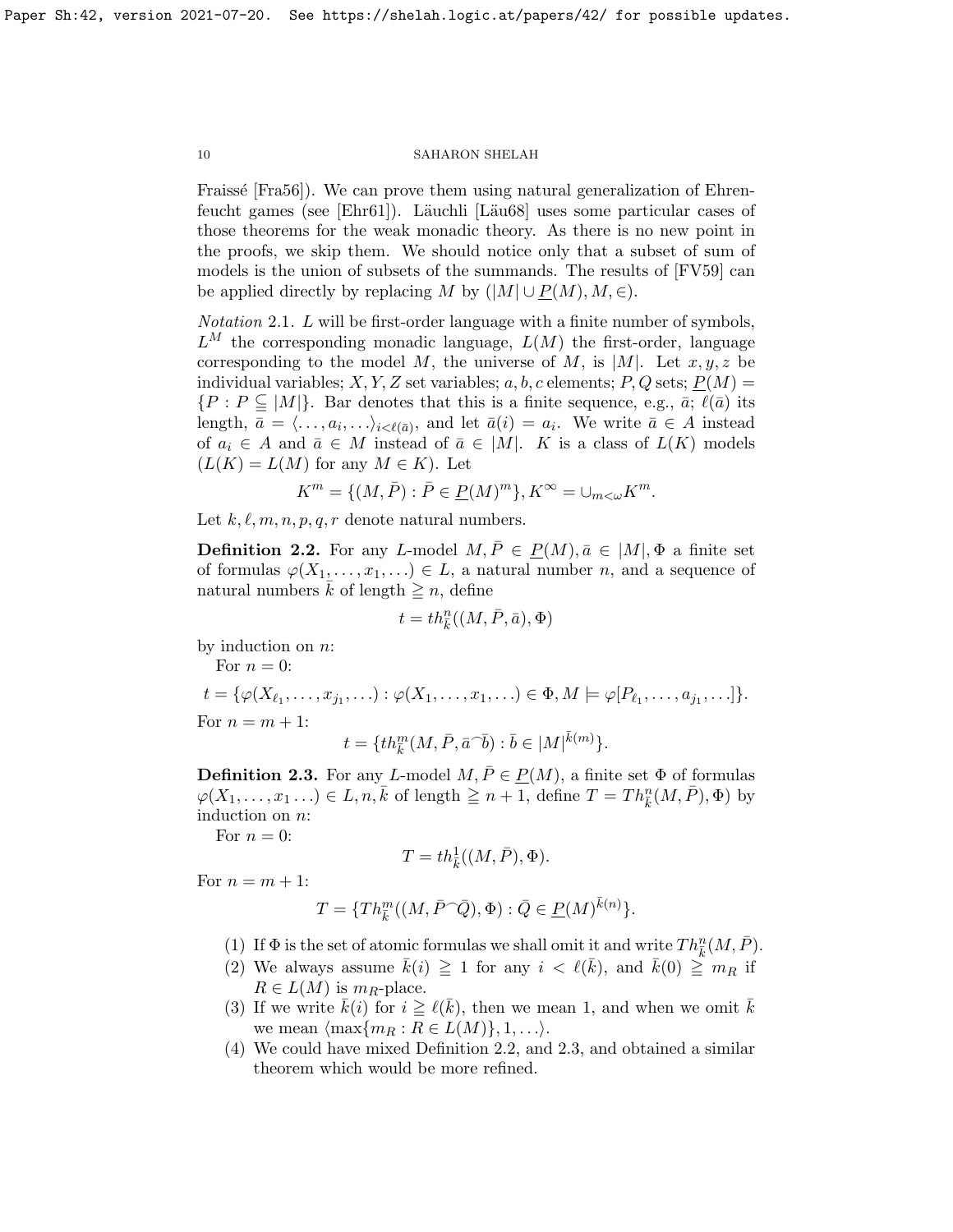- **Lemma 2.4.** (A) For every formula  $\psi(\bar{X}) \in L^M(M)$  there is an n such that from  $Th_{\bar{k}}^n(M, \bar{P})$  we can find effectively whether  $M \models \psi[\bar{P}].$ 
	- (B) For every  $L, \overline{k}, n, \Phi \subseteqq L$ , and m there is a set  $\Psi = {\psi_{\ell}(\overline{X}) : \ell <$  $\ell_0(\langle \omega), \ell(\bar{X}) = m\}(\overline{\psi}_\ell \in L^M)$  such that for any L-models M, N and  $\overline{P} \in \underline{P}(M)^m, \overline{Q} \in \underline{P}(N)^m$  the following hold:
		- (a)  $\overline{Th}_{\overline{k}}^n((N, \overline{Q}), \overline{\Phi})$  can be computed from  $\{\ell < \ell_0 : N \models \psi_\ell[\overline{Q}]\}.$
		- (b)  $Th_{\overline{k}}^{\widetilde{n}}((N,\overline{Q}),\Phi) = Th_{k}^{n}((M,\overline{P}),\Phi)$  if and only if for any  $\ell$  <  $\ell_0, M \models \psi_\ell[\bar{P}] \Leftrightarrow N\psi_\ell[\bar{Q}].$

Proof: Immediate. In (A) it suffices to take for n the quantifier depth of  $\psi$ .

- **Lemma 2.5.** (A) For given  $L, n, m, \overline{k}$ , each  $Th_{\overline{k}}^n(M, \overline{P})$  is hereditarily finite, and we can compute the set of formally possible  $Th_{\bar{k}}^n(M, \bar{P}), \ell(\bar{P}) =$  $m, M$  an L-model. The same holds for  $\Phi$ .
	- (B) If  $\bar{\ell}(0) \geq \bar{k}(0), 1 = p_0 < p_1 < p_2 < \ldots < p_n \leq m$  and for  $1 \leq$  $i \leq n, \bar{k}(i) \leq \sum_{p_{i-1} \leq j \leq p_i} \bar{\ell}(j)$  then from  $Th^m_{\bar{\ell}}(\bar{M}, \bar{P}), \Phi)$  we can effectively compute  $Th^{\widetilde{n}}_{\overline{k}}((M,\overline{P}),\Phi)$ .
	- (C) For every  $n, \overline{k}, \overline{\ell}$  we can compute m such that from  $Th^m_{\overline{\ell}}((M, \overline{P}), \Phi)$ we can effectively compute  $Th_{\bar{k}}^n((M,\bar{P}),\Phi)$ .
	- (D) Suppose in Definition [2.3](#page-9-1) we make the following changes: We restrict ourselves to partition  $P$ , and let  $Q$  be a partition refining  $P$ , which divides each  $P_i$  to  $2^{\bar{k}(m)}$  parts. What we get we call  $pTh_{\bar{k}}^n((M,\bar{P}),\Phi)$ . Then from  $pTh_{\bar{k}}^n((M, \bar{P}), \Phi)$  we can effectively compute  $Th_{\bar{k}}^n((M, \bar{P}), \Phi)$ , and vice versa.
	- (E) Let  $K, n, \Phi$  be given. If for every k there is an  $\ell$  such that for every  $m, M, N \in K^m$ ,

$$
Th^n_\ell(M, \Phi) = Th^n_{\overline{\ell}}(N, \Phi) \Rightarrow Th^{n+1}_{\overline{k}}(M, \Phi) = Th^{n+1}_{\overline{k}}(N, \Phi)
$$

then for every  $m, \overline{k}$  there is an  $\overline{\ell}$  such that for any  $n', M, N \in K^m$ 

$$
Th_{\overline{\ell}}^n(M,\Phi) = Th_{\ell}^n(N,\Phi) \Rightarrow Th_{\overline{k}}^{n'}(N,\Phi) = Th_{\overline{k}}^{n'}(M,\Phi).
$$

Remark: This is parallel to elimination of quantifiers.

(F) In (E), if in the hypothesis  $\ell$  can be found effectively from  $k$  then in the conclusion,  $\ell$  can be found effectively from  $m, \bar{k}$ . If in addition  ${Th_{\bar{k}}^n(M, \Phi)}$ :  $M \in K^m$  is recursive in  $\bar{k}, m$  then  $\{Th_{\bar{k}}^p(M, \Phi) : M \in K\}$  is recursive in  $p, k.$ 

Proof: Immediate.

The following generalizes the ordered sum of ordered sets (which will be our main interest) to the notion of a generalized sum of models. (Parts  $(1), (2), (3)$  of the definition are technical preliminaries.)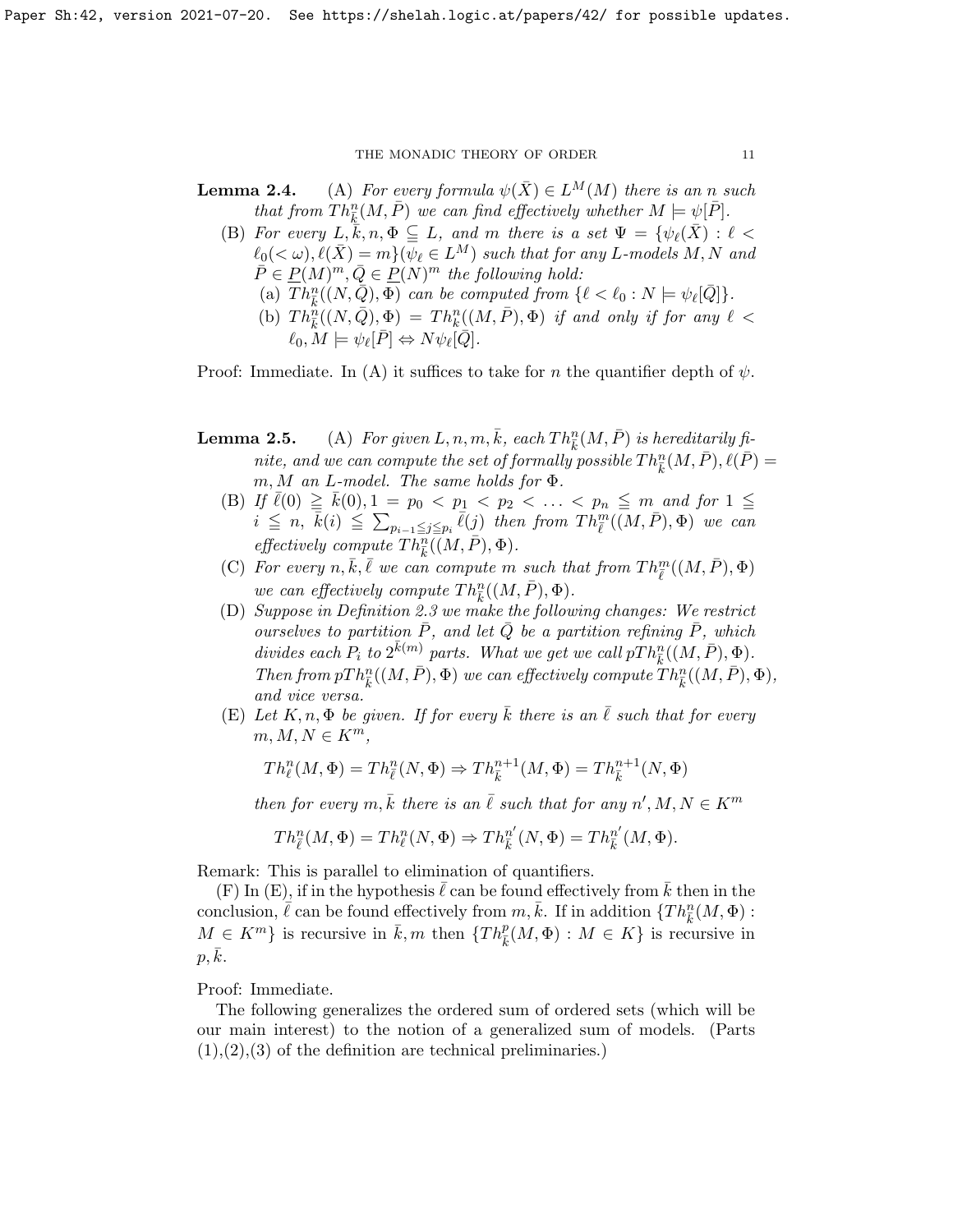**Definition 2.6.** Let  $L_1, L_2, L_3$  be first-order languages,  $M_i$  an  $L_1$ -model (for  $i \in [N]$ , N an  $L_2$ -model, and we shall define the  $L_3$ -model  $M = \sum_{i \in [N]}^{\sigma} M_i$ (the generalized sum of the  $M_i$ 's relative to  $\sigma$ ).<sup>[7](#page-11-0)</sup>

- (1) An *n*-condition  $\tau$  is a triple  $\langle E, \Phi, \Psi \rangle$  where:
	- (A) E is an equivalence relation on  $\{0, 1, \ldots, n-1\}$ .
	- (B)  $\Phi$  is a finite set of formulas of the form  $\varphi(x_{j_1},...,x_{j_k})$  where  $j_1, \ldots, j_k$  are E-equivalent and  $\lt n$ ; and  $\varphi \in L_1$ .
	- (C)  $\Psi$  is a finite set of formulas of the form  $\psi(x_{j_1},...,x_{j_k})$  where  $j_1, \ldots, j_k < n, \psi \in L_2.$
- (2) If  $a_0, \ldots, a_{n-1} \in \bigcup_{i \in [N]} M_i, \tau = \langle E, \Phi, \Psi \rangle$  is an n-condition,  $a_\ell \in$  $M_{i(\ell)}$ , then we say  $\langle a_0, \ldots, a_{n-1} \rangle$  satisfies  $\tau$  if:  $(A)$   $i(\ell) = i(m) \Leftrightarrow \ell Em;$ 
	- (B)  $\varphi(x_{j_1},\ldots,x_{j_k}) \in \Phi \Rightarrow M_{i(j_1)} \models \varphi[a_{j_1},\ldots,a_{j_k}];$
	- (C)  $\psi(x_{j_1},...,x_{j_k}) \in \Psi \Rightarrow N \models \psi[i(j_i),...,i(j_k)].$
- (3) The rule,  $\sigma$  is  $\langle L_1, L_2, L_3, \sigma^* \rangle$  where  $\sigma^*$  is a function whose domain is the set of predicates of  $L_3$ ; if R is an n-place predicate in  $L_3, \sigma^*(R)$ will be a finite set of *n*-conditions.
- (4)  $M = \sum_{i\in[N]}^{\sigma} M_i$  is an  $L_3$ -model, whose universe is  $\cup_{i\in[N]} |M_i|$ , and for every predicate  $R \in L_3, R^M = \{ \langle a_0, \ldots, a_{n-1} \rangle \}$  satisfies some  $\tau \in \sigma^*(R)$ .

Let  $\Phi(\sigma)$  ( $\Psi(\sigma)$ ) be the set of all formulas  $\varphi_i \in L_1(\sigma)$  ( $\psi_p \in L_2(\sigma)$ )  $L_2(\sigma)$  appearing in the  $\sigma(R)$ 's,  $R \in L_3(\sigma)$ , and the equality.

Remarks:

- (1) We use the convention that  $\sum_{i\in N}^{\sigma}(M_i,\bar{P}^i) = (\sum_{i\in N}^{\sigma}M_i,\cup_{i\in N}\bar{P}^i)$ where for  $\bar{P}^i = \langle P_1^i, \ldots, P_m^i \rangle$ ,  $\overline{\bigcup_i} \overline{\tilde{P}_i} = \langle \bigcup_i P_1^i, \ldots, \overline{\bigcup_i} \overline{P}_m^i \rangle$ .
- (2) We could have defined the sum more generally, by allowing the universe and the equality to be defined just as the other relations.

<span id="page-11-2"></span>**Lemma 2.7.** For any  $\sigma$ ,  $n$ ,  $m$ ,  $\bar{k}$ , if for  $\ell = 1, 2, \bar{P}_1^{\ell} \in \bar{P}(M_i^{\ell})^m$  and for every  $i \in N$ ,

$$
Th^n_{\bar{k}}((M^1_i, \bar{P}^1_i), \Phi(\sigma)) = Th^n_{\bar{k}}((M^2_i, \bar{P}^2_i, \bar{P}^2_i), \Phi(\sigma)),
$$

then

$$
Th_{\bar{k}}^{n}(\sum_{i\in N}^{\sigma}(M_{i}^{1}, \bar{P}_{i}^{1})) = Th_{\bar{k}}^{n}(\sum_{i\in N}^{\sigma}(M_{i}^{2}, \bar{P}_{i}^{2})),
$$

<span id="page-11-1"></span>**Theorem 2.8.** For any  $\sigma, n, m, \overline{k}$  we can find an  $\overline{r}$  such that: if  $M =$  $\sum_{i \in N}^{\sigma} M_i, t_i = Th_{\overline{k}}^n((M_i, \overline{P}_i), \Phi(\sigma)), \text{ and } Q_t = \{i \in N : t_i = t\}, \ell(\overline{P}_i) = m,$ then from  $Th^n_{\bar{r}}((N, \ldots, Q_t, \ldots), \Psi(\sigma))$  we can effectively compete  $Th^n_{\bar{k}}(M, \bigcup_i \bar{P}_i)$ (which is uniquely determined).

**Definition 2.9.** (1) For a class  $K$  of models  $Th_{\bar{k}}^{n}(K, \Phi) = \{Th_{\bar{k}}^{n}(M, \Phi) : M \in K\}.$ 

<span id="page-11-0"></span><sup>&</sup>lt;sup>7</sup>We assume, of course, that the  $|M_i|$ 's are pairwise disjoint.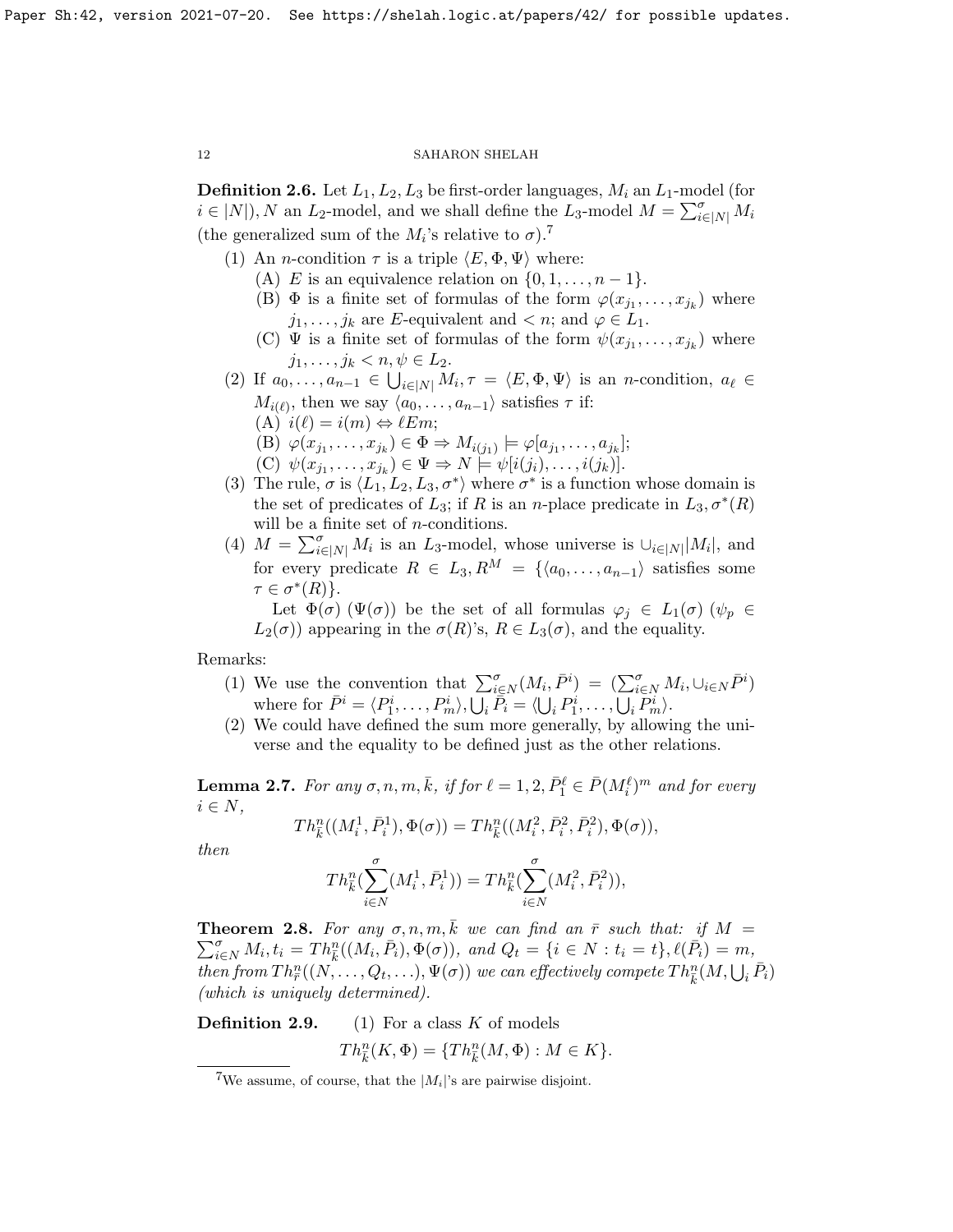- (2) The monadic theory of  $K$  is the set of monadic sentences true in every model in K.
- (3) For any  $\bar{\sigma}$ ,  $K_1, K_2$ , let  $C\ell^{\bar{\sigma}}(K_1, K_2)$  be the minimal class K such that (A)  $K_1 \subseteq K$ ,
	- (B) if  $j < \ell(\bar{\sigma}), M_i \in K, N \in K_2$  then  $\sum_{i \in |N|}^{\bar{\sigma}(i)} M_i \in K$ .

<span id="page-12-1"></span>Conclusion 2.10. Suppose  $\bar{\sigma}$ ,  $n, \bar{k}$ ,  $m$  are given.  $L_1(\sigma_i) = L_3(\sigma_i) = L$ ,  $L_2(\sigma_i) = L_3(\sigma_i)$  $L_2; L, L_2$  are finite and each  $\Psi(\sigma_i), \Psi(\sigma_i)$  is a set of atomic formulas. There is an  $\bar{r}$  such that for every  $K_1, K_2$ , from  $Th_{\bar{r}}^n(K_2^{\bar{r}(n+1)})$  $\binom{\bar{r}(n+1)}{2}$ ,  $Th_{\bar{k}}^n(K_1^m)$  we can effectively compute  $Th_k^n(K^m)$  where  $K = C\ell^{\bar{\sigma}}(K_1, K_2)$  (remember  $K_1^m =$  $\{(M, \overline{P}) : M \in K_1, \overline{P} \in {\mathcal{P}}(M)^m \mid (K_1 \text{ should be a class of } L\text{-models}, K_2 \text{ a})\}$ class of  $L_2$ -models).

Proof: For every  $j < \ell(\bar{\sigma})$  let  $\bar{r}^j$  relate to  $\bar{\sigma}(j), n, \bar{k}, m$  just as  $\bar{r}$  relates to  $\sigma, n, k, m$  in Theorem [2.8.](#page-11-1) Now choose an  $\bar{r}$  such that for every  $\ell \leq n, \bar{r}(\ell) \geq$  $r^j(\ell)$ .

Let T be the set of formally possible  $Th_{\bar{k}}^n(M, \bar{P})$ , for M and L-model,  $\ell(P) = m$ , and we can define  $r(n + 1) = |T|$ . Let  $T = \{t(0), \ldots, t(p-1)\}\$ (so  $p = |T| = r(n + 1)$ ).

Clearly, by the definition of  $\bar{r}^j$ , and by (a trivial case of) [2.3\(](#page-9-1)B), if  $M =$  $\sum_{i \in N}^{\bar{\sigma}(j)} M_i, t_i = Th_{\bar{k}}^n(M_i, \bar{P}_i), Q_\ell = \{i \in N : t_i = t(\ell)\}, \ell(\bar{P}_i) = m$ , then from  $t = Th_{\bar{r}}^n(N, \ldots, Q_1, \ldots)_{\ell < p}$  we can effectively compute  $Th_{\bar{k}}^n(M, \bigcup_i, \bar{P}_i)$ , and denote it by  $q(t)$ .

Now define by induction on  $\ell, T_{\ell} \subseteq T$ .

Let  $T_0 = Th_{\overline{k}}^n(K_{\ell}^m)$ , and if  $T_q$  is defined let  $T_{q+1}$  be the union of  $T_q$  with the set of  $t \in T$  satisfying the following condition:

(\*) There is a  $t^* \in Th^n_{\overline{r}}(K_2^{r(n+1)})$  $\binom{r(n+1)}{2}$  such that  $t = g(t^*)$ , and if  $t^*$  implies that  $Q_{\ell}$  is not empty, then  $t(\ell) \in T_q$ .

Remark: Clearly if  $t^* = Th^n_{\overline{r}}(N,\ldots,Q_\ell,\ldots)$  then from  $t^*$  we can compute  $Th_{\overline{r}}^0(N,\ldots,Q_\ell,\ldots)$  and hence know whether  $Q_\ell \neq \emptyset$ .

Clearly  $T_0 \subseteq T_1 \subseteq T_2, \ldots \subseteq T$  so, as  $|T| = p$ , for some  $q \leq p$ ,  $T_q = T_{q+1}$ . Now let

$$
K_* = \{ M \in K : \text{ for every } \overline{P} \in (\underline{P}(|M|)^m Th_k^n(M, \overline{P}) \in T_q \}.
$$

Clearly  $Th_{\bar{k}}^{n}(k_{*}^{m}) \subseteq T_{q}$ , and we can effectively find  $T_{q}$ . Now if  $N \in K_{2}, M_{i} \in$  $K_*$  for  $i \in N$ , and  $M = \sum_{i \in N}^{\sigma(j)} M_i$ , then for any  $\underline{P} \in \overline{P}(|M|)^m, Th_{\overline{k}}^n(M, P) \in$  $T_{q+1} = T_q$  by the definition of  $T_{q+1}$ , and  $M \in K$  by the definition of K, hence  $M \in K_*$ . As clearly  $K_1 \subseteq K_* \subseteq K$ , by the definition of  $K = C\ell^{\bar{\sigma}}(K_1, K_2)$ necessarily  $K_* = K$ . So it suffices to prove that  $Th_{\bar{k}}^n(K_*^m) \supseteq T_{\ell}$ . (Take  $\ell = q.$ ) This is done by induction on  $\ell$ .

<span id="page-12-0"></span>**Lemma 2.11.** If M is a finite model, then for any  $\Phi$ ,  $n$ ,  $\overline{k}$  we can effectively compute  $Th_{\bar{k}}^n(M, \Phi)$  from M.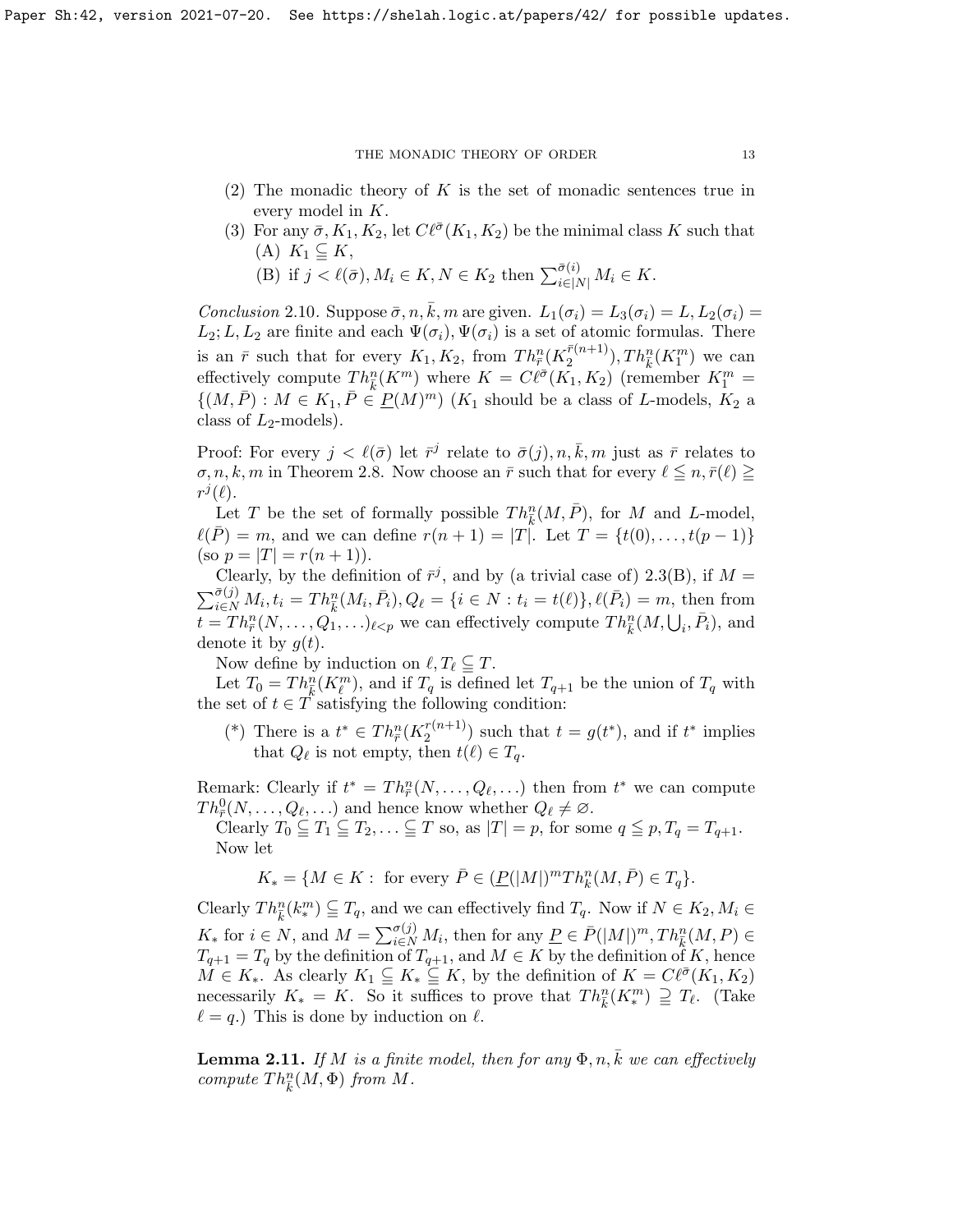Remark 2.12. Naturally we can ask whether we can add to (or replace the) monadic quantifiers (by) other quantifiers, without essentially changing the conclusions of this section. It is easily seen that, e.g., the following quantifiers suitable:

- (1)  $(\exists^{f} X)$  –there is a finite set X
- (2)  $(\exists^{\lambda} X)$  –there is a set  $X, |X| < \lambda$  ( $\lambda$  a regular cardinal). when dealing with ordered sums of linear order, also
- (3)  $(\exists^{wo} X)$  -there is a well-ordered set X
- (4)  $(\exists_{\lambda} X)$  –there is a set X, with no increasing not decreasing sequence in it of length  $\lambda$  ( $\lambda$  a regular cardinal).

If we add some of those quantifiers, we should, in the definition of  $Th_n^0((M, \bar{P}), \Phi)$ state which Boolean combinations of the  $P_{\ell}$ 's are in the range of which quantifiers. If we e.g., replace the monadic quantifier by  $(\exists^{\lambda} X)$ , we should restrict the P's to sets of cardinality  $\langle \lambda \rangle$ .

 $\prod_{i\in N}^{\sigma} M_i$  (where  $L(M_i) = L_1(\sigma), L(N) = L_2(\sigma), L(M) = L_3(\sigma)$ ) means: Another possible generalization is to generalized products. Let  $M =$  $|M| = \prod_{i \in N} |M_i|$ , and if  $f_1, \ldots, f_n \in M, M \models R[f_1, \ldots, f_n]$  if and only if  $N \models \psi_R[... , P_{\ell},...]$  where

$$
P_{\ell} = \{i \in N : M_i \models \varphi_{\ell}^R[f_1(i), \dots, f_n(i)]\}
$$

(and  $\varphi_{\ell}$  is a first order sentence from  $L_1(\sigma)$ ,  $\psi_R$  a monadic sentence from  $L_3(\sigma)$ ). Then, of course, we use  $Th_{\bar{k}}^n(N, \underline{P}), th_{\bar{k}}^n(M, \bar{a})$ . All our theorems generalize easily, but still no application was found.

If not specified otherwise, we restrict ourselves to the class  $K_{\text{ord}}$  of models of the theory of order (sometimes with one-place relations which will be denoted, e.g.,  $(M, P)$ ).  $\sigma = \sigma_{\text{ord}}$  is the ordered sum of ordered sets and is omitted. Therefore  $\Psi(\sigma)$  and  $\Phi(\sigma)$  are the set of atomic formulas. For the sum of two orders we write  $M_1 + M_2$ . The ordinals, the reals R, and the rationals Q have their natural orders. If  $M = \sum_{i \in [N]} M_i$  we write  $Th_{\bar{k}}^n(M,\bar{P}) = \sum_{i\in[N]} Th_{\bar{k}}^n(M_i,\bar{P}_i)$  where  $\bar{P} = \bigcup_i \bar{P}_i$ . Let  $T(n,m,\bar{k})$  be the set of formally possible  $Th_{\bar{k}}^n(M, \bar{P}), M$  an order,  $\ell(\bar{P}) = m$ .

<span id="page-13-0"></span>**Corollary 2.13.** For any  $n, m, \overline{k}$  there is  $\overline{r} = \overline{r}(n, m, \overline{k})$  such that if  $P_t =$  $\{i \in N : t_i = t\}$  for  $t \in T(n, m, \overline{k})$  then  $\sum_{i \in N} t_i$  can be effectively computed from  $Th^n_{\bar{r}}(N,\ldots,P_t,\ldots)$ .

# 3. Simple application for decidability

Using Section 2 we shall prove here some theorems, most of them known. We prove the decidability of the theories of the finite orders, the countable ordinals [\[BS73\]](#page-37-3) and show that from the monadic theory of  $\lambda$  we can compute effectively the monadic theory of  $K = {\alpha : \alpha < \lambda^+}$  (this was shown for  $\lambda = \omega, \lambda = \omega_1$  in [\[BS73\]](#page-37-3) We do not try to prove the results on definability and elimination of quantifiers. For finite orders this can be done and the method becomes similar to that of automaton theory. For  $\omega$ ,  $\{\alpha : \alpha < \omega_1\}$ ,  $\omega_1$  this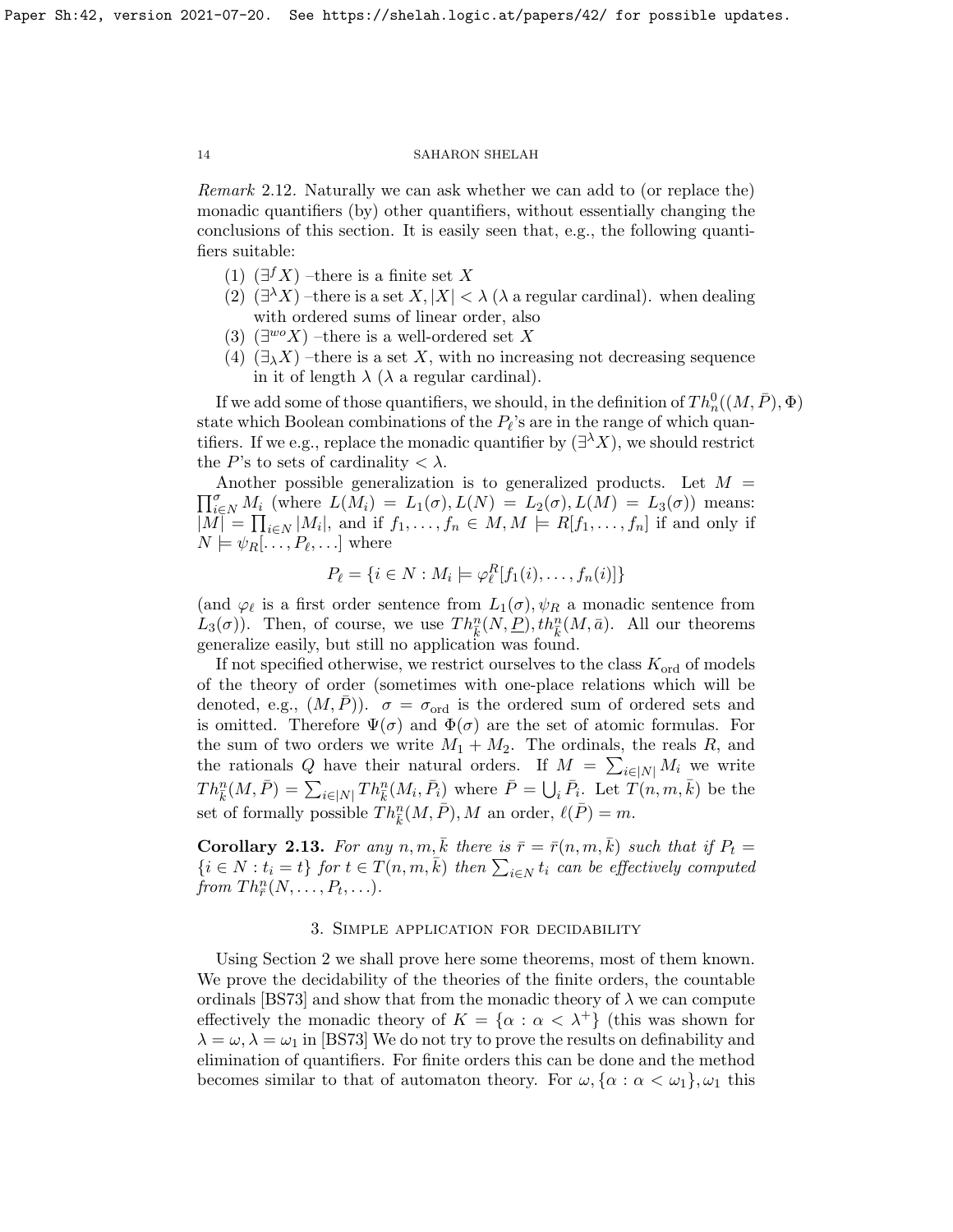can be done by using the previous cases (e.g., for  $\omega$  using the result on the finite orders). We can prove the decidability of the weak monadic theory (with  $\exists^{f}$  only) of the *n*-successors theory by the method of this section (Doner [\[Don65\]](#page-37-7) proved it). It would be very interesting if we could have proved in this way that the monadic theory of the 2-successor theory is decidable (Rabin [\[M.O69\]](#page-38-3) proved it).

In order to use Section 1 we should note

<span id="page-14-1"></span>**Lemma 3.1.** For any  $m, \bar{k}, (N, \bar{P})$ , the coloring  $f_{\bar{k}}^n$  on N is additive where

 $f_{\bar{k}}^{n}(a,b) = Th_{\bar{k}}^{n}((N,\bar{P})\rceil [a,b)),$ 

where  $(N, \overline{P})\vert [a, b]$  is a submodel of  $(N, \overline{P})$  with the universe  $[a, b) = \{x \in$  $N : a \leq x < b$ .

Proof: By lemma [2.7.](#page-11-2)

Let us list some immediate claims.

**Lemma 3.2.** (A) If for any  $n, \overline{k}$  we can compute effectively  $Th_{\overline{k}}^n(K)$ , then the monadic theory of  $K$  is decidable; and vice-versa.

- (B) If the monadic theory of  $K$  is decidable then so is the monadic theory of  $K'$  where  $K'$  is the class of:
	- (i) submodels of  $K$ ,
	- (ii) initial segments of orders from K,
	- (iii) orders which we get by adding (deleting) first (last) elements from orders of K,
	- (iv) converses of orders from K,
	- $(v)$   $(M, \overline{P}), M \in K, \overline{P} \in \underline{P}(M)^m$ .

Proof: Immediate.

<span id="page-14-0"></span>**Theorem 3.3.** The monadic theory of the class  $K_{fin}$  of finite orders is decidable.

Proof: Let  $K_n$  be the class of orders of cardinality n; up to isomorphism  $K_n$  has only one element, n. Hence by Lemma [2.11](#page-12-0) we can compute  $Th_{\bar{k}}^n(K_i)$ . Hence by Conclusion [2.10,](#page-12-1) for every  $n, \bar{k}$  we can compute  $Th_{\bar{k}}^n(K)$ where  $K = \mathcal{C}\ell(K_1, K_2)$ . But clearly K is the class of finite orders. So by  $3.2(A)$  $3.2(A)$  we finish.

<span id="page-14-2"></span>**Theorem 3.4.** The monadic theory of  $\omega$  is decidable.

Proof: We shall compute  $\{Th_{\bar{k}}^n(\omega,\bar{P}) : \bar{P} \in \underline{P}(\omega)^m\}$  by induction on *n*, for every  $k, m$  simultaneously.

For  $n = 0$  is it easy.

Suppose we have done it for  $n-1$  and we shall do it for  $n, m, k$ . By the induction hypothesis we can compute  $Th_{\bar{\ell}}^n(\omega)$  for every  $\bar{\ell}$ , in particular for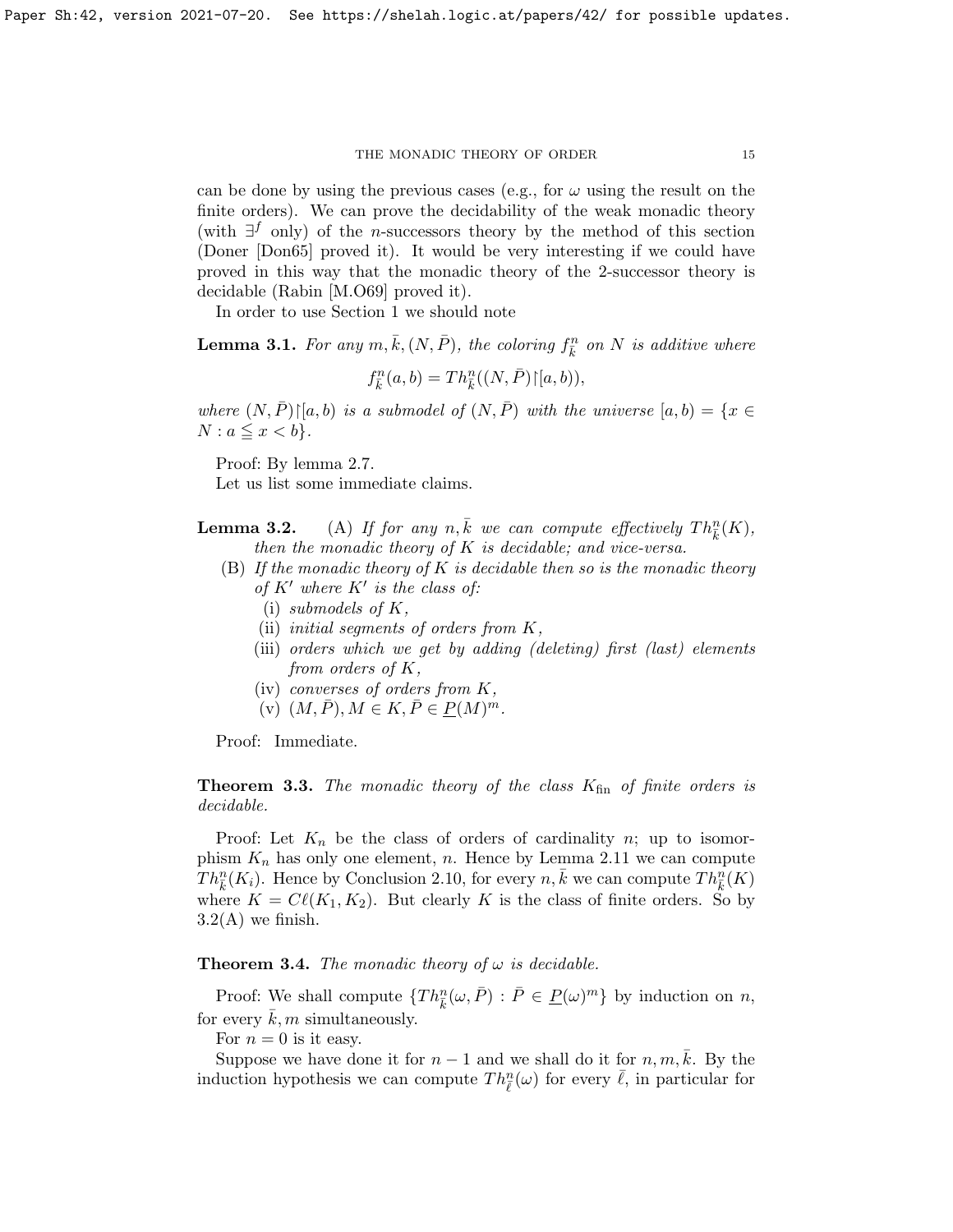$\bar{r} = \bar{r}(n, m, k)$  (see [2.13\)](#page-13-0). Now for any  $M = (\omega, P_1, \dots, P_m)$ , by [1.1](#page-5-0) we can find an  $f_{\bar{k}}^n$ -homogeneous set  $\{a_i : i < \omega\}(a_i < a_{i+1})$ . So letting

$$
t = T_k^n((\omega, \bar{P}) \mid [0, a_0)), s = Th_k^n((\omega, \bar{P}) \mid [a_i, a_j))
$$
 for  $i < j;$ 

we have

$$
Th_{\overline{k}}^n(\omega,\overline{P}) = Th_{\overline{k}}^n((\omega,\overline{P})\upharpoonright [0,a_0)) + \sum_{i<\omega} Th_{\overline{k}}^m((\omega,\overline{P})\upharpoonright [a_i,a_{i+1})) = t + \sum_{i<\omega} s.
$$

As  $Th_r^n(\omega)$  is known, by [2.13,](#page-13-0) we can compute  $Th_{\bar{k}}^n(M, \bar{P})$  from  $s, t$ . Now for any  $t, s \in Th_{\overline{k}}^n(K_{\text{fin}}^m), s \neq Th_{\overline{k}}^n(0, \overline{P}), \overline{P} \in \underline{P}(\varnothing)^m$ , there is an  $(\omega, \overline{P})$  such that  $Th_{\bar{k}}^n(\omega,\bar{P}) = t + \sum_{i < \omega} s$ .

As we know  $Th_k^n(K_{\text{fin}}^m)$  by [3.3,](#page-14-0) and can easily find whether  $s \in Th_k^n(K_{\text{fin}}^m)$  –  $-Th_{\bar{k}}^n({0}),$  we finish.

- **Theorem 3.5.** (A) From the monadic theory of  $\lambda$  ( $\lambda$  a cardinal) we can compute effectively the monadic theory of  $K = {\alpha : \alpha < \lambda^+}.$ 
	- (B) Moreover every monadic sentence which has model  $\alpha < \lambda^+$ , has a model  $\beta < \lambda^{\omega}$ .
	- (C) (i) For every  $\alpha < \lambda^+$  there is  $a \beta < \lambda^{\omega+1} + \lambda^{\omega}$  which has the same monadic theory
		- (ii) if  $\mu \leq \lambda$  and for every regular  $\chi \leq \lambda$  there is a  $\chi' \leq \mu$  such that  $\chi, \chi'$  have the same monadic theory, then we can choose  $\beta < \lambda^{\omega} \mu + \lambda^{\omega}$ .<sup>[8](#page-15-0)</sup>
		- (iii) If we could always find  $\chi < \mu$  then  $\beta < \lambda^{\omega} \mu$ , and if  $\lambda = \omega, \beta < \lambda$  $\lambda^{\omega} + \lambda^{\omega}$ .<sup>[9](#page-15-1)</sup>
		- (iv) Also, for every  $\alpha < \lambda^+$ , there are  $n < \omega, \lambda_1, \ldots, \lambda_n \leq \lambda$ , such that the monadic theory of  $\alpha$  is recursive in the monadic theories of  $\lambda_1, \ldots, \lambda_n$ , and  $\lambda_i$  is a regular cardinal.
	- (D) In general, the bounds in  $(B), (C)$  cannot be improved.

Remark: Büchi [\[BS73\]](#page-37-3) already proved (B), (C) for  $\lambda = \omega$  and (B) for  $\lambda + \omega_1$ .

# Proof:

(A) Define  $K_1 = K_2 = {\alpha : \alpha \leq \lambda}$ ; by [3.2\(](#page-0-0)A)(i) and 3.2(B) we can compute  $Th_{\overline{k}}^n(K_i)$  for every  $\overline{n}, \overline{k}$  and  $i = 1, 2$  (from the monadic theory of  $\lambda$ , of course). Hence by [2.10](#page-12-1) we can compute  $Th_{\bar{k}}^n(K')$ for every  $n, \bar{k}$  where  $K' = C\ell(K_1, K_2)$ . Clearly every member of K' is well-ordered and has cardinality  $\leq \lambda$ . So up to isomorphism  $K' \subseteq K$ . We should prove now only that equality holds. If not, let  $\alpha$ by the first ordinal not in  $K'$ , and  $\alpha < \lambda^+$ . If  $\alpha$  is a successor ordinal,  $\alpha - 1 \in K'$ ;  $1, 2 \in K'$  hence  $\alpha = (\alpha - 1) + 1 \in K'$ , a contradiction. If  $\alpha$  is a limit ordinal, its cofinality is  $\leq \lambda$ . Let  $\alpha = \sum_{i \leq i_0} \alpha_i, i_0 \leq$  $\lambda, \alpha_i < \alpha$ ; then  $i_0, \alpha_i \in K'$  so  $\alpha \in K'$ , a contradiction.

<span id="page-15-0"></span><sup>&</sup>lt;sup>8</sup>In fact,  $\beta < M^{\omega+1} + M^{\omega}$ .

<span id="page-15-1"></span><sup>&</sup>lt;sup>9</sup>In the first case  $\beta < M$ .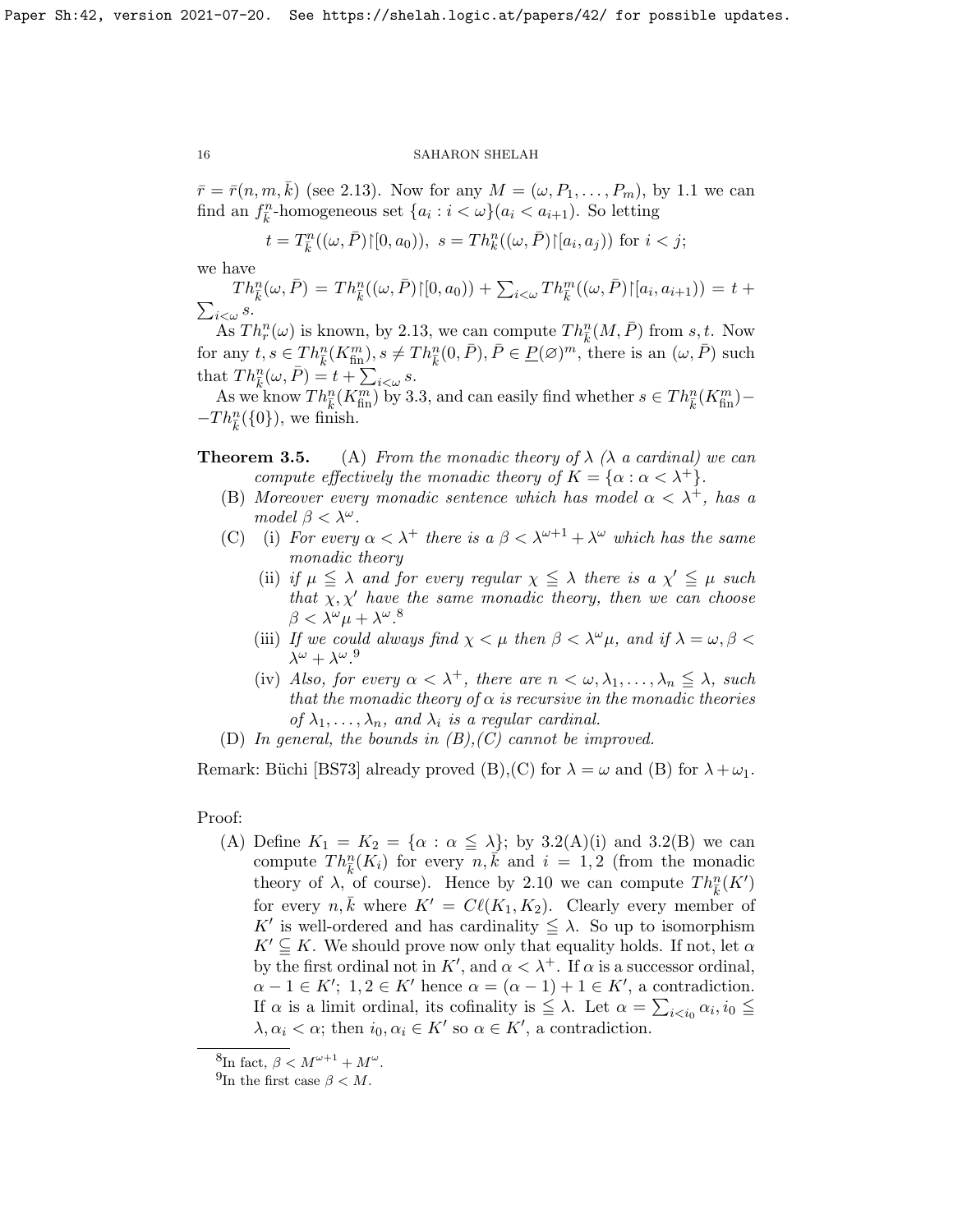- (B) Let us first show that
	- (\*) For every  $n, \bar{k}$  there is  $q = q(n, \bar{k}) < \omega$  such that if  $\alpha, \beta <$  $\lambda^+, \text{cf}(\alpha) = \text{cf}(\beta)$ , and  $\alpha, \beta$  are divisible by  $\lambda^q$ , then  $Th_k^n(\alpha) =$  $Th_{\bar{k}}^n(\beta)$ .

For  $n = 0$  it is immediate, and we prove it for n. By the pigeonhole principle there are  $1 < \ell < p \leq 2|T(n, 0, \bar{k})| + 1$  such that  $Th_{\bar{k}}^n(\lambda^{\ell}) = Th_{\bar{k}}^n(\lambda^p)$ . Clearly,

$$
\lambda^{\ell+2} = \sum_{i < \lambda} (\lambda^{\ell+1} + \lambda^{\ell}).
$$

Hence

$$
Th_{\tilde{k}}^n(\lambda^{\ell+2}) = Th_{\tilde{k}}^n[\sum_{i<\lambda}(\lambda^{\ell+1} + \lambda^{\ell})] = \sum_{i<\lambda} Th_{\tilde{k}}^n(\lambda^{\ell+1} + \lambda^{\ell})
$$
  

$$
\sum_{i<\lambda} [Th_{\tilde{k}}^n(\lambda^{\ell+1}) + Th_{\tilde{k}}^n(\lambda^{\ell})] = \sum_{i<\lambda} [Th_{\tilde{k}}^n(\lambda^p)
$$
  

$$
\sum_{i<\lambda} Th_{\tilde{k}}^n(\lambda^{\ell}) = Th_{\tilde{k}}^n(\sum_{i<\lambda} \lambda^{\ell}) = Th_{\tilde{k}}^n(\lambda^{\ell+1}).
$$

Hence we prove by induction on  $m, \ell < m < \omega$  that  $Th_{\overline{k}}^n(\lambda^m) =$  $Th_{\bar{k}}^n(\lambda^{\ell+1})$ ; choose  $q = q(n,\bar{k}) = \ell + 1$ . Let  $\alpha, \beta < \lambda^+$  be divisible by  $\lambda^q$  and have the same cofinality, and we shall prove  $Th_{\bar{k}}^n(\alpha) = Th_{\bar{k}}^n(\beta)$ . Clearly it suffices to prove  $Th_{\bar{k}}^n(\alpha) = Th_{\bar{k}}^N(\lambda^q\mu)$ where  $\mu = cf(\alpha)$ . Let us prove it by induction on  $\alpha$ , and let  $\alpha = \lambda^q \gamma$ . If  $\gamma = \gamma_1 + 1$ , then for  $\gamma_1 = 0$  i is trivial, and for  $\gamma_1 > 0$ 

$$
Th_{\overline{k}}^n(\alpha) = Th_{\overline{k}}^n(\lambda^q \gamma_1 + \lambda^q) = Th_{\overline{k}}^n(\lambda^q \gamma_1) + Th_{\overline{k}}^n(\lambda^q)
$$
  
\n
$$
= Th_{\overline{k}}^n[\lambda^q \circ cf(\lambda^q \gamma_1)] + Th_{\overline{k}}^n(\lambda^{q+2})
$$
  
\n
$$
= Th_{\overline{k}}^n[\lambda^q \circ cf(\lambda^q \gamma_1) + \lambda^{q+\overline{2}}] = Th_{\overline{k}}^n(\lambda^{q+2}) = Th_{\overline{k}}^n(\lambda^q \circ \lambda)
$$
  
\n
$$
= Th_{\overline{k}}^n[\lambda^q \circ cf(\alpha)].
$$

If  $\gamma$  is a limit ordinal  $\gamma = \sum_{i < cf(\gamma)} \gamma_i, \gamma_i < \gamma$  a successor,

$$
Th_{\overline{k}}^n(\alpha) = Th_{\overline{k}}^n[\lambda^q(\sum_{i < cf(\gamma)} \gamma_i)] = Th_{\overline{k}}^n(\sum_{i < cf(\gamma)} \lambda^q \gamma_i)
$$
\n
$$
= \sum_{i < cf(\gamma)} Th_{\overline{k}}^n(\lambda^q \gamma_i)
$$
\n
$$
= \sum_{i < cf(\gamma)} Th_{\overline{k}}^n[\lambda^q \circ cf(\lambda^q \gamma_i)]
$$
\n
$$
\sum_{i < cf(\gamma)} Th_{\overline{k}}^n(\lambda^{q+1}) = \sum_{i < cf(\gamma)} Th_{\overline{k}}^n(\lambda^q)
$$
\n
$$
= Th_{\overline{k}}^n[\lambda^q \circ cf(\gamma)].
$$

So we have proved (\*). Let us prove (B). Let  $\alpha < \lambda^+$  be a model of a sentence  $\psi$ . Choose by [2.2\(](#page-9-0)A), (OR 3.2?)  $n, \overline{k}$  such that from  $Th_{\overline{k}}^n(\beta)$  we know whether  $\beta \models \psi$ , and let  $q = q(n, \overline{k})$ , and let  $\alpha =$  $\lambda^q \ddot{\beta} + \gamma, \gamma < \lambda^q$ . Then

$$
Th_{\bar{k}}^n(\alpha) = Th_{\bar{k}}^n[\lambda^q \circ cf(\lambda^q \beta) + \gamma], \text{ and } \lambda^q \circ cf(\lambda^q \beta) + \gamma < \lambda^{q+2}.
$$

(C) Divide  $\alpha$  by  $\lambda^{\omega}$  so  $\alpha = \lambda^{\omega} \alpha_1 + \alpha_2, \alpha_2 < \lambda^{\omega}$ . Let  $\alpha'_1$  be 1 if  $\alpha_1$  is a successor, and cf( $\alpha_1$ ) otherwise. Then  $\lambda^{\omega}\alpha_1, \lambda^{\omega}\alpha_1'$  are divisible by  $\lambda^{q(n\bar{k})}$  for every  $n, \bar{k}$  and have equal cofinality. So by the proof of (B), for every  $n, \bar{k}, Th_{\bar{k}}^n(\lambda^{\omega}\alpha_1) = Th_{\bar{k}}^n(\lambda^{\omega}\alpha'_1)$ . Hence  $\lambda^{\omega}\alpha_1 + \alpha_2, \lambda^{\omega}\alpha'_1 + \alpha_2$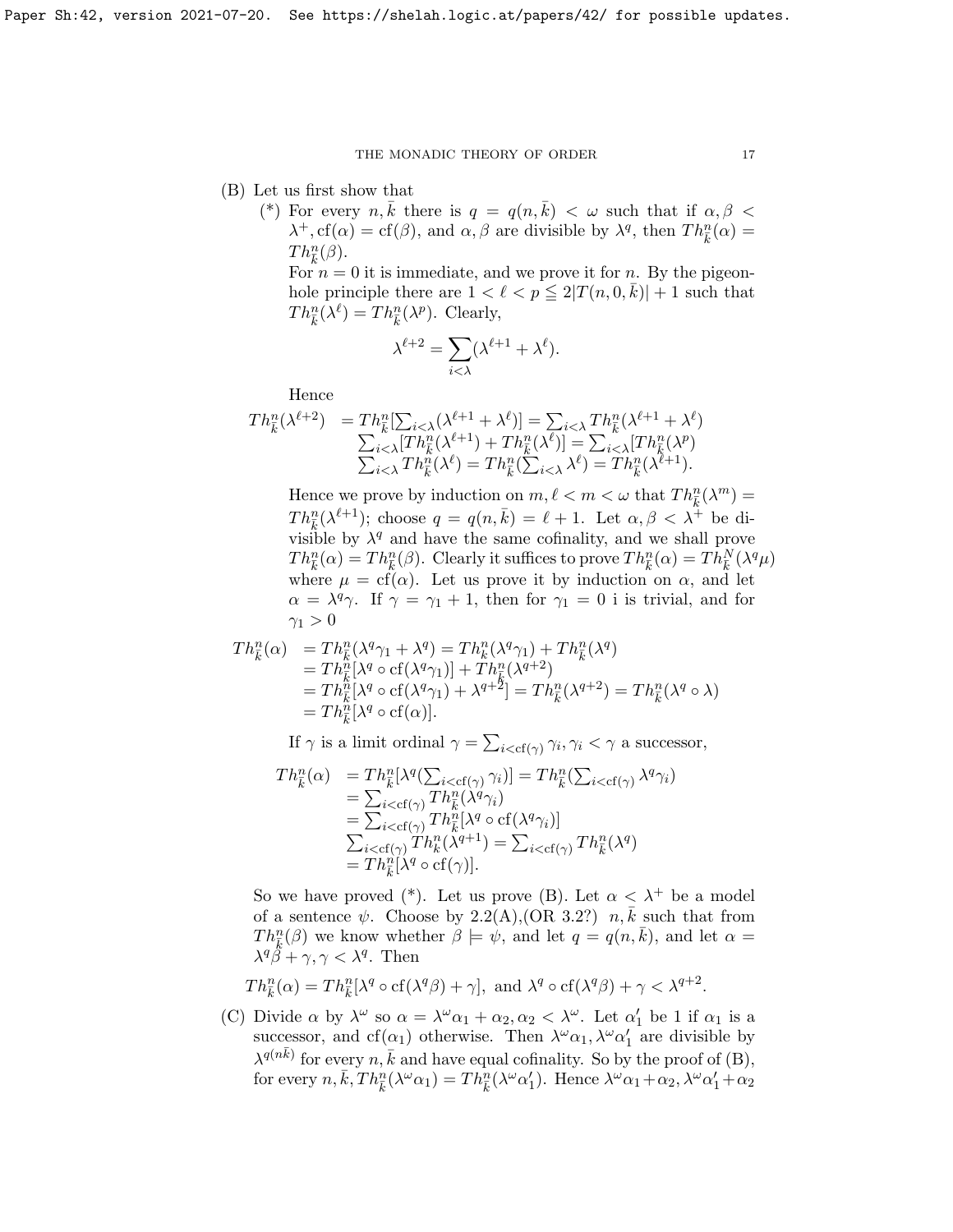has the same monadic theory, and  $\lambda^{\omega} \alpha'_1 + \alpha_2 < \lambda^{\omega} \lambda + \lambda^{\omega} = \lambda^{\omega+1} + \lambda^{\omega}$ . This proves  $(C)(i)$ .

If  $\chi' \leq \mu$  has the same monadic theory as  $\alpha'_1$  then  $\lambda^\omega \alpha_1 + \alpha_2$ ,  $\lambda^\omega \alpha'_1 +$  $\alpha_2$  and  $\lambda^{\omega}\chi' + \alpha_2$  (which is  $\langle \lambda^{\omega}\mu + \lambda^{\omega} \rangle$ ) have the same monadic theories. If  $\chi' < \mu$  clearly  $\lambda^{\omega}\chi' + \alpha_2 < \lambda^{\omega}\mu$ .

If  $\lambda = \omega$  then  $cf(\lambda)^{\omega} \alpha_1$  =  $\omega$  in any case, hence  $\alpha = \omega^{\omega} \alpha_1 + \alpha_2$ , and  $\omega^{\omega} + \alpha_1 < \omega^{\omega} + \omega^{\omega}$  has the same monadic theory. Every  $\alpha < \lambda^+$ we can uniquely represent as

$$
\alpha = \lambda^{\omega} \alpha' + \lambda^{n} \alpha_{n} + \ldots + \lambda^{1} \alpha_{1} + \alpha_{0}; \alpha_{i} < \lambda.
$$

The monadic theory of  $\alpha$  is recursive in the monadic theories of  $\lambda, \text{cf}(\lambda)^\omega \alpha', \alpha_n, \ldots, \alpha_0$ . So we can prove inductively (C)(iv).

- (D) Suppose  $\lambda > \omega, \lambda$  is regular, and there is a sentence  $\psi$  such that  $\alpha \models \psi$  if  $\alpha = \lambda$ . Then there are sentences  $\psi_n$  such that  $\alpha \models \psi_n$  if and only if  $\alpha = \lambda^n$ , sentences  $\varphi_n$  such that  $\alpha \models \varphi_n$  if and only if  $\alpha$  is divisible by  $\lambda^n$ , and sentence  $\varphi$  such that  $\alpha \models \varphi$  if  $cf(\alpha) = \lambda$ . Then  $\lambda^{\omega+1}$  is a model of  $\{\varphi, \varphi_n : n < \omega\}$ . If  $\alpha$  is also a model of  $\{\varphi, \varphi_n : n < \omega\}$  then  $\lambda^n$  divides  $\alpha$  for every n, hence  $\lambda^\omega$  divides  $\alpha$ , so  $\alpha = \lambda^{\omega}\beta$ . If  $\beta$  is a successor,  $cf(\alpha) = \omega$  but  $\alpha \models \varphi$  so  $\beta$  is a limit hence  $cf(\alpha) = cf(\beta)$ , so  $cf(\beta) = \lambda$ , so  $\beta \ge \lambda$  hence  $\alpha \ge \lambda^{\omega} \circ \lambda = \lambda^{\omega+1}$ . Similarly  $\lambda^{\omega+1} + \lambda^n$  is the smallest model of its monadic theory.
- **Lemma 3.6.** (A) In [3.5\(](#page-0-0)A) it suffices to know the monadic theory of  $\{\mu : \mu \text{ a regular cardinal } \leq \lambda\}.$  So if  $\lambda$  is singular it suffices to know the monadic theory of  $\{\alpha : \alpha < \lambda\}.$ 
	- (B) For every sentence  $\psi$ ,
		- (1) there is a sentence  $\varphi$  (all in the monadic theory of order) such that  $\alpha \models \varphi$  if and only if  $\alpha$  is a limit and  $cf(\alpha) \models \psi$ ,
		- (2) there is a sentence characterizing the first ordinal which satisfies ψ and
		- (3) for every  $n < \omega$  there is  $\varphi_n$  such that  $\alpha \models \varphi_n$  if and only if  $\varphi$ is the n<sup>th</sup> regular cardinal satisfying  $\psi$ .
	- (C) There are monadic sentences  $\varphi_n$  such that  $\alpha \models \varphi_n$  if and only if  $\alpha = \omega_n$ . If  $V = L$  there are monadic sentences  $\varphi_n^1$  such that  $\alpha \models \varphi_n^1$ if and only if  $\alpha$  is the n<sup>th</sup> weakly compact cardinal.

Proof:

- $(A)$  Immediate by  $3.5(C)(iv)$ .
- (B) (a) Let  $\varphi$  say that there is no last element, and for any unbounded P there is an unbounded  $Q \subseteq P$  which satisfies  $\psi$  (if cf( $\alpha$ )  $\models \neg \psi$ we can choose Q as a set of order-type cf( $\alpha$ ); so  $\alpha \models \varphi$ . If  $cf(\alpha) \models \neg \psi$ , let P be a subset of  $\alpha$  of order-type  $cf(\alpha)$ ; hence any unbounded  $Q \subseteq P$  has order-type cf( $\alpha$ ), so  $\alpha \models \neg \varphi$ ).
	- (b) Immediate.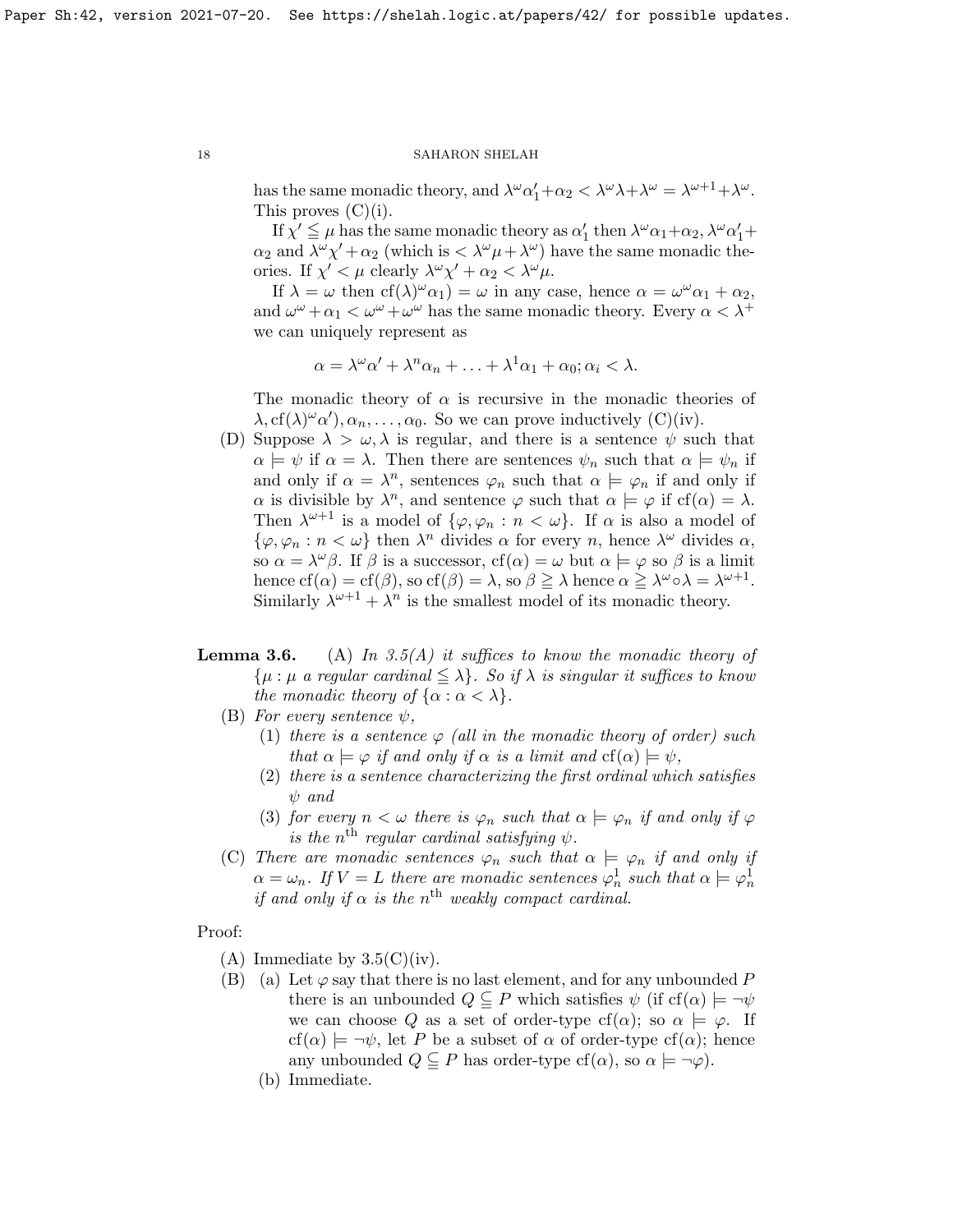- (c) We use (1) and (2) to define  $\varphi_n$  inductively. Let  $\varphi_0$  say that  $\alpha$  is the first ordinal whose cofinality satisfies  $\psi$ . Let  $\varphi_{n+1}$  say that  $\alpha$  is the first ordinal whose cofinality satisfies  $\psi \wedge \neg \varphi_0 \wedge \ldots \wedge \neg \varphi_n$ .
- (C) For  $\varphi_n$  use (B)(3) for  $\psi$  sating  $\alpha$  is an infinite ordinal. For  $\varphi_n^1$  use (B)(3) and Theorem [0.1](#page-2-0) (of Jensen).

# 4. The monadic theory of well-orderings

If  $a \in (M, \bar{P})$  let

$$
th(a, \overline{P}) = \{x \in X_i : a \in P_i\} \cup \{x \notin X_i : a \notin P_i\}
$$

(so it is set of formulas).

Let  $D_{\alpha}$  denote the filter of (generated by) the closed unbounded subset of  $\alpha$ , cf( $\alpha$ ) >  $\omega$ .

<span id="page-18-0"></span>**Lemma 4.1.** If the cofinality of  $\alpha > \omega$ , then for every  $\bar{P} \in \underline{P}(\alpha)^m$  there is a closed unbounded subset J of  $\alpha$  such that: for each  $\beta < \alpha$ , all the models

$$
\{(\alpha,\bar{P})\}\ [\beta,\gamma) : \gamma \in J, \text{cf}(\gamma) = \omega, \gamma > \beta\}
$$

have the same monadic theory.

Remark: Büchi [\[BS73,](#page-37-3) 6.1, p.110] proved Lemma [4.1](#page-18-0) for  $\alpha = \omega_1$ , by a different method.

Proof: For every  $n, \bar{k}$  there is, by [1.1,](#page-5-0) [3.1](#page-14-1) a homogeneous unbounded  $I_{\bar{k}}^n \subseteq \alpha$ , by the coloring  $f_{\bar{k}}^n$  of  $(\alpha, \bar{P})$ , so there is  $t_{\bar{k}}^n$  such that for every  $\beta \stackrel{\kappa}{\leq} \gamma \in$  $I_{\bar{k}}^n$ ,  $Th_{\bar{k}}^n((\alpha,\bar{P})\upharpoonright[\beta,\gamma))=t_{\bar{k}}^n$ . Let  $J_{\bar{k}}^n$  be the set of accumulation points of  $I_{\bar{k}}^n$ , and  $J = \bigcap_{n,\bar{k}} J_{\bar{k}}^n$ . Clearly  $J$  is a closed and unbounded subset of  $\alpha$ .

Let  $\beta < \alpha$ , and  $\beta_k^n$  be the first ordinal  $> \beta$  in  $I_k^n$ . Then for any  $\gamma \in J$ ,  $\gamma >$  $\beta, \text{cf}(\gamma) = \omega$ , and for every  $n, \bar{k}$  we can find  $\gamma_{\ell} \in I_{\bar{k}}^n, \gamma_{\ell} < \gamma_{\ell+1}, \lim_{\ell \to \omega} \gamma_{\ell} = \gamma$ and  $\gamma_0 = \beta_{\overline{k}}^n$ . Therefore

$$
Th_k^n((\alpha, \bar{P}) \upharpoonright [\beta, \gamma)) = Th_k^n((\alpha, \bar{P}) \upharpoonright [\beta, \beta_k^n)) + \sum_{\ell < \omega} Th_k^n((\alpha, \bar{P}) \upharpoonright [\gamma_{\ell}, \gamma_{\ell+1}))
$$
  
= 
$$
Th_k^n((\alpha, \bar{P}) \upharpoonright [\beta, \beta_k^n)) + \sum_{\ell < \omega} t_k^n.
$$

So,  $Th_{\bar{k}}^n((\alpha,\bar{P}){\upharpoonright}[\beta,\gamma)$  does not depend on the particular  $\gamma$ .

**Definition 4.2.**  $ATh_{\bar{k}}^n(\beta, (\alpha, \bar{P}))$  for  $\beta < \alpha, \alpha$  a limit ordinal of cofinality  $\Rightarrow \omega$  is  $Th_{\bar{k}}^n((\alpha,\bar{P})\upharpoonright [\beta,\gamma))$  for every  $\gamma \in J, \gamma > \beta$ ,  $cf(\gamma) = \omega$ ; where J is from Lemma [4.1.](#page-18-0)

Remark: As  $D_{\alpha}$  is a filter, this definition does not depend on the choice of J.

<span id="page-18-1"></span>**Definition 4.3.** We define  $WTh_{\bar{k}}^n(\alpha, \bar{P})$ :

(1) if  $\alpha$  is a successor or has cofinality  $\omega$ , it is  $\varnothing$ ,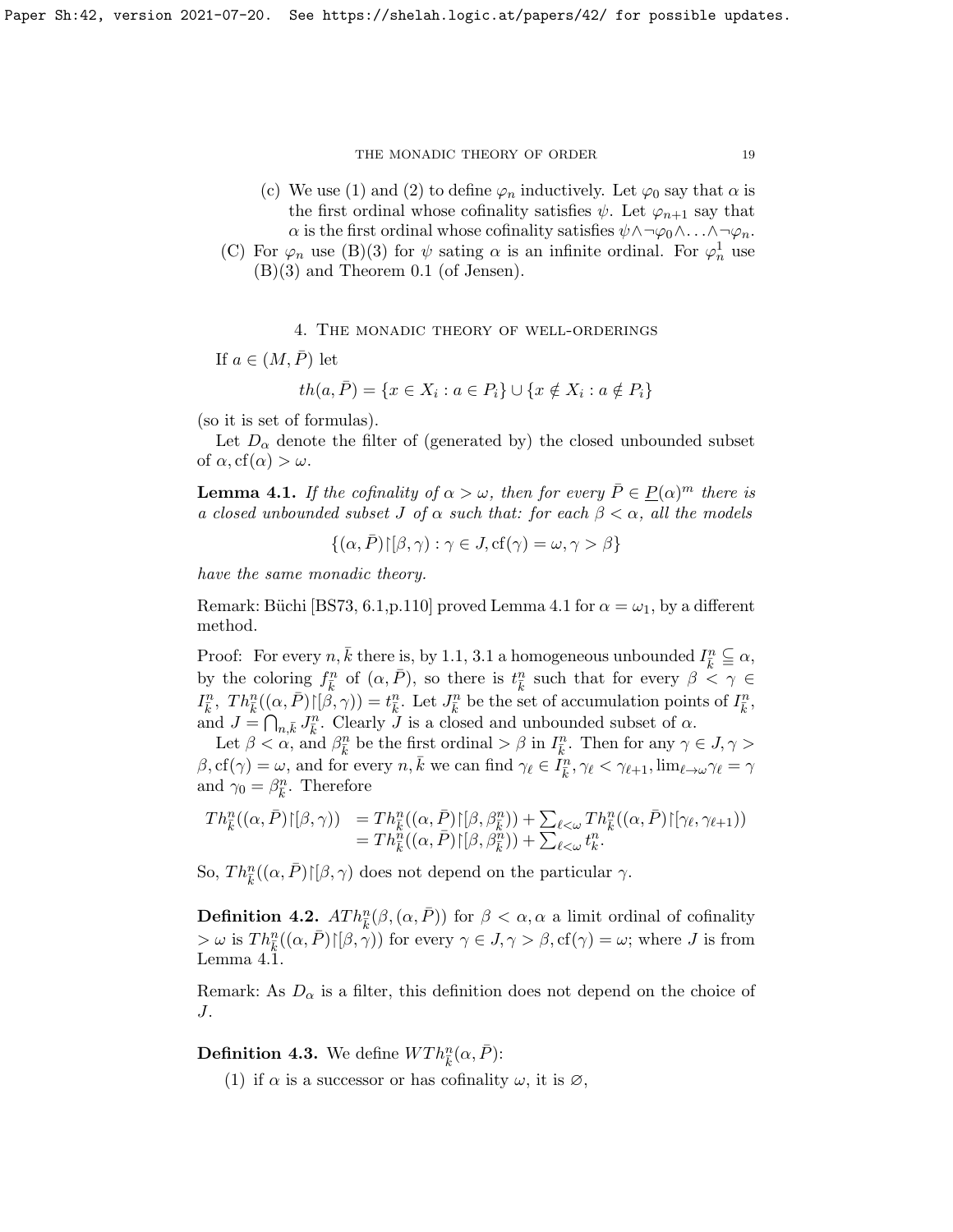$(2)$  otherwise we define it by induction on n:

for  $n = 0$ :  $WTh_{\overline{k}}^n(\alpha, \overline{P}) = \{t : \{\beta < \alpha : th(\beta, \overline{P}) = t\}$  is a stationary subset of  $\alpha$ ,

for 
$$
n + 1
$$
: let  $WTh_{\bar{k}}^{n+1}(\alpha, \bar{P}) = \{ \langle S_1(\bar{Q}), S_2(\bar{Q}) \rangle : \bar{Q} \in \underline{P}(\alpha)^{\bar{k}(n+1)} \}$   
where

 $S_1(\bar{Q}) = WTh_{\bar{k}}^n(\alpha, \bar{P}, \bar{Q}),$ 

$$
S_2(\overline{Q}) = \{ \langle t, s \rangle \colon \{ \beta < \alpha : WTh^n_{\overline{k}}((\alpha, \overline{P}, \overline{Q}) \cap \beta) = t, th(\beta, \overline{P} \cap \overline{Q}) = s \}
$$

is a stationary subset of  $\alpha$ .

Remark: Clearly, if we replace  $(\alpha, \overline{P})$  by a submodel whose universe is a closed unbounded subset of  $\alpha$ ,  $\widehat{W}Th_{\overline{k}}^n(\alpha,\overline{P})$  will not change. Of course  $WTh_k^n(M)$  is well defined for every well-ordered model.

<span id="page-19-0"></span>**Definition 4.4.** Let  $cf(\alpha) > \omega, M = \alpha, \overline{P}$  and we define the model  $g_{\overline{k}}^n(M) =$  $(\alpha, g^n_{\bar{k}}(\bar{P})).$ 

Let

$$
(g_{\bar k}^n(\bar P))_s=\{\beta<\alpha: s=ATh^n_{\bar k}(\beta,M)\}
$$

and (when  $m = \ell(\bar{P})$ )

$$
g_{\bar{k}}^n(\bar{P}) = \langle \dots, (g_k^n(\bar{P}))_s, \dots \rangle_{s \in T(n,m,\bar{k})}.
$$

Remark:

- (1) In  $g_{\overline{k}}^n(\overline{P})$  we unjustly omit  $\alpha$ , but there will be no confusion.
- (2) Remember  $T(n, m, \bar{k})$  is the set of formally possible  $Th_{\bar{k}}^n(M, \bar{P}), \ell(\bar{P}) =$ m.

Lemma  $4.5.$  $\frac{n}{\bar{k}}(\bar{P})$  is a partition of  $\alpha$ .

- (B)  $g_{\bar{k}}^n(\bar{P} \cap \bar{Q})$  is a refinement of  $g_{\bar{k}}^n(\bar{P})$  and we can effectively correlate the parts.
- (C)  $g_{\bar{k}}^{n+\bar{1}}(\bar{P})$  is a refinement of  $g_{\bar{k}}^{n}(\bar{P})$  and we can effectively correlate the parts.
- (D) The parallels of Lemma [2.5](#page-0-0) for  $Th, pTh, hold for WTh, pWTh$ .

Proof: Immediate.

**Theorem 4.6.** For every n, m, k we can effectively find  $\bar{r} = \bar{r}_1(n, m, k)$  such that: If  $cf(\alpha^i) > \omega, M_i = (\alpha^i, \overline{P}^i), \ell(\overline{P}^i) = m$  for  $i = 1, 2$  and  $ATh_k^n(0, M_1) =$  $ATh_{\bar{k}}^{n}(0, M_{2})$  and  $WTh_{\bar{r}}^{n}(g_{\bar{k}}^{n}(M_{1})) = WTh_{\bar{r}}^{n}(g_{\bar{k}}^{n}(M_{2}))$  then  $Th_{\bar{k}}^{n}(\tilde{M_{1}}) = Th_{\bar{k}}^{n}(M_{2})$ .

Proof: We prove by induction on n.

For  $n = 0$ , it is easy to check that  $Th_{\bar{k}}^n(M_i) = ATh_{\bar{k}}^n(0, M_i)$  hence the theorem is trivial.

Suppose we have proved the theorem for  $n$ , and we shall prove it for  $n+1$ . Suppose  $\overline{Q}^1 \in \underline{P}(\alpha^1)^{\overline{k}(n+1)}$ , and we shall find  $\overline{Q}^2 \in \underline{P}(\alpha^2)^{\overline{k}(n+1)}$  such that  $Th_{\bar{k}}^{n}(\alpha^{1}, \bar{P}^{1}, \bar{Q}^{1}) = Th_{\bar{k}}^{n}(\alpha^{2}, \bar{P}^{2}, \bar{Q}^{2})$ ; be the symmetry in the hypothesis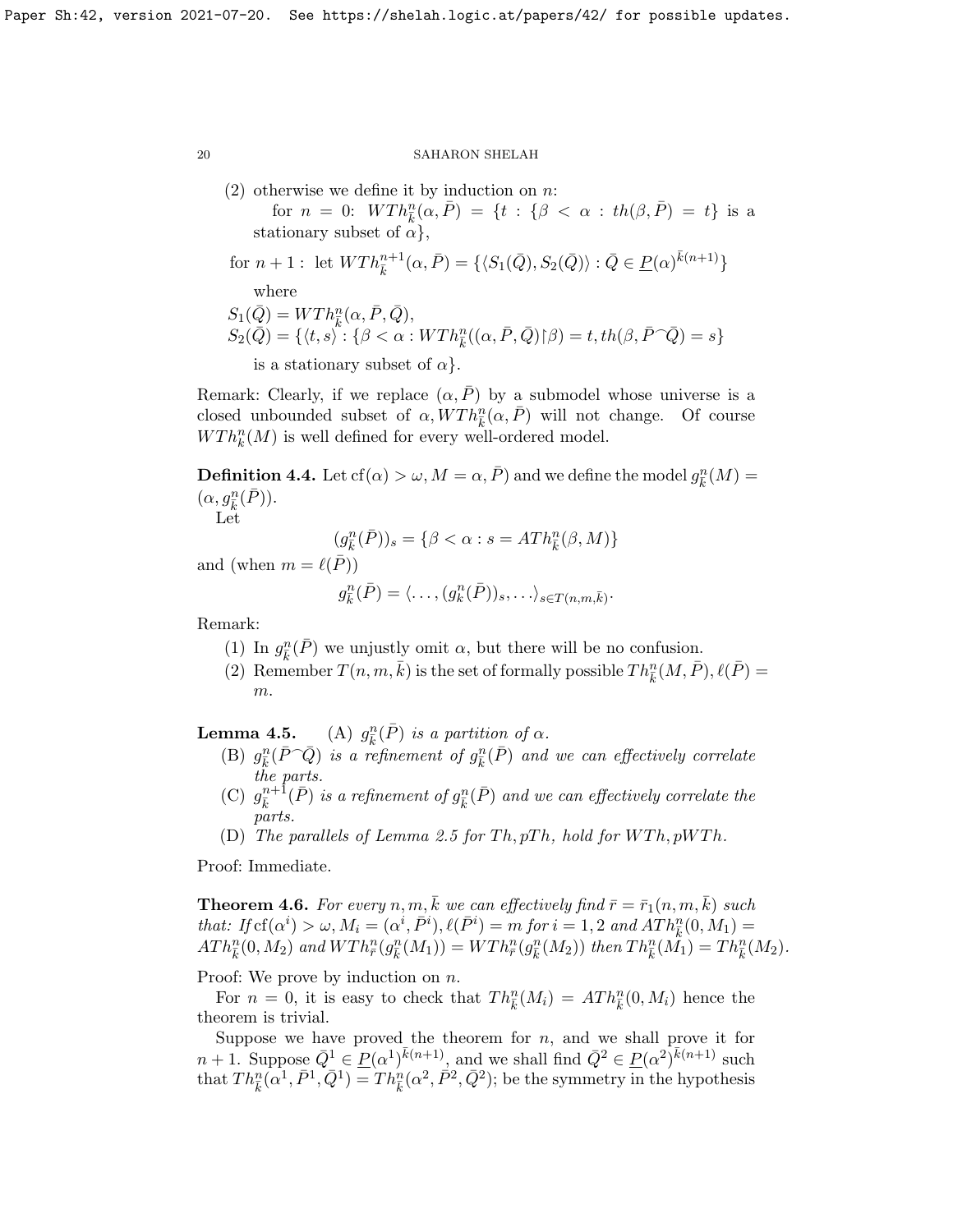this is sufficient. Let  $g_{\bar{k}}^n(\bar{P}^1 \cap \bar{Q}^1) = \bar{Q}^{*1}, g_{\bar{k}}^{n+1}(\bar{P}^1) = \bar{P}^{*1}, g_{\bar{k}}^{n+1}(\bar{P}^2) = \bar{P}^{*2}.$ Define  $\bar{r}(n+1) = \ell(g_{\bar{k}}^n(\bar{P}^1 \cap \bar{Q}^{-1})) = \ell(\bar{Q}^{*1})$  and  $\bar{r}(n+1) = r_1(n, m + 1)$  $\ell(\bar{P}^1), \bar{k}).$ 

By the assumptions and Definition [4.3,](#page-18-1) there is  $\overline{Q}^{*2} \in \underline{P}(\alpha^2)^{\overline{k}(n+1)}$  such that (for our  $n, \bar{r}$  and  $\alpha^2, \bar{P}^{*2}$ ;  $\alpha^1, \bar{P}^{*1}$ ),  $S_{\ell}(\bar{Q}^{*1}) = S_{\ell}(\bar{Q}^{*2})$  for  $\ell = 1, 2$ . (The notation is inaccurate, but should be clear.) So, for  $\ell = 1$ , we get  $WTh^n_{\bar{r}}(\alpha^1,\bar{P}^{*1},\bar{Q}^{*1}) = WTh^n_{\bar{r}}(\alpha^2,\bar{P}^{*2},\bar{Q}^{*2}),$  and without loss of generality  $0 \in Q_s^{*1} \leftrightarrow 0 \in Q_s^{*2}$ . (From now on we can replace  $\bar{r}$  by  $\bar{r}$ ) $(n+1)$ .) So by Lemma [4.3,](#page-18-1) for  $\ell = 1, 2, \bar{Q}^{*\ell}$  is a partition of  $\alpha^{\ell}$  refining  $\bar{P}^{*\ell}$ , hence for every  $\beta < \alpha^{\ell}$  there is a unique  $s_{\ell}(\beta)$  such that  $\beta \in Q_{s_{\ell}(\beta)}^{*\ell}$ .

Now, for  $\ell = 1, 2$ , choose a closed unbounded subset  $J_{\ell}$  of  $\alpha^{\ell}$  such that:

- (0) every member of  $J_{\ell}$  which is not an accumulation point of  $J_{\ell}$ , has cofinality  $\omega$ ,
- (1) for any s, if  $Q_s^{*\ell}$  is not a stationary subset of  $\alpha^{\ell}$  then  $Q_s^* \cap J_{\ell} = \emptyset$ , (2) if  $\beta < \gamma < \alpha^{\ell}$ ; cf( $\gamma$ ) =  $\omega$  then
- $Th_{\bar{k}}^{n+1}((\alpha^{\ell}, \bar{P}^{\ell})\upharpoonright [\beta, \gamma)) = ATh_{\bar{k}}^{n+1}(\beta, (\alpha^{\ell}, \bar{P}^{\ell})) \quad (\text{use Lemma 4.1}),$ (3) for every  $\gamma \in J_{\ell}$ ,  $cf(\gamma) = \omega$ ,

$$
Th^{n+1}_{\bar{k}}((\alpha^\ell,\bar{P}^\ell){\upharpoonright}[0,\gamma)), ATh^{n+1}_{\bar{k}}(0,(\alpha^\ell,\bar{P}^\ell)),
$$

- (4) if  $Q_s^{*\ell} \cap J_{\ell} \neq \emptyset, \beta \in J_{\ell}$ then there are  $\gamma \in J_{\ell}, \gamma > \beta, s_{\ell}(\gamma) = s$  such that  $\{\xi \in J_{\ell} : \beta \leq \xi \leq \gamma\}$ is finite,
- (5) for any  $s, t$ , if  $\{\beta < \alpha^{\ell} : t = WTh^n_{\overline{r}}((\alpha^{\ell}, \overline{Q}^{*\ell})\upharpoonright \beta), s = Th(\beta, \overline{Q}^{*\ell})\}$  is not a stationary subset of  $J_{\ell}$ , then it is disjoint to  $J_{\ell}$ .

Remark: Note that (5) just strengthens (1).

Now we define  $\overline{Q}^2$  by parts. That is, for every  $\beta < \gamma \in J_2 \cup \{0\}, \gamma$  is the successor of  $\beta$  in  $J_2$ , we define  $\overline{Q}^2$  [ $\beta, \gamma$ ) such that

$$
s_2(\beta) = Th_{\bar{k}}^n((\alpha^2, \bar{P}^2 \cap \bar{Q}^2) \upharpoonright [\beta, \gamma)).
$$

This is possible as by definition of  $s_2(\beta)$ ,  $\beta \in Q_{s_{\ell}(\beta)}^{*2}$ , hence

$$
s_i(\beta) \in ATh_{\bar{k}}^{n+1}(\beta, (\alpha^2, \bar{P}^2)).
$$

We now prove

(\*) if  $\beta < \gamma \in J_2 \cup \{0\}$ , cf( $\gamma$ ) =  $\omega$ , then

$$
s_2(\beta) = Th^n_{\bar{k}}((\alpha^2, \bar{P}^2, \bar{Q}^2) \upharpoonright [\beta, \gamma)).
$$

We prove it by induction on  $\gamma$  for all  $\beta$ .

- (i) By (0) the first  $\gamma > \beta_1, \gamma \in J_2$  has cofinality  $\omega$ , and by the definition of  $\overline{Q}^2(*)$  is satisfied.
- (ii) Let  $\beta < \xi < \gamma, \xi \in J_2$ , for no  $\zeta \in J_2, \xi < \zeta < \gamma$ , has cofinality ω. Then by the induction hypothesis  $Th_{\overline{k}}^n((\alpha^2, \overline{P}_2, \overline{Q}^2)|[\beta, \xi)) =$  $s_2(\beta)$  and

$$
Th^n_{\bar{k}}((\alpha^2,\bar{P}^2,\bar{Q}^2)\!\upharpoonright\!\! [\xi,\gamma))=s(\xi).
$$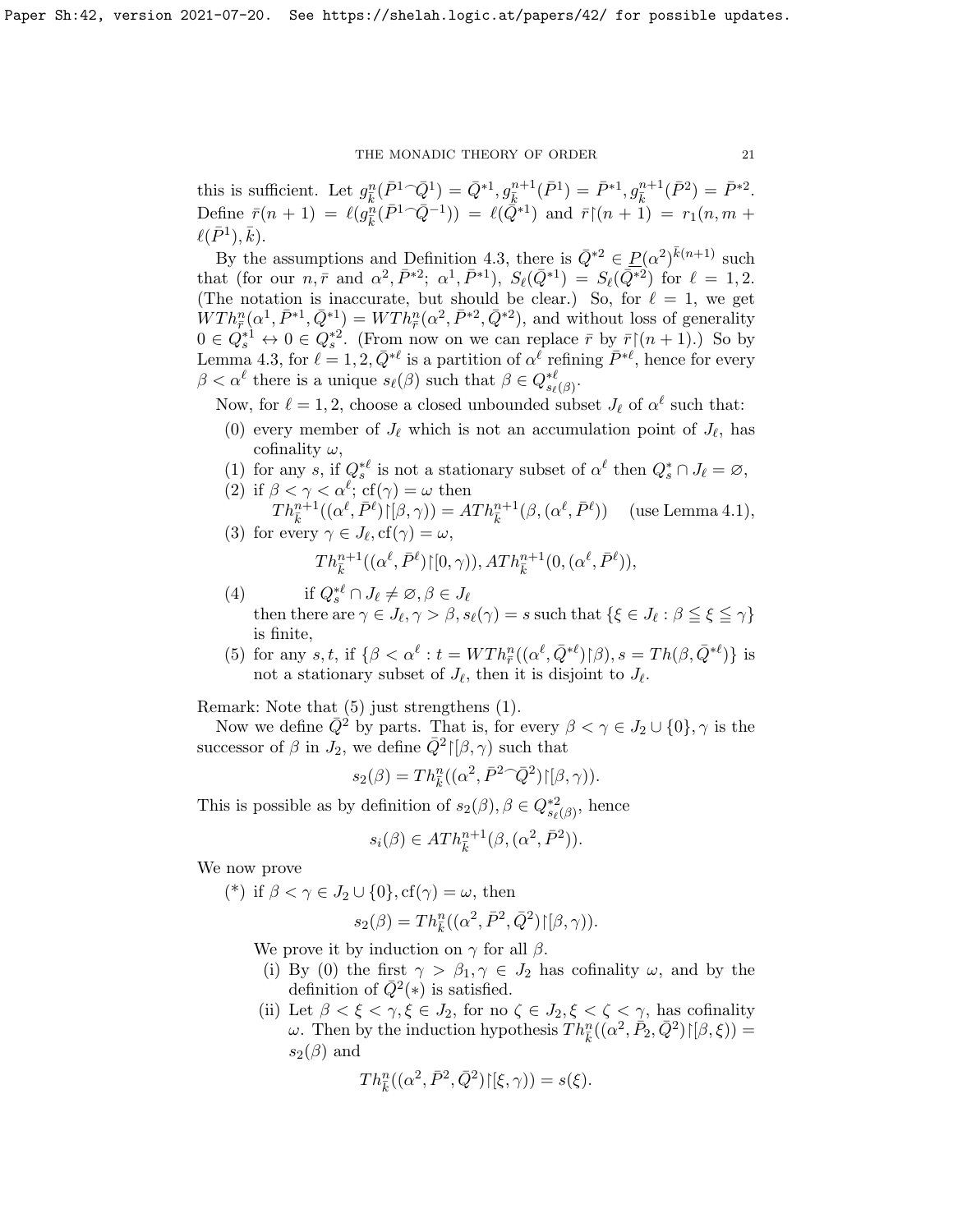We should now show that  $s_2(\beta) + s_2(\xi) = s_2(\beta)$ . So it suffice to find  $\beta' < \xi' < \gamma' \in J_1, s_1(\beta') = s_2(\beta), \text{cf}(\xi') = \omega =$ cf( $\gamma'$ ),  $s_1(\xi') = s_2(\xi')$ ; and by the definition of  $\alpha^2$ ,  $Q_{s_2(\beta)}^{*1}$  is a stationary subset of  $\alpha^1$ , hence for some  $\beta' \in J_1, \beta' \in Q_{s_2(\beta)}^{*1}$ hence  $s_2(\beta') = s_2(\beta)$ . As  $\xi \in J_2$ ,

$$
\{\zeta \in Q^{*2}_{s_2(\xi)} : WTh^n_{\bar{r}}(\alpha^2, \bar{P}^{*2}, \bar{Q}^{*2}) = \varnothing\}
$$

is stationary, hence we can find  $\xi' \in J_1, ch(\xi') = \omega, s_2(xi') =$  $s_2(\xi)$ .

(iii) If  $\gamma$  is an accumulation point of  $J_2$  the proof is similar to that of (ii). Choose  $\xi_m, m < \omega, \beta < \xi_m < \xi_{m+1} < \gamma$ ,  $\lim_{m \xi_m} \xi_m =$  $\gamma$ , cf( $\xi_m$ ) =  $\omega$ , and  $s_2(\xi_m) = s_2(\xi_{m+1})$  (use (4)). Then

$$
Th_{\bar{k}}^{n}(\alpha^{2}, \bar{P}^{2}, \bar{Q}^{2})\upharpoonright [\beta, \gamma)) = Th_{\bar{k}}^{n}((\alpha^{2}, \bar{P}^{2}, \bar{Q}^{2})\upharpoonright [\beta, \xi^{0}))
$$
  
+ 
$$
\sum_{m < \omega} Th_{\bar{k}}^{n}((\alpha^{2}, \bar{P}^{2}, \bar{Q}^{2})\upharpoonright [\xi_{m}, \xi_{m+1}))
$$
  
= 
$$
s_{2}(\beta) + \sum_{m < \omega} s_{2}(\xi_{0}).
$$

We should prove this sum is  $s_2(\beta)$ , and this is done as in (ii).

(iv) There are  $\xi \in J, \beta \leq \xi \leq \gamma, \gamma$  the successor of  $\xi$  in  $J_2$  and cf( $\xi$ ) > ω. As before we can find  $\beta' < \xi' < \gamma' \in J_1, s_1(\beta') =$  $s_{2}(\beta), WTh^{n}_{\bar{r}}((\alpha^{1}, \bar{P}^{1*})\mathcal{k}')=WTh^{n}_{\bar{r}}((\alpha^{2}, \bar{P}^{*2})\mathcal{k}), s_{1}(\xi')=s_{2}(\xi), \mathrm{cf}(\xi')>$  $\omega$ , cf( $\gamma'$ ) =  $\omega$ . So clearly

$$
Th_{\bar{k}}^n((\alpha^2, \bar{P}^2, \bar{Q}^2)\upharpoonright [\xi, \gamma)) = s_2(\xi) = s_2(\xi') = Th_{\bar{k}}^n((\alpha^1, \bar{P}^2 \cdot \bar{Q}^1)\upharpoonright [\xi', \gamma')).
$$

Now also

$$
Th^n_k((\alpha^2,\bar{P}^2,\bar{Q}^2)\!\!\restriction\! [\beta,\xi))=Th^n_{\bar{k}}((\alpha^1,\bar{P}^1,\bar{Q}^1)\!\!\restriction\! [\beta',\xi'))
$$

by the induction hypothesis on n and on  $\gamma$ .

So we have proved (\*) and  $g_{\bar{k}}^n((\alpha^2, \bar{P}^2, \bar{Q}^2)) = (\alpha^2, \bar{Q}^{*2}).$ 

Now by the induction hypothesis on n it follows that  $Th_{\bar{k}}^n(\alpha^1, \bar{P}^1, \bar{Q}^1) =$  $Th_{\bar{k}}^n(\alpha^2, \bar{P}^2, \bar{Q}^2).$ 

**Theorem 4.7.** If  $cf(\alpha) > \omega$ ,

$$
t_1 = WTh_r^n(g_{\bar{k}}^n(\bar{P})), t_2 = ATh_{\bar{k}}^n(0, (\alpha, \bar{P})), \ \ \bar{r} = \bar{r}_1(n, \ell(\bar{P}), \bar{k}),
$$

then we can effectively compute  $Th_{\bar{k}}^n(\alpha, \bar{P})$  form  $t_1, t_2$ .

Proof: The proof is similar to that of [4.4.](#page-19-0)

Conclusion 4.8. If  $\lambda$  is a regular cardinal, and we know  $ATh_{\bar{k}}^n(0,\lambda)$ ,  $WTh_{\bar{r}}^n(\lambda)$ ,  $(\bar{r} =$  $r_1(n, 0, \bar{k})$ , then we can compute  $Th_{\bar{k}}^n(\lambda)$ .

**Lemma 4.9.** If  $\lambda$  is a regular cardinal  $>\omega, \bar{r} = r(n, 0, \bar{k})$ , then, letting  $T_1 = \{Th^n_{\overline{r}}(\mu) : \omega < \mu < \lambda, \mu \text{ a regular cardinal} \}, T_2 = \{Th^n_{\overline{r}}(\alpha) : \alpha < \lambda \},$ we can compute effectively  $ATh_{\overline{k}}^n(0,\lambda)$  from  $T_1$ ; and we can compute  $T_1$ effectively from  $T_2$ .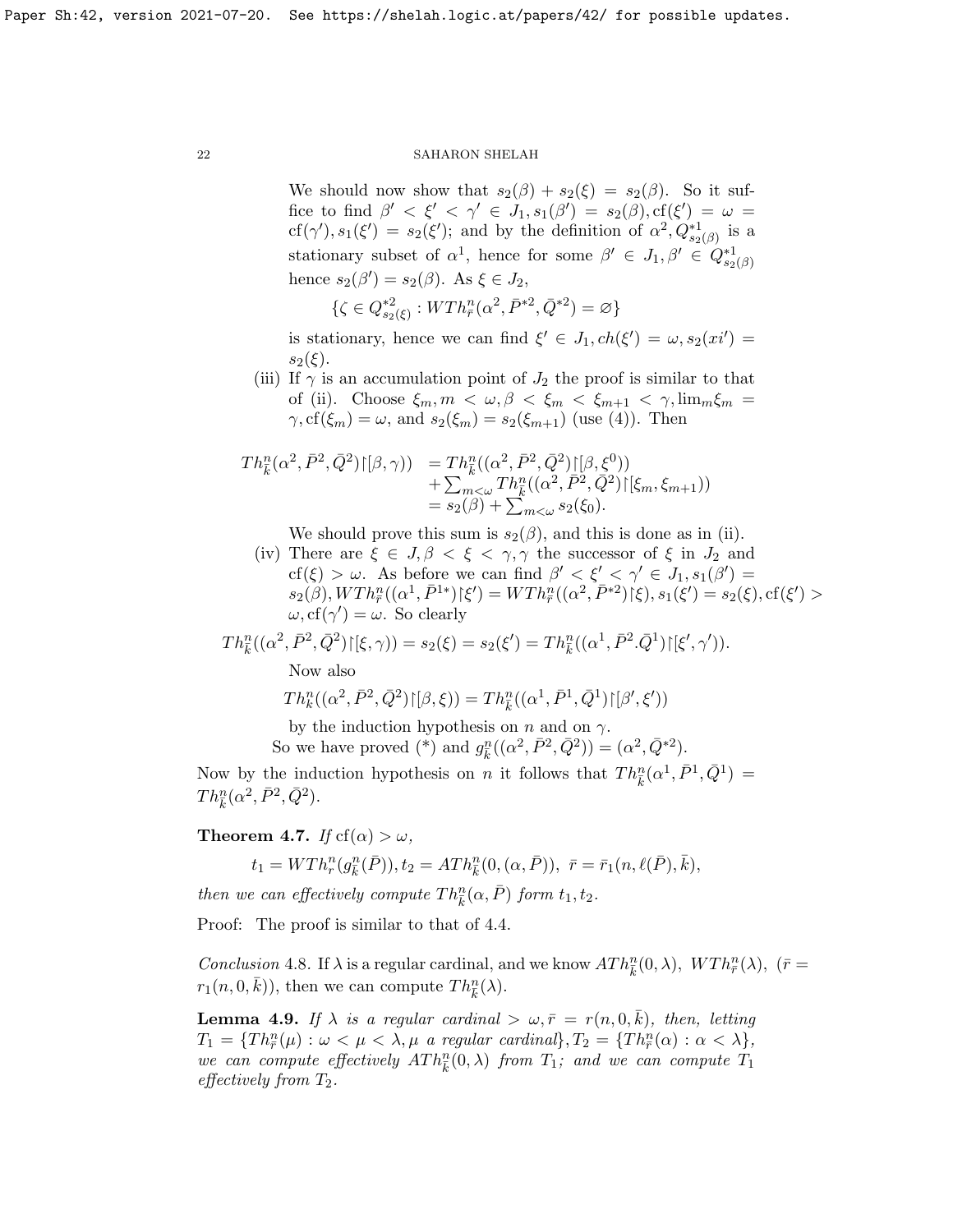Proof: Let  $T = \{t_1, ..., t_n\}$ , and if  $t_i = Th_r^n(\mu)$  let  $t'_i = Th_{\overline{k}}^n(\mu^q), q = q(n, \overline{k}),$ (we can compute it effectively: see the proof of [3.5\(](#page-0-0)B) for the definition of  $q(n,\bar{k})$  and let  $t = t'_1 + \ldots + t'_\ell$ , then

$$
\sum_{m<\omega} t = t\omega = ATh_{\bar{k}}^n(0,\lambda).^{10}
$$

Conclusion 4.10. Let  $\lambda$  be a regular cardinal. If the monadic theory of  $\{\alpha :$  $\alpha < \lambda$ , and  $\{WTh_{\overline{k}}^n(\lambda) : n, \overline{k}\}$  are given then we can compute effectively the monadic theory of  $\lambda$ .

**Lemma 4.11.** For a regular  $\lambda$ ,  $\{WTh^n(\lambda) : n < \omega\}$  and the first-order theory of  $M^{\lambda} = (\underline{P}(\lambda)/D_{\lambda}, \cup, \cap, -, \emptyset, 1, \ldots, R_t^{\lambda}, \ldots)$  are recursive one in the other, where  $R_t^{\lambda}(P,\overline{Q})$  holds if and only if  $\{\beta < \lambda : \beta \in P$ , and for some  $n, t = WTh^n((\lambda, \bar{Q}) \upharpoonright \beta)\} \neq \varnothing \text{(mod } D_\lambda).$ 

Remark: Note that for every  $t$  there is at most one possible  $n$ .

Proof: Immediate, similar to the proof of Lemma [2.4.](#page-0-0)

<span id="page-22-1"></span>Conclusion 4.12. If the monadic theory of  $\{\alpha : \alpha < \lambda\}$  and the first-order theory of  $M^{\lambda}$  are decidable, then so is the monadic theory of  $\lambda$ .

Using [4.12](#page-22-1) we can try to prove the decidability of the monadic theory of  $\lambda$  by induction on  $\lambda$ .

For  $\lambda = \omega$  we know it by [3.4.](#page-14-2)

For  $\lambda = \omega_1$  the  $R_t^{\omega_1}$ 's are trivial, (because each  $\beta < \omega_1$  is a successor or cf( $\beta$ ) =  $\aleph_0$ , hence by Definition [4.4\(](#page-19-0)1),  $R_t^{\aleph_1}(P,\overline{Q})$  holds if and only if  $t = \emptyset$ ). So it suffices to prove the decidability of  $(\underline{P}(\omega_1)/D_{\omega_1}, \cap, \cup, -, \emptyset, 1)$ . But by Ulam [\[Ula30\]](#page-39-3) this is an atomless Boolean algebra, so its theory is decidable. Hence we reprove the theorem of Büchi [\[BS73\]](#page-37-3).

Conclusion 4.13. The monadic theory of  $\omega_1$  is decidable.

Now we can proceed to  $\lambda = \omega_2$ . Looking more closely at the proof for  $\omega_1$ , we see that  $WTh_k^n(\omega_1, \bar{P})$  can be computed from the set of atoms in the Boolean algebra generated by the  $P_i$  which are stationary subsets of  $\omega_1$ ; and we can replace  $\omega_1$  by any ordinal of cofinality  $\omega_1$ . So all the  $R_t^{\omega_2}$  can be defined by the function  $F/D_{\omega_2}$ ,

$$
F(I) = \{ \alpha < \omega_2 : cf(\alpha) = \omega_1, \alpha \setminus I \cap \omega_2 \notin D_\alpha \}.
$$

Conclusion 4.14. The first order theory of

$$
M_1^{\omega_2} = (\underline{P}(\omega_2)/D_{\omega_2}, \cap, \cup, -, \varnothing, 1, F/D_{\omega_2})
$$

is decidable if and only id the monadic theory of  $\omega_2$  is decidable.

Notice that  $F(I \cup J) = F(I) \cup F(J)$ , and that for  $M_1^{\omega_2}$  to have a decidable theory, it suffices that it have elimination of quantifiers. For this it suffices

<span id="page-22-0"></span> $10$ The second phrase is immediate by [3.6\(](#page-0-0)3).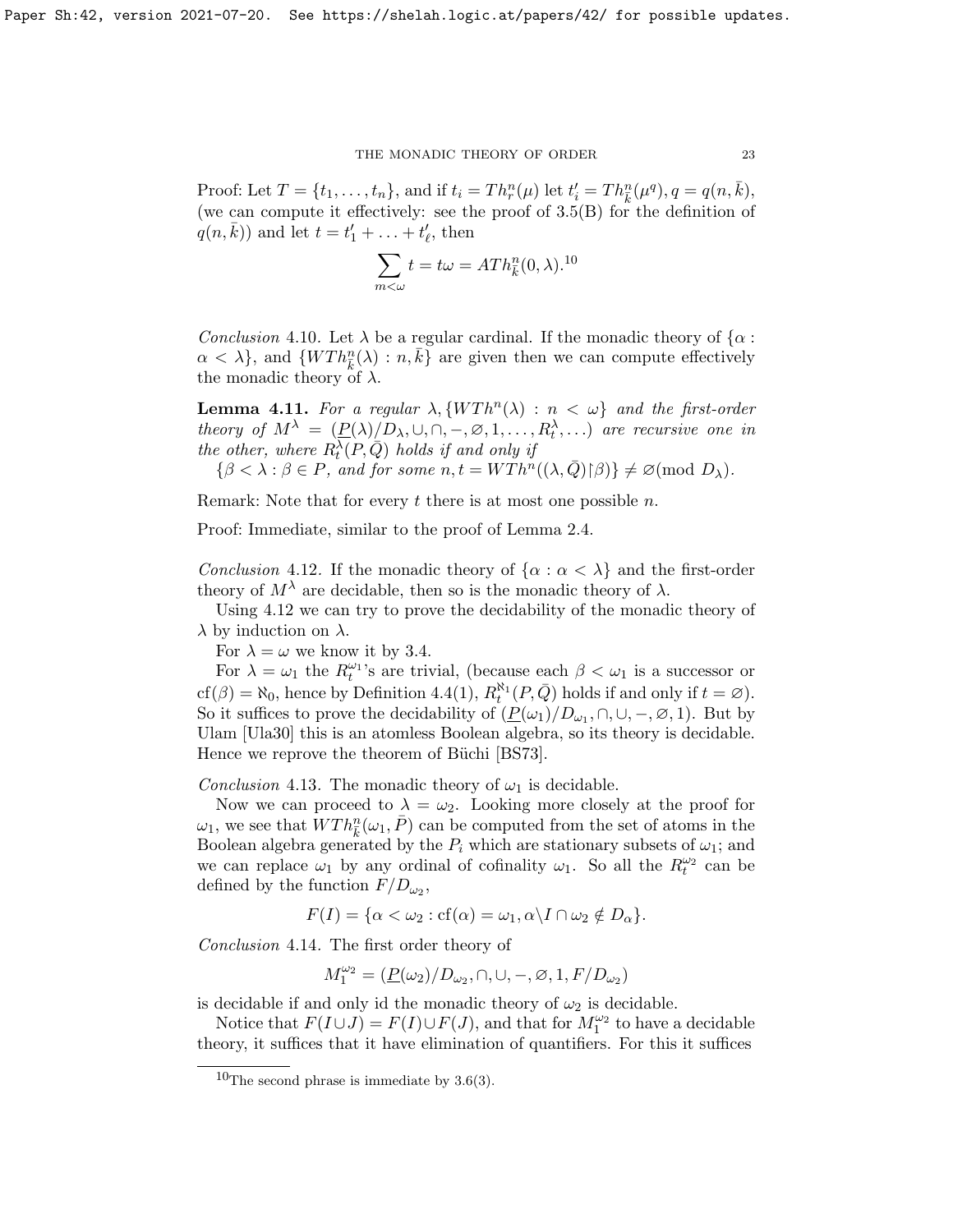(\*) for any stationary  $A \subseteq \{\alpha < \omega_2 : cf(\alpha) = \omega\}$  and B, C such that  $F(A) = B \cup C$  there are stationary  $A', B', A = A' \cup B', A' \cap B' =$  $\varnothing$ ,  $F(A') = A(\text{mod}D_{\omega_2})$  and  $F(B') = B(\text{mod}D_{\omega_2})$ .

Conjecture 4.15. (\*) is consistent with ZFC.

5. From orders to uniform orders

An equivalence relation E on an ordered set N is *convex* if  $xEy, x <$  $z \leq y \in N$ , implies  $xEy$ , i.e., every equivalence class is convex. On  $N/E =$  $\{\alpha/E : a \in N\}$  a natural ordering is defined. If J is a convex of a model  $(M, P)$  then  $th(J, P)$  is  $\langle \ell, s_1, s_2 \rangle$  such that if there is no last (first) element in  $J, s_2 = 1$   $(s_1 = 1)$ , if b is the last (first) element,  $s_2 = th(b, \bar{P})$   $(s_1 = th(b, \bar{P}))$ (for definition, see the beginning of Section 4) and  $\ell = \min(|J|, 2)$ .

**Definition 5.1.** (1)  $\kappa(M)$  is the first cardinal  $\kappa$ , such that neither  $\kappa$ nor  $\kappa^*$  is embeddable in M.

(2)  $\kappa(K)$  is l.u.b.  $\{\kappa(M): M \in K\}.$ 

<span id="page-23-0"></span>**Definition 5.2.** We define for every  $n, \bar{k}$ , the class  $U_{\bar{k}}^n$  and  $UTh_{\bar{k}}^n((M, \bar{P}))$ for  $M \in U_{\bar{k}}^n$ 

(1)  $U_{\bar{k}}^n = \{(M, \bar{P}) : M \text{ is dense order with no first nor last element and}$ there are  $t_0$  and a dense  $I \subseteq |M|$  such that for every  $a < b \in I$ :

 $t_0 = Th_{\bar{k}}^n((M, \bar{P}) \restriction (a, b))$  and  $th(a, \bar{P}) = th(b, \bar{P})\}.$ 

Now we define  $UTh_{\bar{k}}^n(M, \bar{P})$  be induction on n.

- (2)  $UTh_{\bar{k}}^{0}(M,\bar{P}) = Th_{\bar{k}}^{0}(M,\bar{P}).$
- (3)  $UTh_{\overline{k}}^{\overline{n}+1}(M,\overline{P}) = \langle S_1, S_2, \text{com} \rangle$  where
	- $(A) \ S_1 = \{ UTh_k^n(M, \bar{P}, \bar{Q}) : \bar{Q} \in \underline{P}(M)^{\bar{k}(n+1)}, (M, \bar{P}, \bar{Q}) \in U_{\bar{k}}^n \},$
	- (B) Before we define  $S_2$ , we make some conventions:
		- (a)  $T_1(T_2)$  is the set of formally possible  $th(J, \bar{P}^1), J \neq \emptyset$ , and  $\ell(\bar{P}^1) = \ell(\bar{P}), (\ell(\bar{P}^1) = \ell(\bar{P}) + \bar{k}(n+1));$ 
			- $(\beta)$   $T_3 = \{ \langle \ell, s_1, t, s_2 \rangle : \langle \ell, s_1, s_2 \rangle \in T_2, t \in T(n, \ell(P) + k(n + 1)) \}$ 1),  $\bar{k}$ ) and  $\ell = 1$  if and only if t is the "theory" of the empty model};
			- $(\gamma)$  If  $\langle \ell, s_1, s_2 \rangle \in T_1, \langle \ell', s_1', t, s_2' \rangle \in T_3$  then  $\langle \ell, s_1, s_2 \rangle \leq \langle \ell', s_1', t, s_2' \rangle$ when:  $\ell = \ell'$  and  $s_1 = 1 \Leftrightarrow s'_1 = 1, s_2 = 1 \Leftrightarrow s'_2 = 1$  and  $s_1 \neq 1 \rightarrow s_1 \subseteq s_1', s_2 \neq 1 \rightarrow s_2 \subseteq s_2';$
			- (δ) At last let  $\bar{r} = \bar{r}(n, \ell(\bar{P}), \bar{k})$  be from [2.13,](#page-13-0)  $S_2 = \{UTh_{\bar{r}}^n(M/E, \bar{P}^*, \bar{Q}^*)$ : E a non-trivial convex equivalence relation over  $|M|, (M/E, \bar{P}^*, \bar{Q}^*) \in$  $U^n_{\bar{r}}, \bar{P}^* = \langle \dots, P_t^*, \dots \rangle_{t \in T_1}, \text{ where } P_t^* = \{a/E \mid a \in$  $|M|, th(a/E, \bar{P}) = t\}$  and  $Q^* = \langle \dots, Q_t^*, \dots \rangle_{t \in T_3}$  is a partition of  $|M|/E$  refining  $\bar{P}^*$  and  $\emptyset \neq Q^*_{t(1)} \subseteq P_t^*$  implies  $t(1) \leq t$ .
	- (C) Com is + if M is a complete order, and  $-$  otherwise.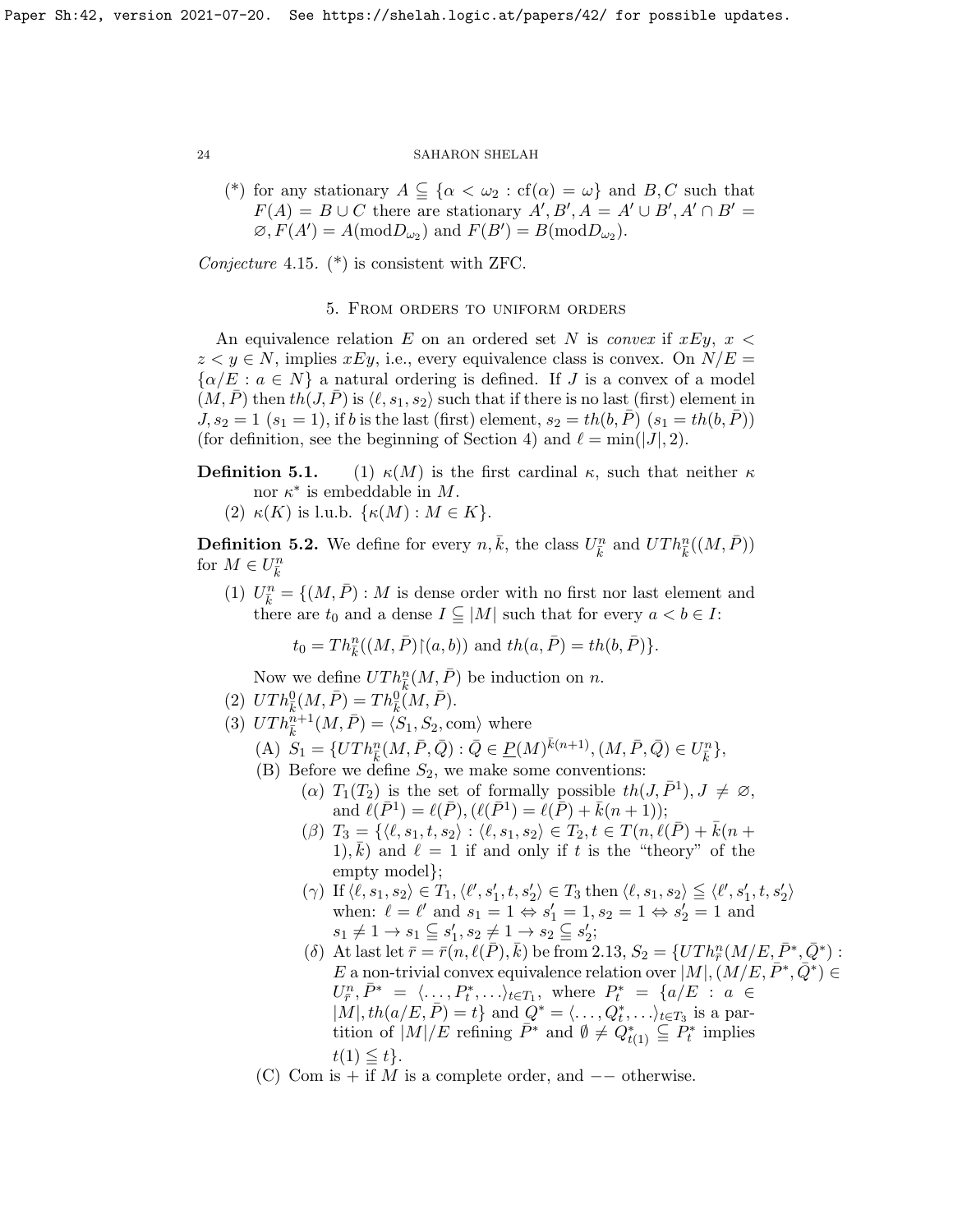**Lemma 5.3.** (A) From  $Th_{\bar{k}}^{n+2}(M, \bar{P})$  we can check whether  $(M, \bar{P}) \in$  $U_{\bar k}^n$  and compute  $UTh^n_{\bar k}(\ M,\bar P).$ 

(B) Also the parallel to [2.3](#page-9-1) holds.

<span id="page-24-1"></span>**Lemma 5.4.** For every dense  $N \in K, ||N|| > 1, n, k$ , there is a convex submodel M of N which belongs to  $U_{\bar{k}}^n, \|M\| > 2$ .

Proof: By Theorem [1.3,](#page-5-1) and [2.7](#page-11-2)

<span id="page-24-0"></span>**Lemma 5.5.** Suppose N is a dense order,  $\kappa(N) \leq \aleph_1$ ;  $I \subseteq |N|$  is a dense subset, and for every  $a < b \in I$ ,  $t_0 = Th_k^n((N, P)[[a, b])$ . Then there is  $t_1$ such that

- (1) for every  $a < b \in |N|, t_1 = Th_{\bar{k}}^n((N, \bar{P}) \restriction (a, b)).$
- (2) Moreover for every convex  $J \subseteq |N|$ , with no first nor last element,  $t_1 = Th_{\overline{k}}^n((N,\overline{P})\restriction \overline{J}).$

Proof: Clearly it suffices to prove (2). Choose  $a_0 \in J \cap I$ . Now define  $a_n, 0 < n < \omega$  such that  $a_n \in J \cap I, a_n < a_{n+1}$  and  $\{a_n : n < \omega\}$  is unbounded in J (this is possible as  $\kappa(N) \leq \aleph_1$ ). Now define similarly,  $a_n \in J \cap I$ , n a negative integer so that  $a_{n-1} < a_n < a_0$  and  $\{a_n : n \text{ is a } \}$ negative integer} is unbounded from below in J.

So, letting Z be the integers,

$$
Th_{\overline{k}}^n((N,\overline{P})\upharpoonright J) = \sum_{n\in Z} Th_{\overline{k}}^n((N,\overline{P})\upharpoonright [a_n,a_{n+1})) = \sum_{n\in Z} t_0 \stackrel{def}{=} t_1.
$$

**Theorem 5.6.** Let M be an order,  $\kappa(M) \leq \aleph_1$ .

- (A) Knowing t and that  $t = UTh_{\overline{k}}^n(M, \overline{P}), (M, \overline{P}) \in U_{\overline{k}}^n$  we can effectively compute  $F(t) = Th_{\bar{k}}^n(M, \bar{P}).$
- (B) If  $(M^i, barP^i) \in U_k^{\hat{n}}$  for  $i = 1, 2, and UTh_k^n(M^1, \bar{P}^1) = UTh_k^n(M^2, \bar{P}^2)$ then  $Th_{\bar{k}}^n(M^1, \bar{P}^1) = Th_{\bar{k}}^n(M^2, \bar{P}^2)$ .

Proof: Clearly  $(A)$  implies  $(B)$ . So we prove  $(A)$  by induction on n.

For  $n = 0$  it is trivial.

Suppose we have proved the theorem for n, and we shall prove it for  $n+1$ . Let  $UTh_{\bar{k}}^{n+1}(M, \bar{P}) = \langle S_1, S_2, \text{com} \rangle$ . We should find

$$
T=\{Th_{\bar{k}}^n(M,\bar{P},\bar{Q}): \bar{Q}\in \underline{P}(M)^{\bar{k}(n+1)}\}.
$$

If  $t \in S_1$ , then for some  $\bar{Q} \in \underline{P}(M)^{\bar{k}(n+1)}, (M, \bar{P}, \bar{Q}) \in U_{\bar{k}}^n$  and  $t =$  $UTh_{\bar{k}}^n(M, \bar{P}, \bar{Q})$ , hence, by the induction hypothesis  $F(t) = Th_{\bar{k}}^n(M, \bar{P}, \bar{Q})$ , so  $F(t) \in T$ . We can conclude that  $T' = \{F(t) : T \in S_1\} \subseteq T$ .

Now if  $t^* \in S_2$ , then there is a convex equivalence relation E on M, such that  $t^* = UTh^n_{\bar{r}}(M/E, \bar{P}^*, \bar{Q}^*)$  where the conditions of  $S_2$  are satisfied. If  $Q^*_{\langle \ell, s_1, t, s_2 \rangle} \neq \emptyset$ , and  $\ell > 1$  implies  $t \in T$  then we can define  $\overline{Q} \in \underline{P}(M)$  such that for  $a/E \in Q^*_{\langle \ell, s_1,t,s_2 \rangle}$ :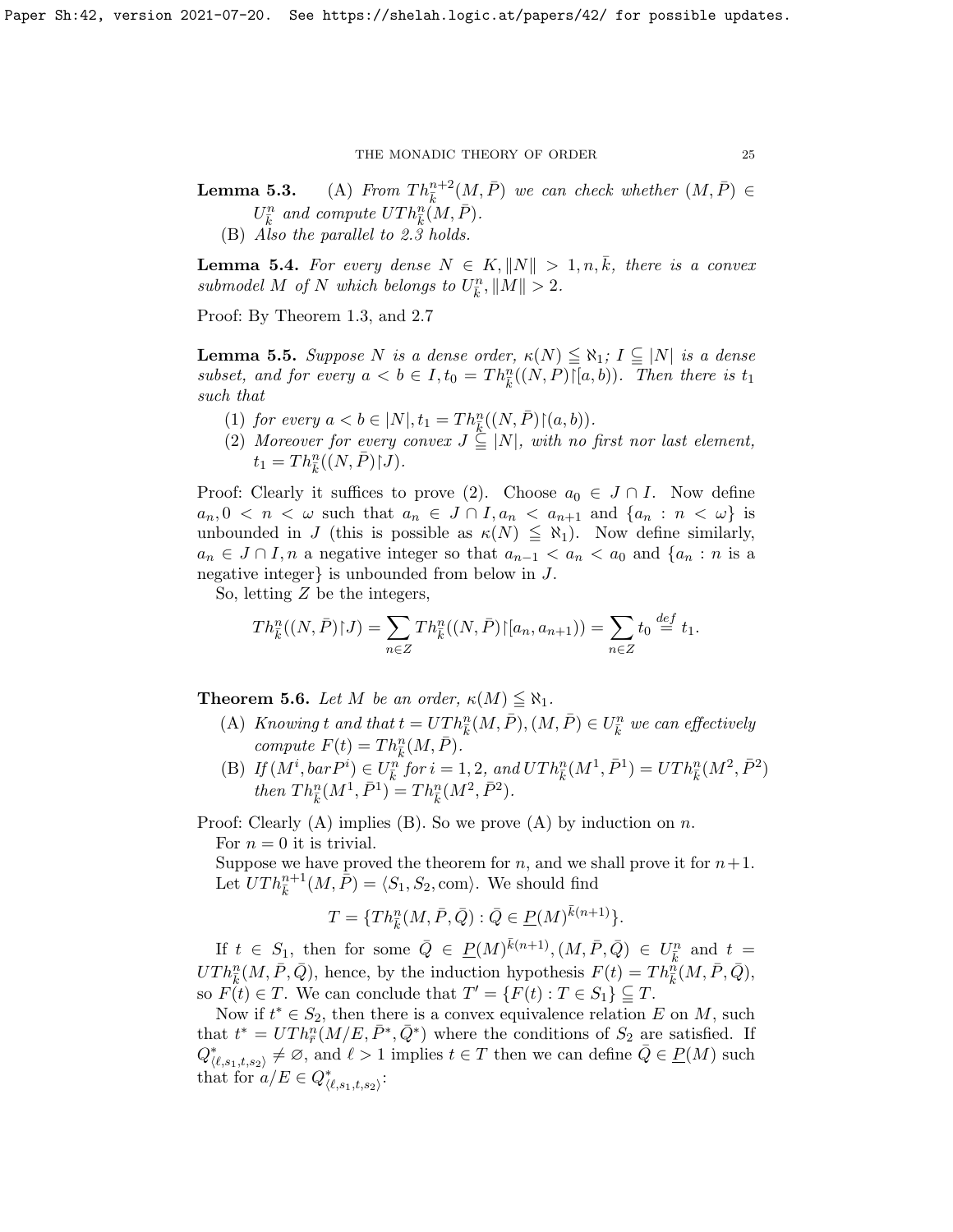(1) 
$$
UTh_{\bar{k}}^n((M, \bar{P}, \bar{Q})\text{int}(a/E)) = t
$$
,  
(2)  $th(a/E, \bar{Q}) = \langle \ell, s_1, s_2 \rangle$ .

Remark: (1) can be done because by Lemma [5.5\(](#page-24-0)2) if  $\text{int}(a/E) \neq \emptyset$  then

$$
Th_{\bar{k}}^{n+1}((M,\bar{P})\upharpoonright Int(a/E)) = Th_{\bar{k}}^{n+1}(M,\bar{P}) = T.
$$

Now clearly knowing  $t^*$  we can compute

$$
S(t^*)=\{t:Q^*_{\langle \ell,s_1,t,s_2\rangle}\neq\varnothing, t\neq Th^n_{\bar{k}}(\varnothing),\text{ for some }s_1,s_2\}
$$

where  $\overline{Q}^*$  is an above. We can also compute  $G(t) = Th_{\overline{k}}^n(M, \overline{P}, \overline{Q})$ . We know that  $t \in S_2$ ,  $S(t) \subseteq T$ , imply  $G(t) \in T$ .

We know also that if

(i)  $t = Th_k^n((M, \bar{P}) \setminus \{a\})$  for some  $a \in M$ , and

(ii)  $t_1, t_2 \in T$ ,

then:  $\sum_{0 \leq n} (t_1 + t) \in T$  and  $\sum_{\substack{n \leq 0 \\ n \in Z}} (t + t_2) \in T$ ,  $t_1 + t + t_2 \in T$  and if com is  $-, t_1 + t_2 \in T$  (where Z is the set of integers) (we use the facts that M is dense,  $\kappa(M) \leq \aleph_1$ ).

Now let  $T^*$  be the minimal subset of  $T(n, \ell(\bar{P}), \bar{k})$  such that

(a)  $T^* \supseteq T'$ , (b)  $t \in \overline{S_2}$ ,  $S(t) \subseteq T^*$  imply  $G(t) \in T^*$ , (c) if  $t_1, t_2 \in T^*, t = Th_k^{\overline{n}}((M, P) | \{a\})$  then  $t_1 + t + t_2 \in T^*;$ (d) if  $t_2 \in T^*, t_1 = Th_k^n((M \lt \bar{P}){\upharpoonright} \{a\})$  for some  $a \in M$  then

$$
\sum_{0 \le n < \omega} (t_2 + t_1) \in T^*, \sum_{\substack{n \le 0 \\ n \in Z}} (t_1 + t_2) \in T^*;
$$

(e) if  $t_1, t_2 \in T_2$ , com is -- then  $t_1 + t_2 \in T^*$ .

It is easy to see that as  $S_1, S_2$  are given and  $T(n, \ell(\bar{P}), \bar{k})$  is (hereditarily) finite and known, we can effectively compute  $T^*$ . So it suffices to prove that  $T = T^*$  but as clearly  $T^* \subseteq T$  it suffices to prove:

$$
t\in T\Rightarrow t\in T^*.
$$

As  $t \in T$ , there is  $\overline{Q} \in \underline{P}(M)^{\overline{k}(n+1)}$  such that  $t = Th_{\overline{k}}^n(M, \overline{P}, \overline{Q})$ . Define the equivalence relation E on M : aEb if and only if  $a = b$  or, without loss of generality we assume that  $a < b$ , for every  $a', b' \in M, a \le a' <$  $b' \leq b, Th_{\overline{k}}^n(M, \overline{P}, \overline{Q}) \mathcal{F}(\overline{a'}, b')) \in T^*$ . It is easy to check that E is a convex equivalence relation over M. Now we shall show that if  $a \in M$ ,  $\text{int}(A/E) \neq$  $\overline{\mathscr{A}}$  then  $Th_{\overline{k}}^n((M, \overline{P}, \overline{Q}) | \text{int}(a/E))$  belongs to  $T^*$ . Choose  $a_0 \in a/E$ , and then define  $a_n, n \ge 0$  such that  $a_n < a_{n+1}, \{a_n : 0 \le n < \omega\}$  is unbounded in  $\text{int}(a/E)$ . Without loss of generality  $th(a_n, P^Q) = s_0$  for every  $n > 0$ . Hence

$$
Th_k^n((M, \bar{P} \cap \bar{Q}) \restriction \{x \in \text{int}(a/E) : a_0 < x\})
$$
\n
$$
= \sum_{0 \le n < \omega} [Th_k^n((M, \bar{P}, \bar{Q}) \restriction (a_n, a_{n+1})) + Th_k^n((M, \bar{P}, \bar{Q}) \restriction \{a_{n+1}\})].
$$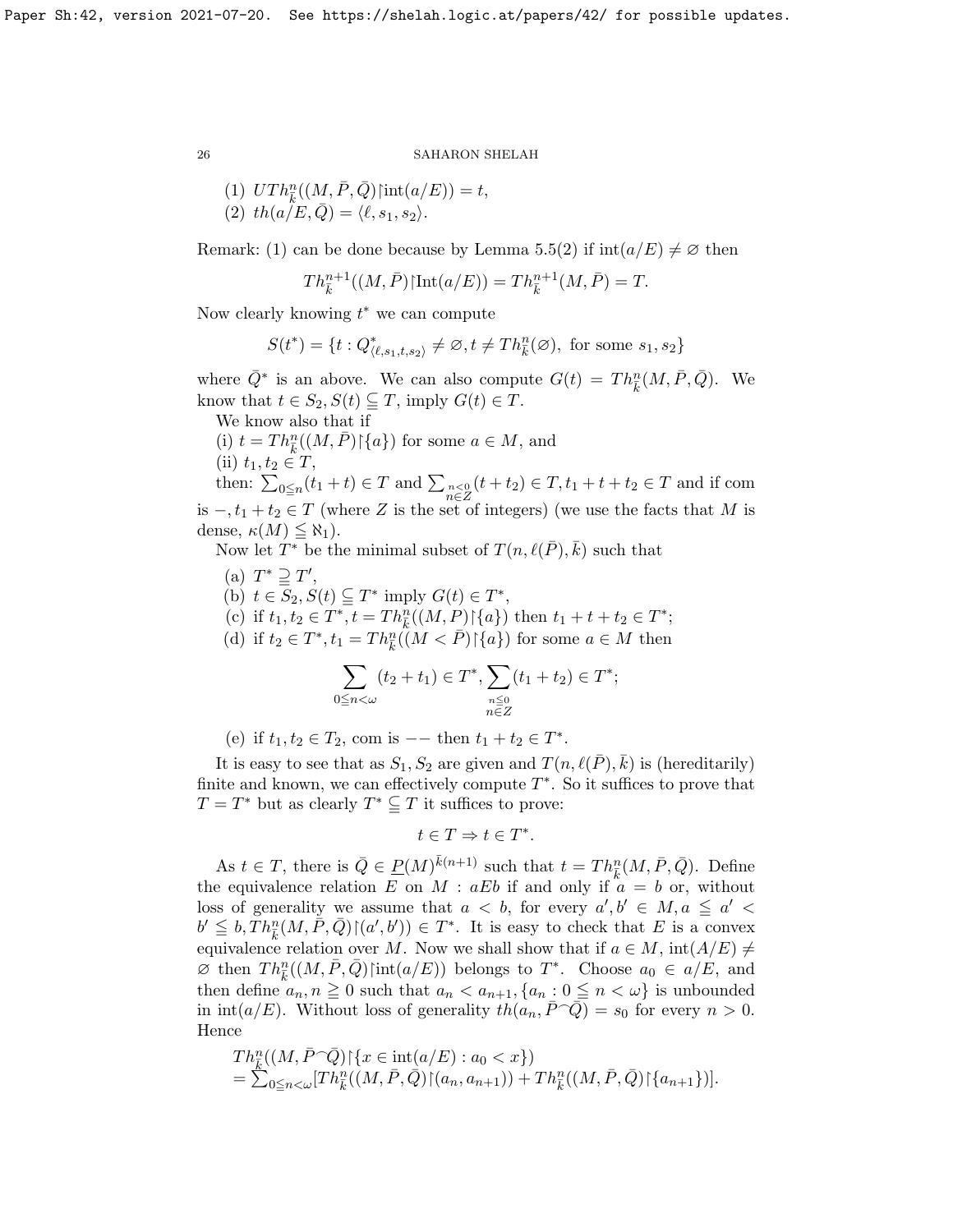By the definition of  $E, Th_{\overline{k}}^n((M, \overline{P}, \overline{Q}) \mid (a_n, a_{n+1})) \in T^*$ , hence by (d),

$$
Th_{\bar{k}}^n((M,\bar{P},\bar{Q}){\restriction}\{x\in{\rm int}(a/E):a_0
$$

Similarly,

$$
Th_{\bar{k}}^n((M,\bar{P},\bar{Q}){\restriction}\{x\in{\rm int}(a/E):x
$$

So by  $(c)$ ,

 $Th_{\bar{k}}^n(M, \bar{P}, \bar{Q})$ |int $(a/E)) \in T^*$ .

Similarly, by (c), (e) in  $M/E$  there are no two successive elements, so  $M/E$ is a dense order.

Define  $\bar{P}^* = \langle \ldots, P_{\langle \ell, s_1, s_2 \rangle}, \ldots \rangle, \bar{Q}^* = \langle \ldots, Q^*_{\langle \ell, s_1, t, s_2 \rangle}, \ldots \rangle$  such that

(1)  $a/E \in P_{\langle \ell, s_1, s_2 \rangle}$  if and only if  $th(a/E, \overline{P}) = \langle \ell, s_1, s_2 \rangle$ ,

(2)  $a/E \in Q^*_{\langle \ell, s_1,t,s_2 \rangle}$  if and only id  $Th_{\bar{k}}^n((M,\bar{P},\bar{Q})\text{int}(a/E)) = t$ ; and  $th(a/E, \bar{P} \widehat{\phantom{a}} \widehat{Q}) = \langle \ell, s_1, s_2 \rangle.$ 

By Lemma [5.2,](#page-23-0)  $(M/E, \bar{P}^*, \bar{Q}^*)$  either has only one element or it has an interval  $(a/E, b/E) \neq \emptyset$  such that  $(M/E, \overline{P}^*, \overline{Q}^*) \cap (a/E, b/E) \in U_{\overline{r}}^n$ .

Now we prove  $aEb$  and so show that this case does not occur and E has one equivalence relation, hence  $Th_{\overline{k}}^n(M, \overline{P}, \overline{Q}) \in T^*$  and so we shall finish.

Let  $a \leq a' < b' \leq b$ , then let

$$
J_2 = \{c \in M : a'/E < c/E < b'/E\},
$$
\n
$$
J_1 = \{c \in M : a' < c \in \text{int}(a'/E)\},
$$
\n
$$
J_3 = \{c \in M : b' > c \in \text{int}(b'/E)\}.
$$

By (b),  $Th_{\bar{k}}^n((M, \bar{P}, \bar{Q}){\restriction}J_2) \in T^*$ ; by (d)  $Th_{\bar{k}}^n((M, \bar{P}, \bar{Q}){\restriction}J_i) \in T^*$  for  $i = 1, 3$ . Hence by (c) and (e)  $Th_{\bar{k}}^n((M, \bar{P}, \bar{Q}) \mid (a', b')) \in T^*$ . So aEb, and we finish.

**Theorem 5.7.** (A) If  $\kappa(K) \leq \aleph_1$ , and for every  $M \in K$ , there is  $N \in$  $K \cap U^{n+1}$  extending M, then from  $UTh_{\overline{k}}^{n+1}(K) = \{UTh_{\overline{k}}^{n+1}(M)$ :  $M \in K \cap U_{\overline{k}}^{n+1}$ , we can compute  $Th_{\overline{k}}^n(K)$ . Hence if  $UTh^n(K)$  is recursive in n, then the monadic theory of  $K$  is decidable.

(B)  $Suppose \kappa(K) \leq \aleph_1, K is closed under M+N, \sum_{n \leq \omega} M, \sum_{n \leq Z} M_n, \sum_{i \in Q} M_i$ are convex submodels and division by convex equivalence relations. Then from  $UTh^n_{\overline{r}}(K)$   $(\overline{r} = r(n,0,\overline{k}))$  we can compute  $Th^n_{\overline{k}}(K)$ . Hence if  $UTh<sup>n</sup>(K)$  is recursive in n, then the monadic theory of K is de-

Proof:

(A) Immediate.

cidable.

(B) Essentially the same as the proof of 5.4.

Remark: Of course there are other versions of (B), e.g., for a class of complete orders.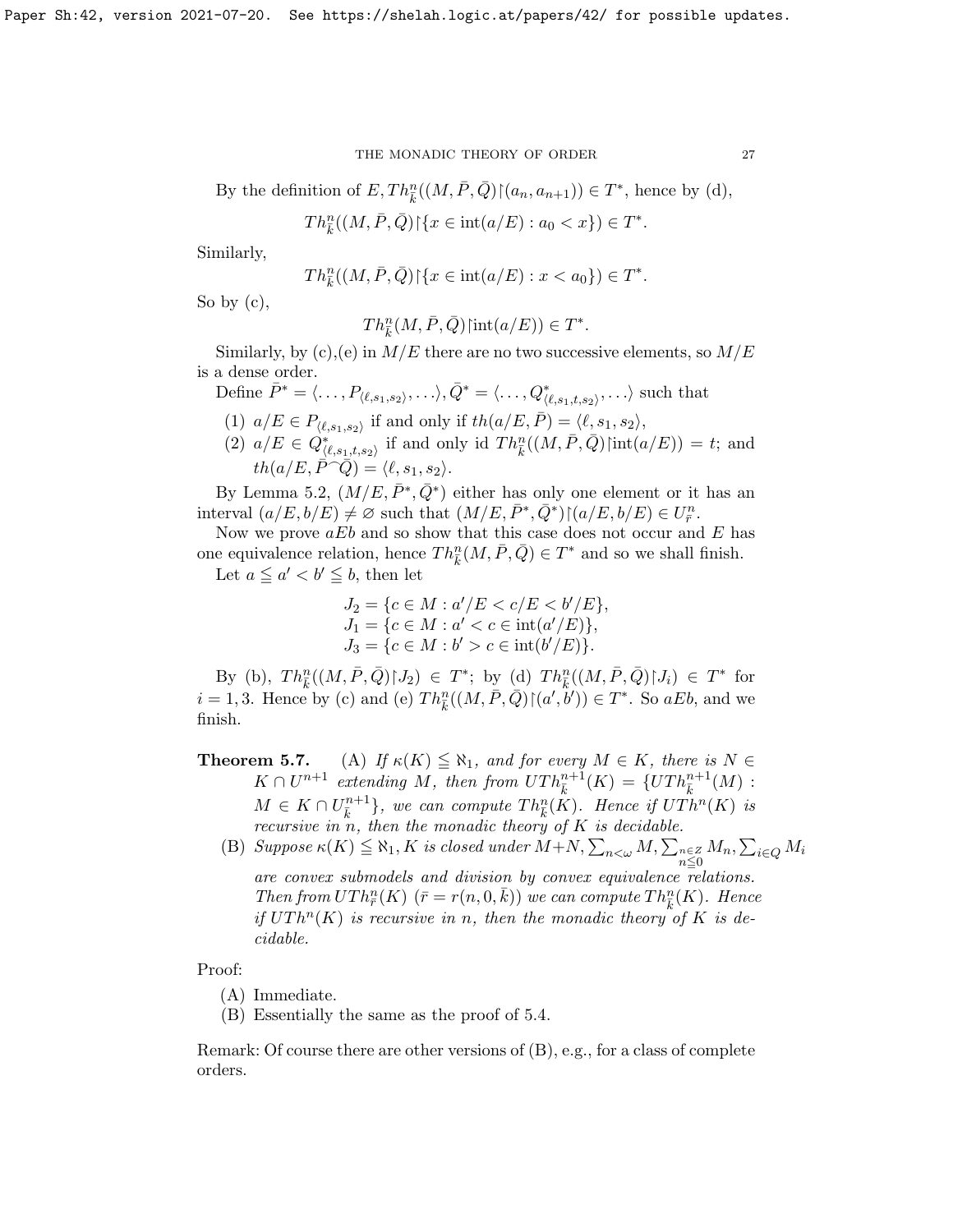6. Applications of Section 5 to dense orders

**Definition 6.1.**  $K_S$  is the class of orders M such that no submodel of M is isomorphic to  $\omega_1$  or  $\omega_1^*$  or an uncountable subset of the reals<sup>[11](#page-27-0)</sup>

**Lemma 6.2.** (A)  $K_S$  satisfies the hypothesis of [5.7\(](#page-0-0)B). Also no member of  $K<sub>S</sub>$  is complete, except the finite ones.

(B)  $K_S$  has uncountable members, but  $M \in K_S$  implies  $||M|| \leq \aleph_1$ .

Proof:

(A) Immediate.

(B) The Specker orders. See e.g.,  $[{\rm Jac}71]^{12}$  $[{\rm Jac}71]^{12}$  $[{\rm Jac}71]^{12}$  for existence.

**Theorem 6.3.** (A) The monadic theory of  $K<sub>S</sub>$  is decidable.

(B) All dense order from  $K_S$ , with no first nor last element, have the same monadic theory.

Proof: We shall show that for  $(M, \bar{P}) \in U^0(K)$ ,  $\bar{P}$  a partition,  $pUTh^1(M, \bar{P})$ can be computed from  $pUTh^0(M, \overline{P})$  (hence the former uniquely determine the latter). Then by the parallel to Lemma [2.5,](#page-0-0) clause (B) follows immediately and  $(A)$  follows by  $5.7(B)$ .

So let  $t = pUTh^0(M, \overline{P})$  be given; that is, we know that  $\overline{P}$  is a partition of M to dense or empty subsets,  $M \in U^0$ , hence M is dense with no first and no last element,  $M \in K$ , and we know  $\{i : P_i \neq \emptyset\}$ . So without loss of generality.  $P_i \neq \emptyset$  for every i and also  $M \neq \emptyset, P_i$  is dense. Let  $pTh<sup>1</sup>(M, \overline{P}) = \langle S_1, S_2, \text{com} \rangle$ , so we should compute com,  $S_1, S_2$ .

Part (1) com: As  $M \in K$ , and as clearly the rational order is embeddable in M, M cannot be complete.

Part (2)  $S_1$ : It suffices to prove that any dense subset P of M can be split into two disjoint dense subsets of M.

So we shall prove more.

(\*) If M is a dense order,  $I \subseteq |M|$  is a dense subset, then we can partition I to two dense subsets of M. That is, there are  $J_1, J_2, I =$  $J_1 \cup J_2, J_1 \cap J_2 = \emptyset$  and  $J_1, J_2$  are dense subsets of M.

We define a equivalence relation E on I :  $aEb$  if,  $a = b$  or there are  $a_0 < a, b < b_0$  and  $a_0 < a' < b' < b_0$  implies  $\vert \{c \in a' < c < b_0\}$  $|b'\rangle = |\{c \in I : a < c < b\}|$  (and they are infinite by assumption). Now for every E-equivalence class  $a/E$  with more than one element, let  $\lambda = |\{a \in I : b' < a < c'\}|$  for every  $b' \leq c' \in a/E$ .

Case I:  $|a/E| = \lambda > 0$ .

Then let  $\{\langle b_i, c_i \rangle : i < \lambda\}$  be an enumeration of all pairs  $\langle b, c \rangle$  such that  $b, c \in a/E, b < c$ . Define by induction on  $i < \lambda, a_i^1, a_i^2 \in a/E$ . If we have

<span id="page-27-0"></span> $^{11}\mathrm{Those}$  are the Specker orders; we get them from Aronszajn trees.

<span id="page-27-1"></span><sup>&</sup>lt;sup>12</sup>There is some overlapping between  $S_1$  and  $S_2$ .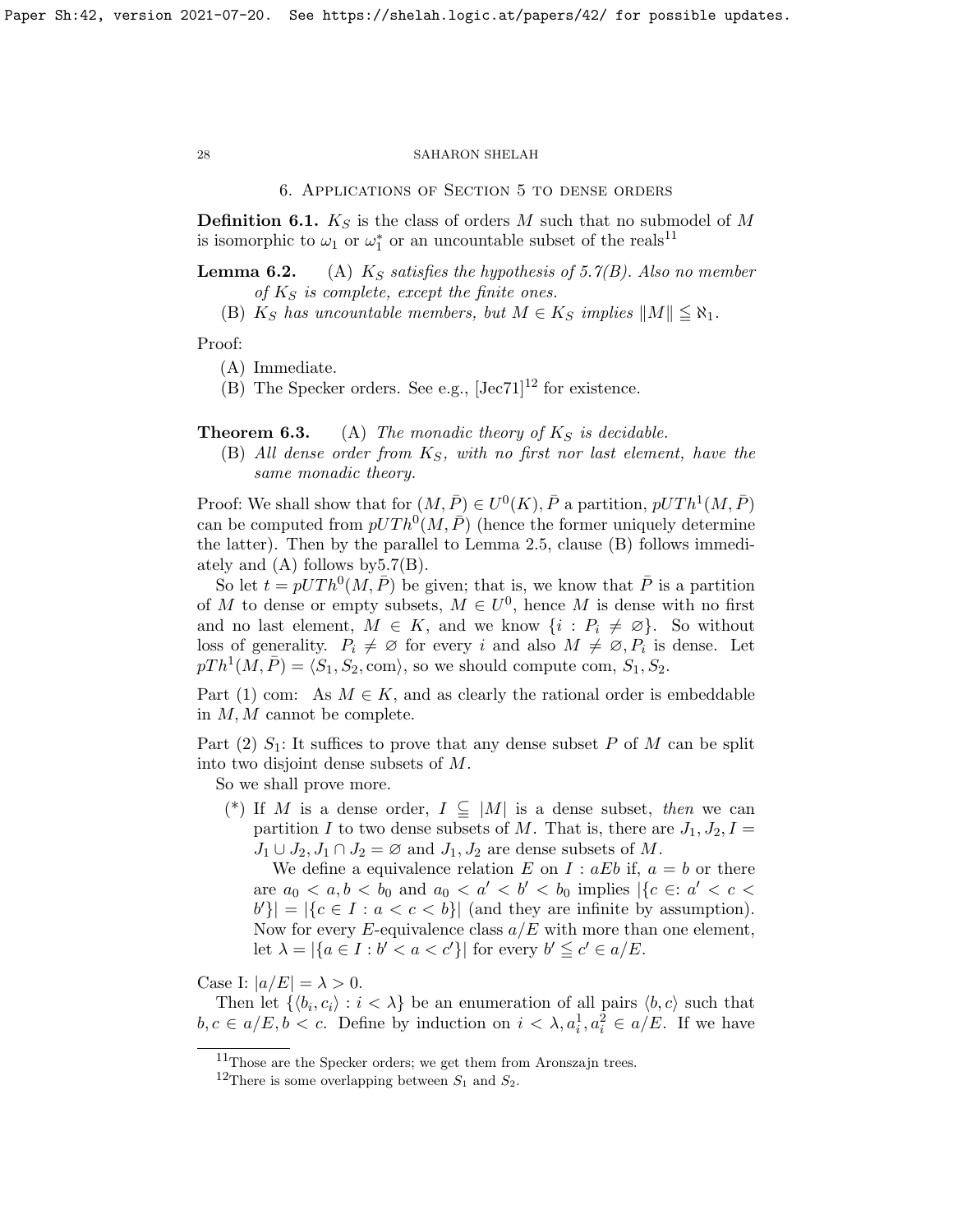defined them for  $j < i$ , choose

$$
a_i^1 \in \{d \in I : b_i < d < c_i\} \setminus \{a_j^2 : j < i\},
$$
\n
$$
a_i^2 \in \{d \in I : b_i < d < c_i\} \setminus \{a_j^1 : j \leq i\}.
$$

By cardinality considerations this is possible. Define  $J_1(a/E) = \{a_i^1 : i < \lambda\}.$ 

Case II:  $\lambda < |a/E|$ .

Then clearly  $|a/E| = \lambda^+$ , and we can partition  $a/E$  into  $\lambda^+$  convex subsets  $A_i, i < \lambda^+$ , each of power  $\lambda$ . So on each we can define  $J_1(A_1)$  such that  $J_1(A_i)$ ,  $A_i \setminus J_1(A_i)$  are dense subsets of  $A_i$ . Let  $J_1(a/E) = \bigcup_{i \leq \lambda^+} J_1(A_i)$ .

Case III:  $\lambda = 0$ , so  $|a/E| = 1$ .

Let  $J_1(a/E) = \emptyset$ . Let  $J_1 = \bigcup_{a \in I} J_1(a/E), J_2 = I \setminus J_1$ . It is easy to check that  $J_1, J_2$  are the desired subsets.

Part (3)  $S_2$ : By (2) it suffices to find to possible  $UTh^0(M/E, \bar{P}^*)$ , where  $\bar{P}^* = \langle \dots, P^*_{(\ell, s_1, s_2)}, \dots \rangle, P^*_{(\ell, s_1, s_2)} = \{a/E : th(a/E, \bar{P}) = \langle \ell, s_1, s_2 \rangle\},\$ and  $(M/E, \bar{P}^*) \in U^0(K);$  so  $W_E = \{ \langle \ell, s_1, s_2 \rangle : P^*_{\langle \ell, s_1, s_2 \rangle} \neq \emptyset \}$  contain all relevant information. Clearly  $W_E \neq \emptyset$  and  $\langle \ell, s_1, s_2 \rangle \in W_E \Rightarrow \ell > 0$  and we can also discard the case  $\langle \ell, s_1, s_2 \rangle \in W_E \Rightarrow \ell = 1$ . Also if  $\langle \ell, s_1, s_2 \rangle \in W_E$ , then  $\langle \ell, s_1, s_2 \rangle$  is formally possible.

Suppose  $W$  satisfies all those conditions, and we shall find a suitable  $E$ such that  $W_E = W$ . Let  $W = \{ \langle \ell^i, s_1^i, s_2^i \rangle : i < q < \omega \}$ . Choose a  $J \subseteq M$ , countably dense in itself, unbounded in M from above and from below, such that each  $P_j \cap J$  is a dense subset of J, and for no  $a \in |M| \backslash J$  is there a first (last) element in  $\{b \in J : b > a\}$  ( $\{b \in J : b < a\}$ ). J defines  $2^{\aleph_0}$  Dedekind cuts, but as  $M \in K$ , only  $\leq \aleph_0$  of them are realized. Let  $\{a_n : n < \omega\}$  be a set of representatives from those cuts (that is, for every  $a \in |M| \backslash J$  there is  $n < \omega$  such that  $[a, a_n]$  or  $[a_n, a]$  is disjoint to J). Let  $J = \{b_n : n < \omega\}$ . Now we define by induction on n a set  $H_n$  of convex disjoint subsets of  $M$ , such that:

- (a)  $H_n \subseteq H_{n+1}$ ;  $H_n$  is finite.
- (b) If  $I_1 \neq I_2 \in H_n$  then  $I_1 < I_2$  or  $I_2 < I_1$  and between them there are infinitely many members of J.
- (c) If  $I \in H_n$ , I has no last element, then for every  $a \in |M| \backslash J, a > I$ , there is  $b \in J, I < b < a$ , and also  $J \cap I$  is unbounded in I.
- (d) The same holds for the converse order.
- (e) If  $I_1 < I_2 \in H_n$ ,  $i < q$  then there are  $I \in H_{n+1}$ ,  $th(I, \bar{P}) = \langle \ell^i, s_1^i, s_2^i \rangle$ .<sup>[13](#page-28-0)</sup>
- (f)  $a_n, b_n \in \bigcup \{I : I \in H_n\}.$
- (g) If  $I \in H_n$  has a first (last) element then this element belongs to J. It is not hard to define the  $H_n$ 's. Clearly  $\bigcup_n \bigcup_{I \in H_n} I = |M|$ . So define  $E$  as follows:

aEb if and only if  $a = b$  or for some  $n < \omega, I \in H_n, a, b \in I$ .

<span id="page-28-0"></span><sup>&</sup>lt;sup>13</sup>Also,  $I_1 < I < I_2$ , and  $I_0 \in H_n$  implies  $th(I_0, \overline{P}) \in W$ .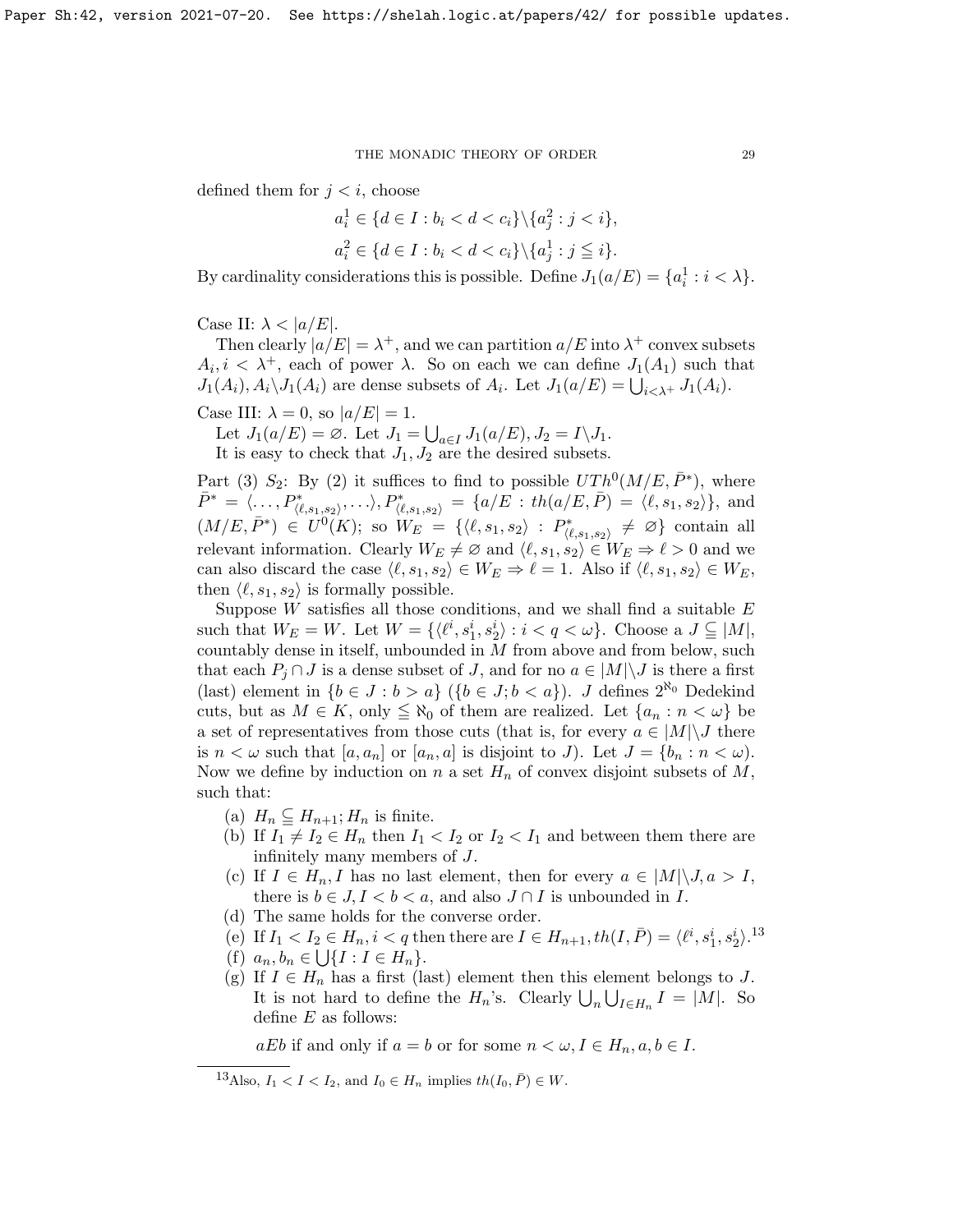It is not hard to check that  $W_E = W$ . So we finish the proof. Along similar lines we can prove

<span id="page-29-0"></span>Theorem 6.4. Suppose M is a dense order with no first nor last elements, M is a submodel of the reals, and for every perfect set P of reals,  $P \cap |M|$ is countable, or even  $\langle 2^{\aleph_0} \rangle$ . Then the monadic theory of M is the monadic theory of rationals.

Remark 1: We can integrate the results of [6.3,](#page-0-0) [6.4.](#page-29-0) Always some M satisfies the hypothesis of [6.4.](#page-29-0) If  $2^{\aleph_0} > \aleph_1$ , any dense  $M \subseteq R$ ,  $|M| < 2^{\aleph_0}$ , and if  $2^{\aleph_0} = \aleph_1$ , the existence can be proved.

Remark 2: In [6.4](#page-29-0) we can demand less of  $|M|$ : For all countable, disjoint and dense sets  $Y_1, \ldots Y_n (n < \omega)$  there is a perfect set P of reals such that  $Y_i$  is dense in P for  $1 \leq i \leq n$  and  $P \cap |M|$  is  $\lt 2^{\aleph_0}$  (see Section 7 for definition).

The proof of [5.4](#page-24-1) is easily applied to the monadic theory of the reals. (We should only notice that  $R$  is complete.)

Conclusion 6.5. If we can compute the  $UTh^{n}(R)$  for  $n < \omega$  then the monadic theory of the real order is decidable.

Remark: Similar conclusions hold if we add to the monadic quantifier (or replace it by)  $(\exists^{\leq \aleph_1} X)$  (i.e., there is a countable X). Notice that if E is a convex equivalence relation over R, then  $\{a/E : |a/E| > 1\}$  is countable.

Grzegorczk [\[Grz51\]](#page-38-9) asked whether the lattice of subsets of reals with the closure operation has a decidable theory. One of the corollaries of Rabin [\[M.O69\]](#page-38-3) is that the theory of the reals with quantification over closed sets, and quantification over  $F_{\sigma}$  sets is decidable.

By our methods we can easily prove

Theorem 6.6. The reals, with quantifications over countable sets, has a decidable theory. (We can replace "X countable" by " $|X| < 2^{\aleph_0}$ " or " $(\forall P)$ (P closed nowhere dense  $\rightarrow$   $|P \cap X|$  <  $2^{\aleph_0})$ ").

As every closed set is a closure of a countable set, this proves again the result of Rabin [\[M.O69\]](#page-38-3) concerning Grzegorczk's question. We can also prove by our method Rabin's stronger results, but with more technical difficulties.

7. Undecidability of the monadic theory of the real order

Our main theorem here is

**Theorem 7.1.** (A) (CH) The monadic theory of the real order is undecidable.

(B) (CH) The monadic theory of order is undecidable.

<span id="page-29-1"></span>**Theorem 7.2.** (CH) The monadic theory of  $K_n = \{(R, Q_1, \ldots, Q_n) : Q_i \subseteq$  $R$ , where the set quantifier ranges over countable sets,  $1 \leq n$ , is undecidable. (We can even restrict ourselves to sets of rationals.)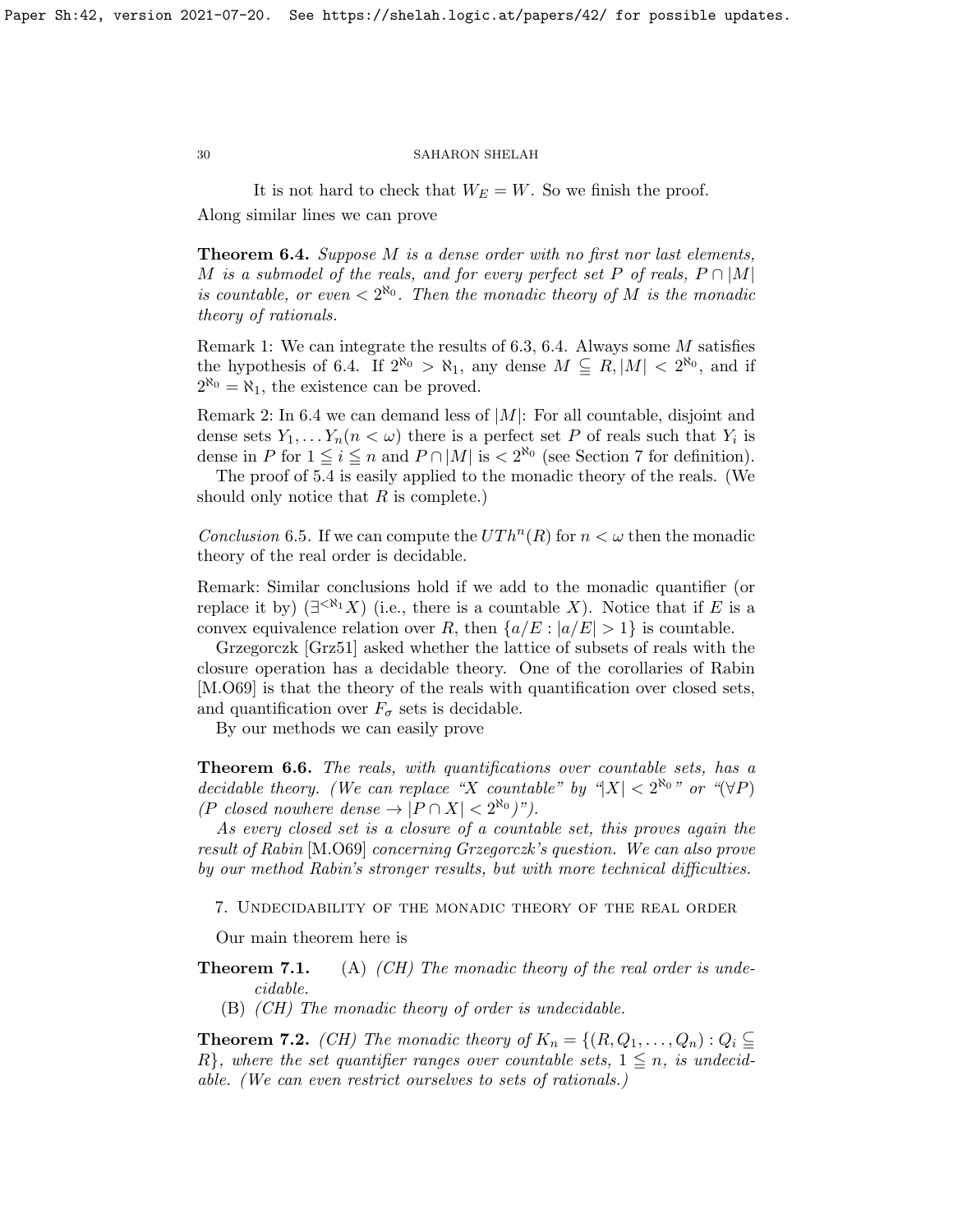Let  $2^{\leq \omega}$  be the set of sequences of ones and zeros of length  $\leq \omega$ ; let  $\leq$ be a partial ordering of  $2^{\leq \omega}$  meaning that it is an initial segment,  $\prec$  the lexicographic order.

- **Theorem 7.3.** (A) CH The monadic theory of  $(2^{\leq \omega}, \leq, \prec)$  is undecidable.
	- (B) (CH) The monadic theory of  $K_n = \{(2^{\leq \omega}, \leq, \prec, Q_1, \ldots, Q_n) : Q_i \subseteq$  $\widetilde{2^{\leq \omega}}$ , where the set quantifier ranges over sets,  $1 \leq n$ , is undecidable. (We can even restrict ourselves to subsets of  $2^{&\omega}$ ).

Instead of the continuum hypothesis, we can assume only:

- (\*) "The union of  $\langle 2^{\aleph_0} \rangle$  sets of the first category in not R".
	- This is a consequence of Martin's axiom (see [\[Jec03\]](#page-38-10)) hence weaker than CH, but also its negation is consistent, (see Hechler [\[Hec73\]](#page-38-20) and Mathias [\[Mat74\]](#page-38-21) and Solovay [\[Sol70\]](#page-39-4)). Aside from countable sets, we can use only a set constructible from any well-ordering of the reals. Remember that by Rabin [\[M.O69\]](#page-38-3) quantification over closed and  $F_{\sigma}$ sets gives us still a decidable theory.

Conjecture 7A: The monadic theory of  $(2^{\leq \omega}, \leq, \prec)$ , where the set quantifier ranges over Borel sets only, is decidable.

This should be connected to the conjecture on Borel determinacy (see Davis [\[Dav64\]](#page-37-8), Martin [\[Mar70\]](#page-38-22) and Paris [\[Par72\]](#page-38-23)).<sup>[14](#page-30-0)</sup> This conjecture implies

Conjecture 7B: The monadic theory of the reals, where the set quantifier ranges over Borel sets, is decidable (by Rabin [\[M.O69\]](#page-38-3)).

Conjecture 7C: We can prove [7.1-7.3](#page-0-0) in ZFC.

Theorems  $7.1(A),(B),7.3(A)$  $7.1(A),(B),7.3(A)$  $7.1(A),(B),7.3(A)$  answer well known problems (see e.g., Büchi [\[BS73,](#page-37-3) p.38, Problem 1,2a,2b,4a]. Theorem [7.3\(](#page-0-0)B) answers a question of Rabin and the author.

Unless mentioned otherwise, we shall use CH or (\*).

Notation: R denotes the reals. A prefect set is a closed, nowhere dense set of reals, with no isolated points and at least two points (this is a somewhat deviant definition). We use  $P$  to denote prefect sets. Let  $x$  be an inner point of P if  $x \in P$ , and for every  $\epsilon > 0$ ,  $(x - \epsilon, x) \cap P \neq \emptyset$ ,  $(x, x + \epsilon) \cap P \neq \emptyset$ . Let  $D \subseteq \subseteq R$  be dense in P if for every inner point  $x \leq y$  of P, there is an inner  $z \in P \cap D$ ,  $x < z < y$ . Note that if D is dense in P, P is the closure of  $P \cap D$ . Real intervals will be denoted by  $(a, b)$  where  $a < b$ , or by I;  $(a, b)$ is an interval of  $P$  if in addition  $a, b$  are inner points if  $P$ .

<span id="page-30-1"></span>**Lemma 7.4.** Let J be an index-set, the  $D_i$  ( $i \in J$ ) countable dense subsets of R, and  $D = \bigcup_{i \in J} D_i$ ; and for every  $P, |D \cap P| < 2^{\aleph_0}$ . Then there is  $Q \subseteq R \backslash D, Q = Q \{D_i : i \in J\}$ , such that

<span id="page-30-0"></span><sup>14</sup>Meanwhile Martin [\[Mar75\]](#page-38-24) proved the Borel determinacy.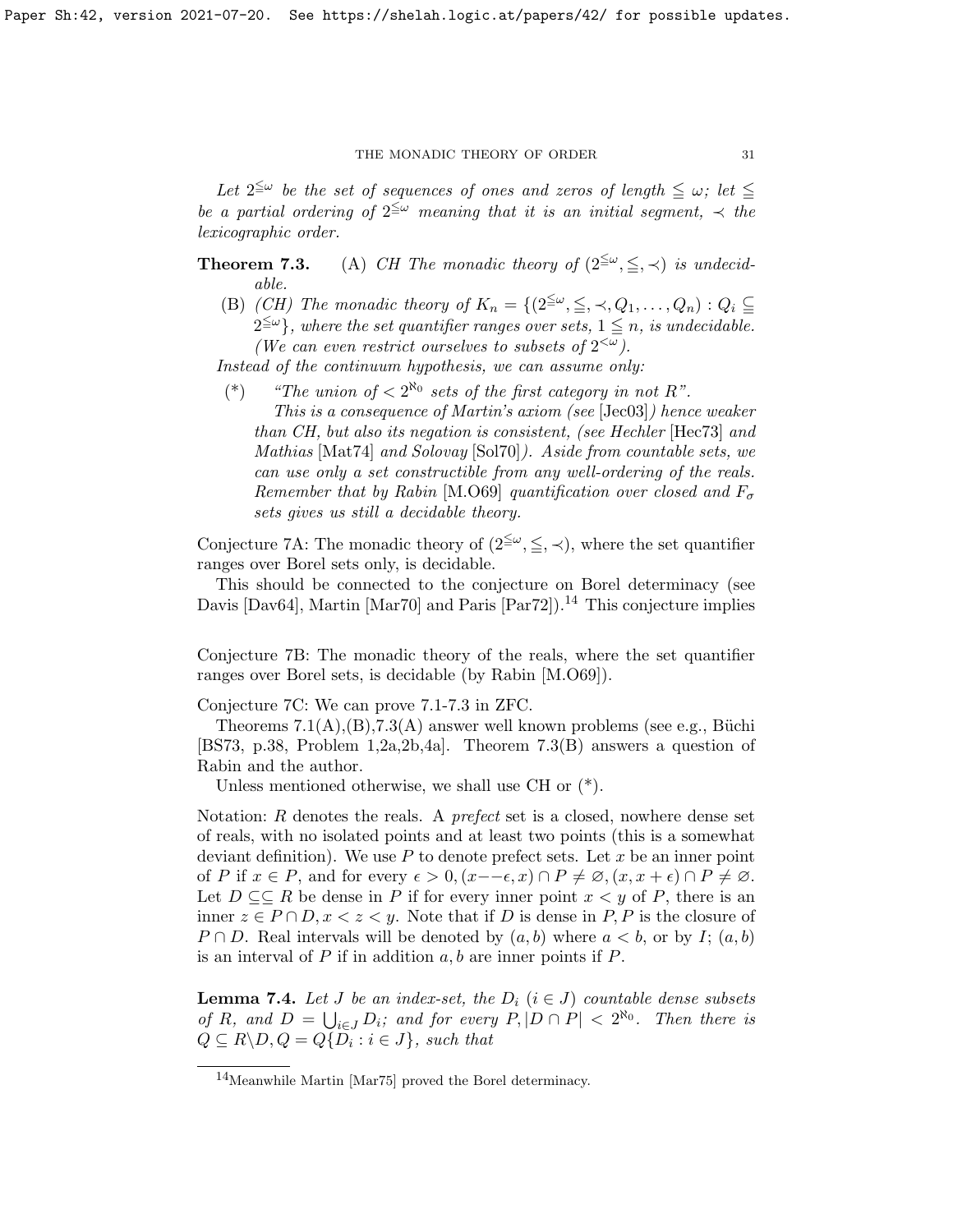- (A) if  $P \cap D \subseteq D_i$   $(i \in J)$  and  $D_i$  is dense in P (P is, of course, prefect) then  $|P \cap Q| < 2^{\aleph_0}$ ;
- (B) if for no (interval) I of P, and  $i \in J$ ,  $P \cap D \cap I \subseteq D_i$  but D is dense in P then  $P \cap Q \neq \emptyset$ .

Proof: Let  $\{P_{\alpha}: 0 < \alpha < 2^{\aleph_0}\}\$ be any enumeration of the perfect sets. We define  $x_{\alpha}, \alpha < 2^{\aleph_0}$  by induction on  $\alpha$ .

For  $\alpha = 0, x_{\alpha} \in R$  is arbitrary.

For any  $\alpha > 0$ , if  $P_\alpha$  does not satisfy the assumptions of (B) then let  $x_{\alpha} = x_0$  and if  $P_{\alpha}$  satisfies the assumptions of (B) let  $x_{\alpha} \in P_{\alpha} \setminus \bigcup \{P_{\beta} : \beta \leq \beta\}$  $\alpha$ ,  $(\exists i \in J)(P_{\beta} \cap D \subseteq D_i \text{ and } D \text{ is dense in } P_{\beta})$  = D.

This is possible because for any  $\beta$ , i, if  $P_{\beta} \cap D \subseteq D_i$ , D is dense in  $P_{\beta}$ ,  $P_{\beta} \cap D$  $P_{\alpha}$  is a closed nowhere dense subset of  $P_{\alpha}$ . As otherwise for some interval I of  $P_{\alpha}$ ,  $P_{\beta} \cap P_{\alpha}$  is dense in  $P_{\alpha}$ , so by the closeness of  $P_{\beta} \cap P_{\alpha}$ ,  $P_{\beta} \cap P_{\alpha} \cap I = P_{\alpha} \cap I$ ; therefore

$$
D_i \supseteq P_\beta \cap D \supseteqeq P_\alpha \cap I \cap D,
$$

a contradiction of the assumption on  $P_{\alpha}$ . So by (\*) and the hypothesis  $|P_\alpha \cap D| < 2^{\aleph_0}$  there exists such  $x_\alpha$ .

Now let  $Q = \{x_\alpha : \alpha < 2^{\aleph_0}\}\$ . If P satisfies the assumption of (A), then  $P \in \{P_\alpha : 0 < \alpha < 2^{\aleph_0}\}\.$  Hence for some  $\alpha, P = P_\alpha$ , hence  $P \cap D \subseteq \{x_\beta : \alpha\}$  $\beta < \alpha$ , so  $|P \cap D| < 2^{\aleph_0}$ . If  $P = P_\alpha$  satisfies the assumption of (B) then  $x_{\alpha} \in P_{\alpha}, x_{\alpha} \in Q$ , hence  $P_{\alpha} \cap Q \neq \emptyset$ . So we have proved the lemma.

<span id="page-31-0"></span>**Lemma 7.5.** There is a dense  $D \subseteq R$  and  $\{D_i : i \in J\}$ ,  $|J| = 2^{\aleph_0}$  such that

- (1)  $|D \cap P| < 2^{\aleph_0}$  for every perfect P.
- (2) The  $D_i$  are pairwise disjoint.
- (3)  $D_i \subseteq D, D_i$  is dense.

Proof: Let  $\{P_{\alpha} : \alpha < 2^{\aleph_0}\}\$ enumerate the perfect subsets of R, and let  ${I_n : n < \omega}$  enumerate the rational intervals of R, and if  $\alpha = \delta + n$  $(n < \omega, \delta \text{ a limit ordinal})$  choose  $x_{\alpha} \in I_n \setminus \bigcup_{\beta < \alpha} P_{\beta} \setminus \{x_{\beta} : \beta < \alpha\}$  and let  $D = \{x_{\beta} : \beta < 2^{\aleph_0}\}, D_{\alpha} = \{x_{\omega \alpha + n} : n < \omega\}.$ 

Notation: *J* will be an index set;  $[J]^n = \{U : U \subseteq J, |U| = n\}$ , and if  $D_i$  is defined for  $i \in J$ , let  $D_U = \bigcup_{i \in U} D_i$ . Subsets of  $[J]^n$ , i.e., symmetric *n*-place relations over J, are denoted by S; and if we know  $\{D_i : i \in J\}$ ,  $Q_S$  will by  $Q\{D_U : U \in S \cup [J]^{n-1}\}\$ from [7.4.](#page-30-1)

<span id="page-31-1"></span>**Definition 7.6.** Let  $\varphi_n(X, D, Q, I^*)$  be the monadic formula saying

- (A) X is a dense set in  $I^*$  and  $X \subseteq D$ .
- (B) For every interval  $I \subseteq I^*$ , and sets  $Y_i, \ldots, i = 1, n + 1$ , if  $Y_i \cap I \subseteq X$ and the  $Y_i$  are pairwise disjoint and each  $Y_i$  is dense in I then there is a perfect set  $P, P \cap Q = \emptyset$ , and each  $Y_i \cap I$  is dense in P.

Remark: We can represent the interval  $I_0$  as a convex set.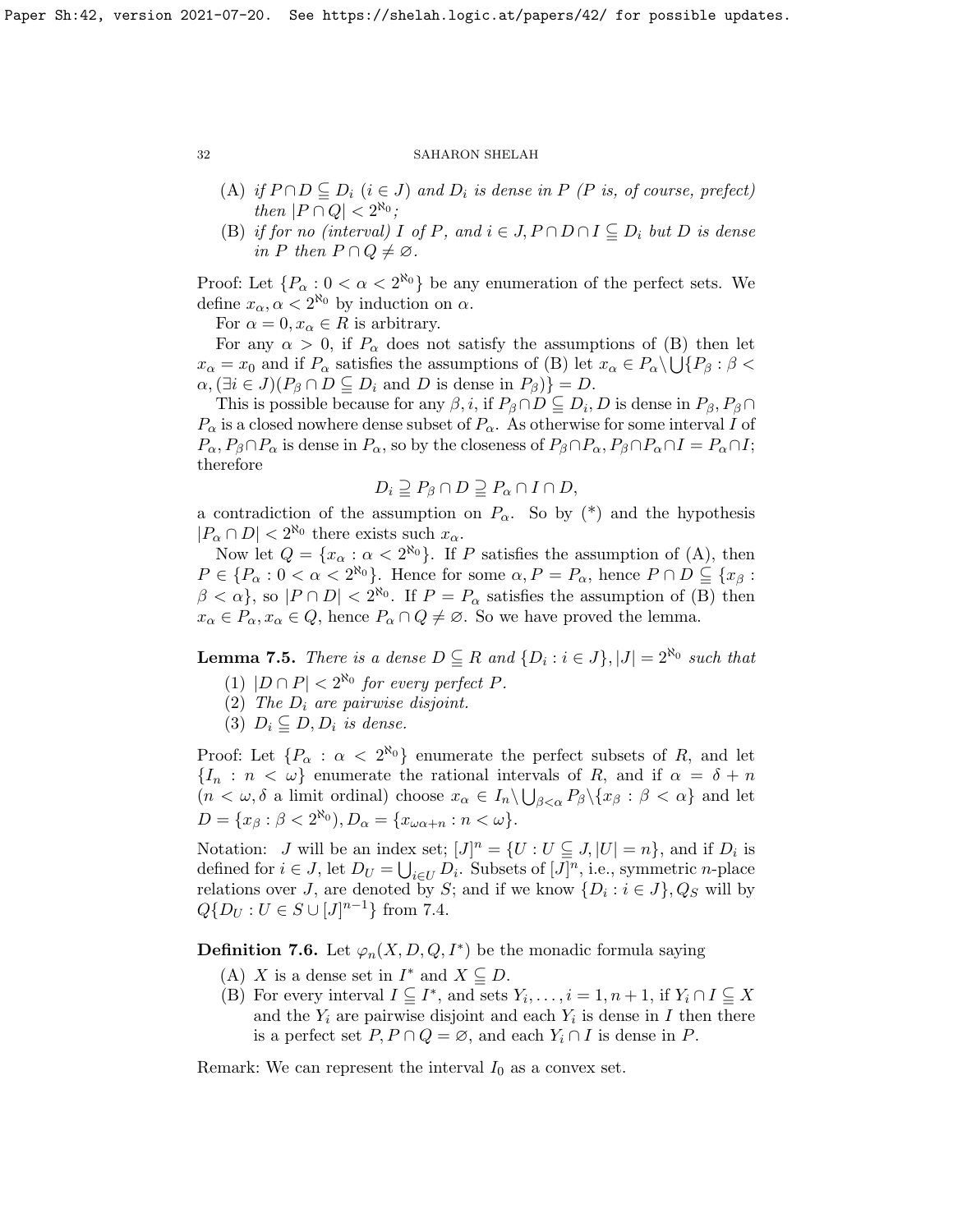<span id="page-32-0"></span>**Lemma 7.7.** Let  $D, \{D_i : i \in J\}$  be as in [7.5,](#page-31-0)  $I^*$  an interval,  $S \subseteq J]^n$ ,  $Q_S =$  $Q\{D_U: U \in S \cup [J]^{n-1}\}\$ as in [7.4.](#page-30-1) Then for any set  $X \subseteq R, R \models$  $\varphi_n[X,D,Q_S,I^*]$  if and only if

- (A) X is dense in  $I^*, X \subseteq D$ ,
- (B) for any interval  $I \subseteq \overline{I^*}$  there is a subinterval  $I_1$  and  $U \in S \cup [J]^{n-1}$ such that  $X \cap I_1 \subseteq D_U$ .

Proof: (I) Suppose  $R \models \varphi_n[X, D, Q_S, I^*]$ . Then by (A) from Definition [7.6,](#page-31-1) X is dense in  $I^*, X \subseteq D$  so (A) from here is satisfies. To prove (B) let  $I \subseteq I^*$  be an interval, and suppose that for no subinterval  $I_1$  of  $\overline{I}$  and for no  $\overline{U} \in S \cup [J]^{n-1}$ , does  $X \cap I_1 \subseteqq D_U$  hold, and we shall get a contradiction. Now we define by induction on  $\ell, 1 \leq \ell \leq n + 1$ , distinct  $i(\ell) \in J$  and intervals  $I^{\ell}, 0 \leq \ell \leq n$  so that  $I^0 = I, I^{\ell+1} \subseteq I^{\ell}$ , and  $X \cap D_{i(\ell)} \cap I^{\ell}$  is dense in  $I^{\ell}$ .

If we succeed, in Definition [7.6\(](#page-31-1)B), choose  $I^{n+1}$  as I, and  $X \cap D_{i(\ell)} \cap I^{n+1}$ as  $Y^{\ell}$ . So necessarily by  $\varphi_n$ 's definition there is a perfect P such that  $X \cap D_{i(\ell)} \cap I^{\ell+1}$  is dense in P for  $\ell = 1, n + 1$ , and  $P \cap Q_S = \emptyset$ . But this contradicts Lemma [7.4\(](#page-30-1)B) by the definition of  $Q_S$ . So for some  $\ell < n+1$  we cannot find appropriate  $i(\ell + 1), I^{\ell+1}$ . So if we let  $Y = (X - \bigcup_{k \leq \ell} D_{i(k)}) \cap I^{\ell}$ , for no  $I^+ \subseteq I^{\ell}$  and no  $i \in J$  is  $Y \cap D_i \cap I^+$  dense; i.e., for every  $i \in J, Y \cap D_i$ is nowhere dense.

If  $\ell = n$ , but  $\{i(1), \ldots, i(n)\} \notin S$  let  $D_{i(n)} \cap X \cap I^{\ell} = Y_n^1 \cup Y_{n+1}^1$ , where  $Y_n^1, Y_{n+1}^1$  are dense subsets of  $I^{\ell}$ , and  $Y_k^1 = X \cap D_{i(k)} \cap I^{\ell}$ , and we get a contradiction as before.

If Y is not dense in  $I^{\ell}$ , it is disjoint to some  $I^+\subseteq I^{\ell}$ ,  $X\cap I^+$ , so  $X\cap I^+\subseteq$  $\bigcup_{k\leq \ell} D_{i(k)}$ . So  $U = \{i(0), \ldots, i(\ell) \in S \cup [J]^{n-1}, X \cap I^+\subseteqq D_U$ , contradicting an assumption we made in the beginning of the proof. Hence  $Y$  is dense in  $I^{\ell}.$ 

As  $(\forall i \in J) Y \cap D_i$  is nowhere dense also for every finite  $Ussu \cup \subseteq J, Y \cap D_U$ is nowhere dense. So we can chose inductively distinct  $i_m \in J$  and distinct  $x_m \in Y \cap D_{i_m}$  such that  $\{x_{(n+3)m+k} : m < \omega\}$  are dense subsets of  $I^{\ell}$ , for  $0 \leq k < n+2$ . If we let  $Y_k^2 = \{x_{(n+3)m+k} : m < \omega\}$  for  $k \leq n+1$ , by Definition [7.6](#page-31-1) there is a perfect P, such that  $Y_k^2$  is dense in  $P, P \cap Q = \emptyset$ , and we get contradiction by [7.4\(](#page-30-1)B) and the choice of the  $x_m$ 's.

As all the ways give a contradiction, we finish one implication.

(II) Now we want to prove that  $R \models \varphi_n[X, D, Q, I^*]$  assuming the other side.

Clearly  $X \subseteq D$ , and X is dense in  $I^*$  (by condition (A) of Lemma [7.7\)](#page-32-0). So condition (A) in Definition [7.6](#page-31-1) holds. For condition (B) of that definition let  $I \subseteq I^*$  be an interval,  $Y_k \cap I \subseteq X, Y_k$  dense in I for  $k = 1, \ldots, n + 1$  and  $k \neq \ell \Rightarrow Y_k \cap Y_\ell = \emptyset$ . We should find a perfect P such that  $P \cap Y_k$  is dense in P and  $P \cap Q = \emptyset$ . We can choose a  $U \in S \cup [J]^{n-1}$  and  $I_1 \subseteqq I$  so that  $X \cap I_1 \subseteq D_U$  (by the hypothesis). Choose a perfect P such that each  $Y_k$  is dense in P. As D is as in [7.4,](#page-30-1) either case gives  $|P \cap D| < 2^{\aleph_0}$ .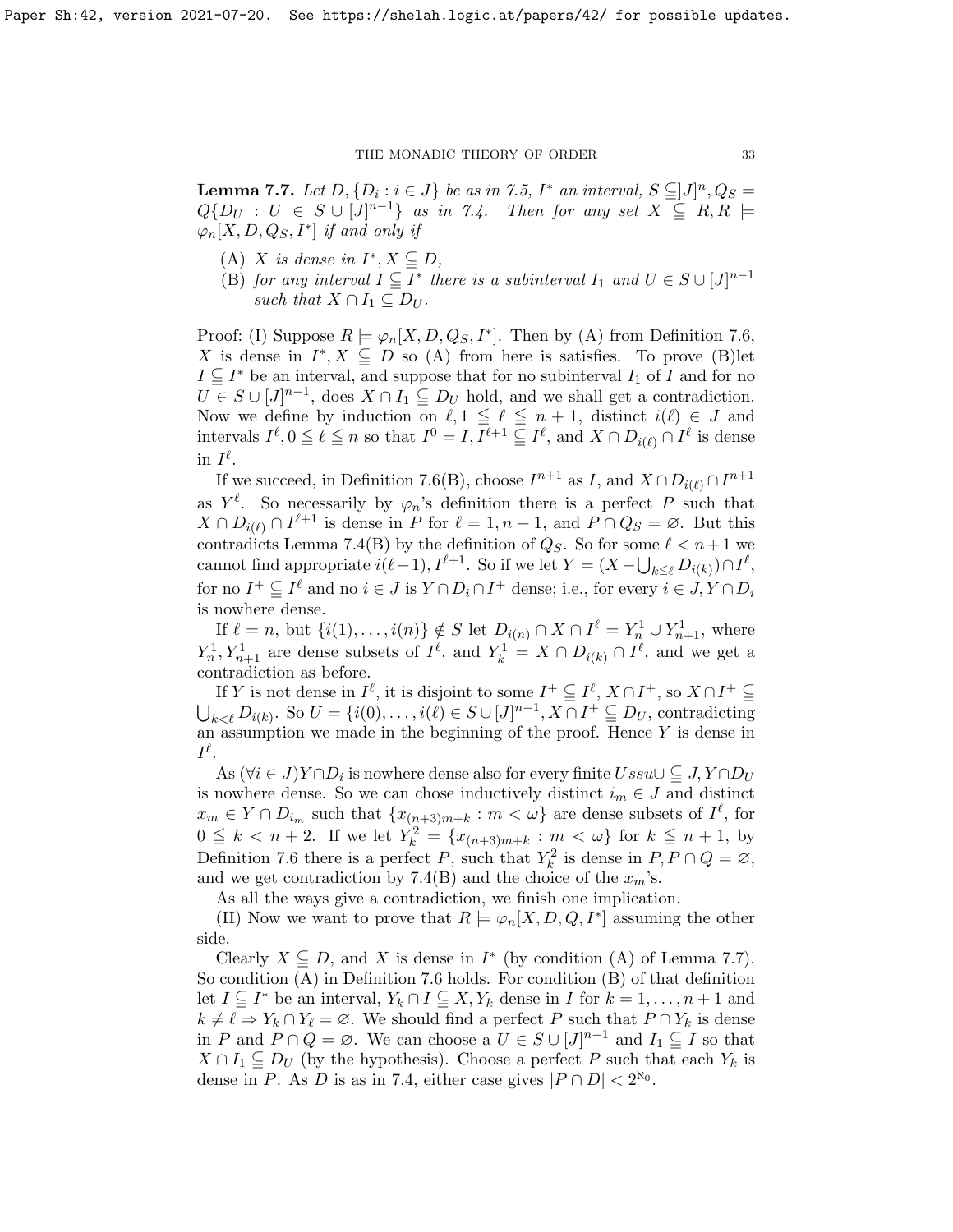(\*) Now we can find perfect  $P_\alpha(\alpha < 2^{\aleph_0})$  such that each  $Y_k$  (1  $\leq k \leq$  $n+1$ ) is dense in  $P_{\alpha}$  and  $\alpha \neq \beta$  implies  $P_{\alpha} \cap P_{\beta} \subseteq \bigcup_{k=1}^{n+1} Y_k$ .

Proof of  $(*)$ : For  $\eta$  a finite sequence of ones and zeros  $X_{\eta}$  will be a set of closed-open intervals and singletons with endpoints in  $\bigcup_{k=1}^{n+1} Y_k$ , which are pairwise disjoint. We define  $X_{\eta}$  by induction on  $\ell(\eta)$ . Let  $X_{\langle\rangle} = \{[a, b)\},\$ where  $a, b \in Y_1$ , and if  $X_\eta$  is defined, for each interval  $[a, b) \in X_\eta$ , choose a decreasing sequence  $x_i^a$   $(i < \omega)$  whose limit is a, and  $x_0^a < b$  and  $x_i^a \in Y_k$  if and only if  $\ell(\eta) = k \mod n + 1, 1 \leq k \leq n + 1$ . Let, for  $m = 0, 1$ :

$$
X_{\eta \cap \langle m \rangle} = \{ (x_{i+1}^1, x_i^a) : \text{ for some } b, [a, b) \in X_\eta \text{ and } i = m \text{ mod } 2 \}
$$
  

$$
\cup \{ \{a\} : \text{ for some } b, [a, b) \in X_\eta, \text{ or } \{a\} \in X_\eta \}.
$$

For  $\eta$  a sequence of ones and zeros of length  $\omega$ ,  $P_{\eta} = \bigcap_{\ell < \omega} (\bigcup X_{\eta \restriction n})$ .

Because  $|P \cap D| < 2^{\aleph_0}$  for some  $\alpha, P_\alpha \cap D \subseteq \bigcup_{k=1}^{n+1} Y_k$ ; so by [7.4](#page-30-1) (and the choice of  $Q$ 's),  $|P_\alpha \cap Q_S| < 2^{\aleph_0}$ . We can find  $P_\alpha^{\beta}(\beta < 2^{\aleph_0})$  such that each  $Y_k$  is dense in  $P_\alpha^\beta$  and  $\beta \neq \gamma \Rightarrow P_\alpha^\beta \cap P_\alpha^\gamma \subseteq \bigcup_{k=1}^{n+1} Y_k$ . So for some  $\beta, P_{\alpha}^{\beta} \cap Q \subseteq \bigcup_{k=1}^{n+1} Y_k \subseteq D$ , but  $Q \subseteq R \backslash D$  hence  $P_{\alpha}^{\beta} \cap Q = \emptyset$ , and we finish.

<span id="page-33-0"></span>**Definition 7.8.** Let  $\psi_n(X, D, Q, I^*)$  be the monadic formula saying

- (A)  $\varphi_n(X, D, Q, I^*),$
- (B) for any interval  $I_1 \subseteqq I^*$ , if Y is disjoint to X and dense in  $I_1$  then  $\neg \varphi_n(X \cup Y, D, Q, I_1).$

<span id="page-33-1"></span>**Lemma 7.9.** Let  $D, J, D_i, S, Q_S$  be as in [7.7.](#page-32-0) Then for any  $X \subseteq R, R \models$  $\psi_n[X, D, Q_S, I^*]$  if and only if

- (A) X is dense in  $I^*, X \subseteq D$ ,
- (B) for any interval  $I \subseteq \overline{I^*}$  there is a subinterval  $I_1$  and  $U \in S \cup \{V \in I\}$  $[J]^{n-1} : (\forall i \in J)(V \cup \{i\} \notin S) \}$  such that  $X \cap I_1 = D_U \cap I_1$ .

Proof:

- (I) Suppose  $R \models \psi_n[X, D, Q_S, I^*]$ , then clearly condition (A) holds. For condition (B) let  $I \subseteq I^*$  be an interval. By Definition [7.8\(](#page-33-0)A),  $R \models$  $\varphi_n[X, D, Q_S, I^*],$  hence by Lemma [7.7\(](#page-32-0)B), I has a subinterval  $I_0$  such that  $X \cap I_0 \subseteq D_U$  where  $U \in S \cup [J]^{n-1}$ . If  $(D_U \backslash X) \cap I_0$  is somewhere dense, let it be dense in  $I_1 \subseteq I_0$ , and let  $Y = (D_U \backslash X) \cap I_1$ , which gives us a contradiction to Definition [7.8\(](#page-33-0)B). If  $U \in [J]^{n-1}$ , and for some  $i \in J, V = U \cup \{i\} \in S$ , we can get a similar contradiction by  $Y = (D_V \backslash X) \cap I_0$  in the interval  $I_0$  (as  $D_i \subseteq D_V \backslash X, Y$  is dense). We can conclude that:  $U \in S$  or  $U \in [J]^{n-1}$  and  $U \cup \{i\} \notin S$  for every  $i \in J$  and that  $(D_U \backslash X) \cap I_0$  is nowhere dense. Hence for some  $I_1 \subseteq I_0$ ,  $(D_U \backslash X) \cap I_1 = \emptyset$  hence  $X \cap I_1 = D_U \cap I_1$ .
- (II) Now suppose that conditions  $(A), (B)$  hold; by Lemma [7.7](#page-32-0) it is easy to see that  $R \models \psi_n[X, D, Q_S, I^*].$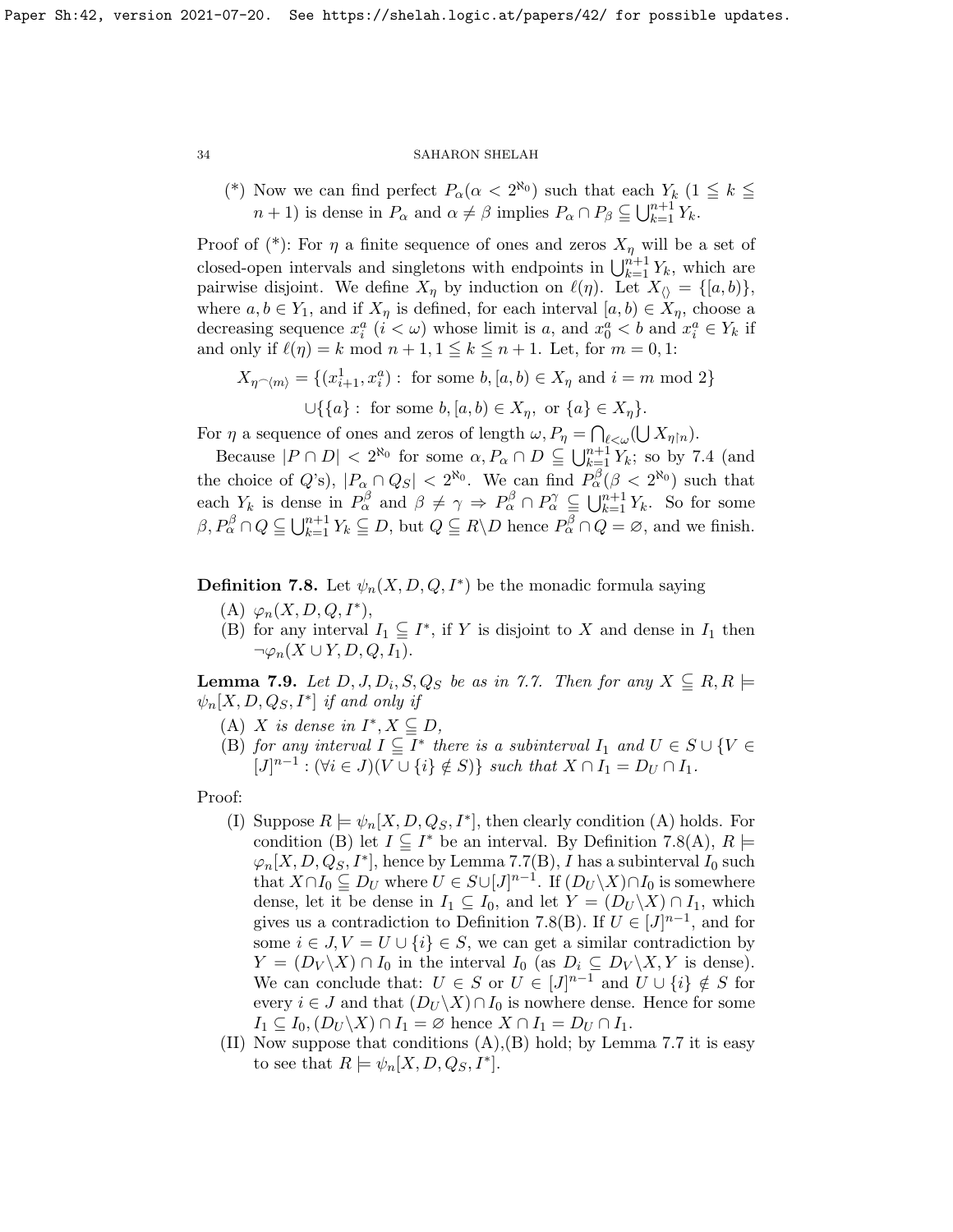**Definition 7.10.** Let  $\chi_1(D, Q, I^*)$  be the monadic formula saying:

- (A) D is dense in  $I^*, I^*$  an interval;
- (B) if  $I \subseteq I^*, X, Y$  are dense in I and

 $R \models \psi_1[X, D, Q, I] \wedge \psi_1[Y, D, Q, I]$ 

then for some  $I_1 \subseteq I$ ,

$$
X \cap Y \cap I = \varnothing
$$
 or 
$$
X \cap I_1 = Y \cap I_1.
$$

- Lemma  $7.11.$ (A) If  $D, \{D_i : i \in J\}$ , are as in [7.5](#page-31-0) then for any interval  $I^*, R \models \chi_1[D, Q_J, I^*].$ 
	- (B) If  $R \models \chi_1[D, Q, I^*]$  then we can find  $I \subseteq I^*$ , and  $X_i, i < \alpha_0$  such that
		- (a) each  $X_i$  is a dense subset of I and  $R \models \psi_1[X_i, D, Q, I],$
		- (b) if  $I_0 \subseteq I$ , and  $X \subseteq I_0$  is dense in  $I_0$  and  $R \models \psi_1[X, D, Q, I_0]$ then there are  $i < \alpha$  and  $I_1 \subseteq I_0$  such that  $X \cap I_1 = X_i \cap I_1$ .
	- (C) In (B),  $|\alpha_0|$  is uniquely defined by D, Q, I.

Proof:

- (A) By [7.9](#page-33-1) it is immediate.
- (B) Let  $\{X_i : i < \alpha\}$  be a maximal family satisfying (1) and (2) for  $I = I^*$ . If for some interval I there are no subintervals  $I^1$  and dense  $X^* \subseteq X \cap I^1$  such that  $(\forall i < \alpha_0)$   $(X_i \cap X^*$  is nowhere dense)<sup>[15](#page-34-0)</sup> we are finished. Otherwise we can choose inductively on n intervals  $I^n \subseteq I^*$ disjoint to  $\bigcup_{\ell \leq n} I_{\ell}^{\ell}$  and  $X_n^* \subseteq X \cap I^n$  such that  $(\forall i < \alpha_0), X_i \cap X_n^*$ is nowhere dense<sup>[16](#page-34-1)</sup>, and such that  $\bigcup_{n<\omega} I^n$  is dense in *I*. Then we could have defined  $X_{\alpha_0} = \bigcup_{n<\omega} D_n^*$ , a contradiction.
- (C) Easy.

**Definition 7.12.** Let  $\chi^n(Q_1, D, Q, I^*)$  be the monadic formula saying

- (A)  $D$  is dense in  $I^*$ , which is an interval.
- (B) Suppose  $I_0 \subseteq I^*, X_\ell \subseteq I_0(\ell < n)$  and  $R \models \bigwedge_{\ell < n} \psi_1(X_\ell, D, Q, I_0)$ . Then there is  $I_1 \subseteq I_0$  such that for all  $I_2 \subseteq I_1$

$$
R \models \psi_n(\bigcup_{\ell < n} X_\ell, D, Q_1, I_1) \equiv \psi_n(\bigcup_{\ell < n} X_\ell, D, Q_1, I_2).
$$

**Lemma 7.13.** If  $D, \{D_i : i \in J\}$  are as in Lemma [7.5,](#page-31-0)  $S \subseteq [J]^n$  then for any interval  $I^*, R \models \chi^n[Q_S, D, Q, I^*].$ 

Proof: Immediate.

<span id="page-34-2"></span>**Theorem 7.14.** The set  $A_r$  is recursive in the monadic theory of order; where  $A_r = \{ \theta : \theta$  is a first order sentence which has an  $\omega$ -model i.e., a model M such that  $(|M|, R_1)$  is isomorphic to  $(\omega, x + 1 = y)$ .

<span id="page-34-0"></span><sup>&</sup>lt;sup>15</sup> and  $R \models \psi_1[X^*, D, Q, I^1]$ .

<span id="page-34-1"></span><sup>&</sup>lt;sup>16</sup> and  $R \models \psi_1[X^*, D, Q, I^n]$ .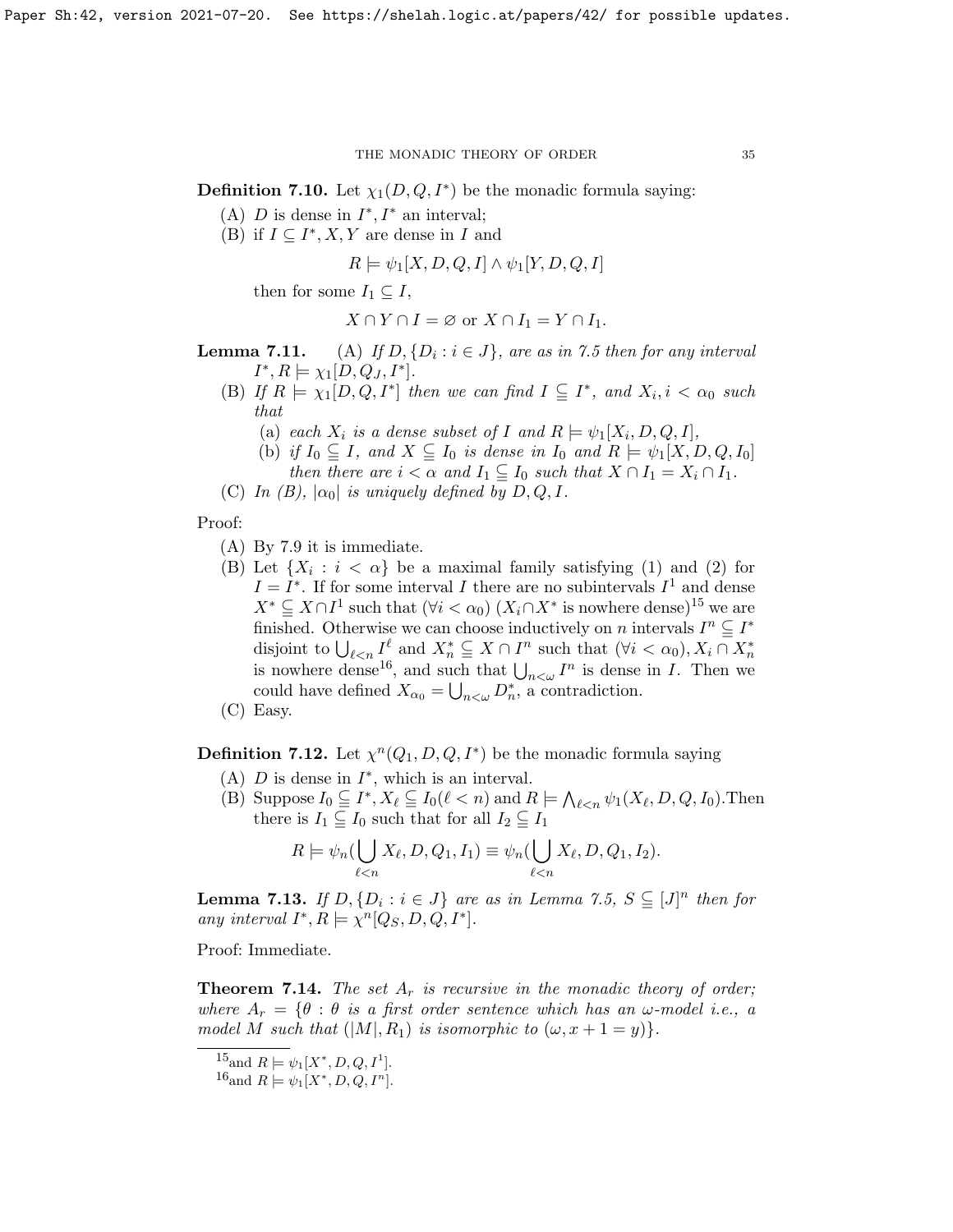<span id="page-35-0"></span>Conclusion 7.15. True first order arithmetic is recursive in the monadic theory of order.

Proof: It suffices to define for every first order sentence  $\theta$ , a monadic sentence  $G(\theta)$  so that  $R \models G(\theta)$  if and only if  $\theta$  has an  $\omega$ -models.

By using Skolem-functions and then encoding them by relations, we can define effectively the sentence  $G_1(\theta)$  such that  $\theta$  has an  $\omega$ -model if and only if  $G_1(\theta)$  has an  $\omega$ -model and

$$
G_1(\theta)=(\forall x_1,\ldots,x_{n(0)})(\exists x_{n(0)+1},\ldots,x_{n(1)})(\bigvee_i\bigwedge_j\theta_{ij}),
$$

 $\theta_{ij}$  is an atomic, or a negation of an atomic, formula; only the relations  $R_0, \ldots, R_{n(2)}$  appear in it;  $R_0$  is the equality; and  $R_i$  has  $m(i)$ -places.

Define (where  $X, Y, D, Q$  are variables ranging over sets, I is a variable ranging over intervals and  $x, y$  are individual variables):

- (0)  $G_2(X_k = X_\ell) = (\forall I^1 \subseteq I^*)(\exists I^2 \subseteq I^1)(X_k \cap I^2 = X_\ell \cap I^2),$
- (1)  $G_2[G_{\ell}(X_{k(1)},...,X_{k(m(\ell))})]=(\exists Y)(Y\subseteq D\setminus D^*wedge \bigwedge_{i=1}^{m(\ell)} \psi_2(X_{k(i)}\cup$  $Y, D, Q_i^{\ell}, I^*$  (for  $\ell < 0$ ),

$$
(2) \ G_{2}(\theta) = (\forall X_{1}, \ldots, X_{n(0)}) (\exists X_{n(0)+1}, \ldots, X_{n(1)})
$$
  
\n
$$
(\forall I^{0} \subseteq I)(\exists I^{*} \subseteq I^{0}) [\bigwedge_{\ell=1}^{n(0)} \psi_{1}(X_{\ell}, D, Q^{*}, I^{*}) \bigwedge \bigwedge_{\ell=1}^{n(0)} X_{\ell} \subseteq D^{*}
$$
  
\n
$$
\rightarrow \bigwedge_{\ell=n(0)+1}^{n(1)} X_{\ell} \subseteq D^{*} \cap \bigwedge_{\ell=n(0)+1}^{n(1)} \psi_{1}(X_{\ell}, D, Q^{*}, I^{*}) \wedge \bigwedge_{i} \bigvee_{j} G_{2}(\theta_{ij})].
$$

(4) Let  $\chi^*$  be the conjunction of the following formulas:

- ( $\alpha$ )  $D, D^*$  are dense in  $I, D^* \subseteq D$ ,
- $(\beta)$   $\chi_1(D, Q^*, I),$
- ( $\gamma$ )  $\chi^2(Q_{\ell}^i, D, Q^*, I)$ . Let us denote

$$
\tilde{R}_1(X, Y, Q_1^1, Q_1^2, I') = (X \subseteq D^* \wedge Y \subseteq D^* \wedge X \cap Y = \varnothing \wedge
$$

$$
\psi_1(X, D, Q^*, I') \wedge \psi_1(Y, D, Q^*\wedge, I') \wedge (\exists Z)[Z \subseteq D \backslash D^* \wedge \psi_1(Z, D, Q^*, I') \wedge \psi_2(X \cup Z, D, Q_1^1, I') \wedge \psi_2(Y \cup Z, D, Q_1^2, I')]
$$

and

(δ)  $\psi_1(X_0, D, Q^*, I) \wedge X_0 \subseteq D^* \wedge (\forall Y)[\psi_1(Y, D, Q^*, I) \wedge Y \subseteq D^* \rightarrow$  $(\exists Y_1)\tilde{R}_1(Y,Y_1)] \wedge (\forall I' \subseteq I)(\forall Y)\neg \tilde{R}_1(Y, X_0, Q_1^1, Q_1^2, I') \wedge$ 

$$
(\forall Y_1 Y_2 Y_3)(\forall I^0 \subseteq I)[\tilde{R}_1(Y_1, Y_2, Q_1^1, Q_1^2, I^0) \land \tilde{R}_1(Y_1, Y_3, Q_1^1, Q_1^2, I^0) \n\to (\forall I^1 \subseteq I^0)(\exists I^2 \subseteq I^1)Y_2 \cap I^2 = Y_3 \cap I^2].
$$

(*c*) The formula saying that if  $(\delta)$  holds when we replace  $Q_1^1, Q_1^2$  by  $\tilde{Q}_1^1, \tilde{Q}_1^2$  resp. then

$$
(\forall X)(\forall Y)(\forall I' \subseteq I)[\tilde{R}_1(X, Y, Q_1^1, I') \to \tilde{R}_1(X, Y, \tilde{Q}_1^1, \tilde{Q}_1^2, I')].
$$

(5)  $G(\theta) = (\exists Q^*, D, D^*, X_0, \dots, Q_{\ell}^i, \dots)(\forall I)[\chi^* \wedge G_3(\theta)].$ 

Now we should prove only that  $\theta$  has an  $\omega$ -model if and only if  $R \models G(\theta).$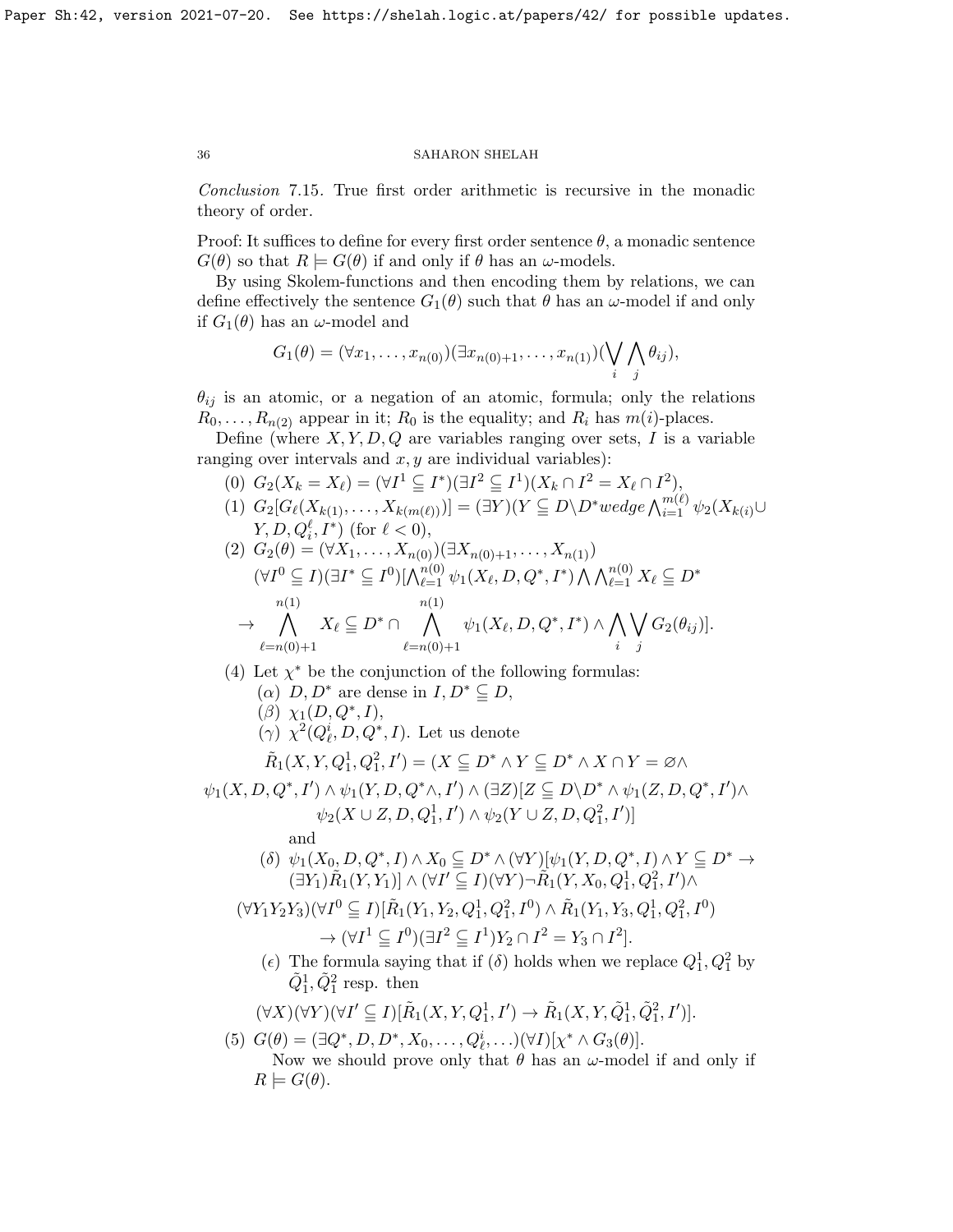(I) Suppose M is an  $\omega$ -model 2021-06-14 if and only if  $R \vdash G(\theta)$ . Let  $J = \omega + \omega$ ,  $D_i(i < \omega + \omega)$  be countable, pairwise disjoint, dense subsets of R. Choose symmetric and reflexive relations  $S^i_\ell$  on  $\omega + \omega$  so that

$$
M \models R_{\ell}(x_1,\ldots,x_{k(\ell)}) \Leftrightarrow (\exists y \in \omega + \omega) \bigwedge_{i=1}^{k(\ell)} \langle y, x_i \rangle \in S_{\ell}^i \land y \notin \omega).
$$

To prove  $R \models G(\theta)$ , let  $D = \bigcup_{i < \omega + \omega} D_i, D^* = \bigcup_{i < \omega} D, Q_\ell^i =$  $Q_{(S_{\ell}^{i})}, X_0 = D_0$ , and  $Q^* = Q_{\omega+\omega}$ . Let I be any interval. It is not hard to check that under those assignments  $R \models x^* \wedge G_3(\theta)$ .

(II) Now suppose  $R \models G(\theta)$ . Let  $Q^*, D, D^*, X_0, Q_\ell^i$  be such that  $R \models (\forall I)(\chi^* \land G_3(\theta)). \text{ BY (4) } (\beta), \text{ clearly } R \models (\forall I)\chi_1(D, Q^*, I).$ Hence by Lemma [7.11\(](#page-0-0)B) there are I and  $D_i, i < \alpha$  satisfying  $(1), (2), (3)$  from [7.11\(](#page-0-0)B). As  $R \models (\forall I)(\chi^* \cap G_3(\theta))$ , then in particular  $R \models \chi^* \wedge G_3(\theta)$ . By  $(4)(\delta)$ ,  $R \models \psi_1(X_0, D, Q^*, I)$ , so we can choose  $D_0 = X_0$ . (See the proof of [7.11.](#page-0-0)) By (4)( $\delta$ ) we can also assume that  $R \models \tilde{R}_1(D_n, D_{n+1})$  for  $n < \omega$ . By  $(4)(\epsilon)$ necessarily  $D_i \subseteq D^* \Leftrightarrow i < \omega$ . Let  $\{\bar{j}_\ell : \ell < \omega\}$  enumerate all sequences  $j = \langle j(1), \ldots, j(n(0)) \rangle$ 

of natural numbers. As  $R \models G_3(\theta)$  for every  $\bar{j}_\ell$  we can choose  $X_i = D_{j_\ell(i)}$ , and so there is an assignment  $X_i \to D^{\ell,i}$  for  $n(0)$  <  $i \leq n(1)$  showing that  $R \models G_3(\theta)$ . So we can define by induction on  $n < \omega$  intervals  $I_n$  so that:  $I_{n+1} \subseteq I_n$ ,  $I_0 \subseteq I$ , and for every  $n(0) < i \leq n(1)$  for some  $j_n(i) < \alpha_0, \overline{D}^{\ell,i} \cap I_{n+1} = D_{j_n(i)} \cap I_{n+1}.$ Now we define a model  $M: |M| = \omega$ , and  $M \models R_{\ell}[j(1), \ldots, j(m(\ell))] \Leftrightarrow$ for some  $n, R \models (\exists Y)[Y \subseteq D \setminus D^* \bigwedge \bigwedge_{i=1}^{m(\ell)} \psi_2(D_{j(i)} \cap Y, D, Q^i, I_n^n)].$ It is easy to check that  $R \models \theta$ .

Remark: By some elaboration, we can add to the definition of  $A_r$  also the demand

" $R_2$  is a well-founded two-place relation"

(also for uncountable structures). Thus, e.g., there are sentences  $\theta_n$ , such that MA implies:  $R \models \theta$  if and only if  $2^{\aleph_0} = \aleph_n$ .

Theorem 7.16. The set of first-order sentences which has a model, is recursive in the monadic theory of  $\{(R,Q): Q \subseteq R\}$  where the set-variables range over subsets of the rationals.

Remark: Notice that a quantification over  $P$  such that  $D$  is dense in  $P$  can be interpreted by a quantification over  $P \cap D$ , as the property "x in the closure of X" is first-order. Hence  $\varphi_n, \psi_n$  are, in our restricted monadic theory.

By [7.14,](#page-34-2)[7.15,](#page-35-0) Theorems [7.1,](#page-0-0)[7.2](#page-29-1) and [7.3](#page-0-0) are in fact immediate. Theorem [7.1\(](#page-0-0)B) can also be proved by the following observation of Litman [\[Lit76\]](#page-38-8), which is similar to  $3.6(B)(1)$ :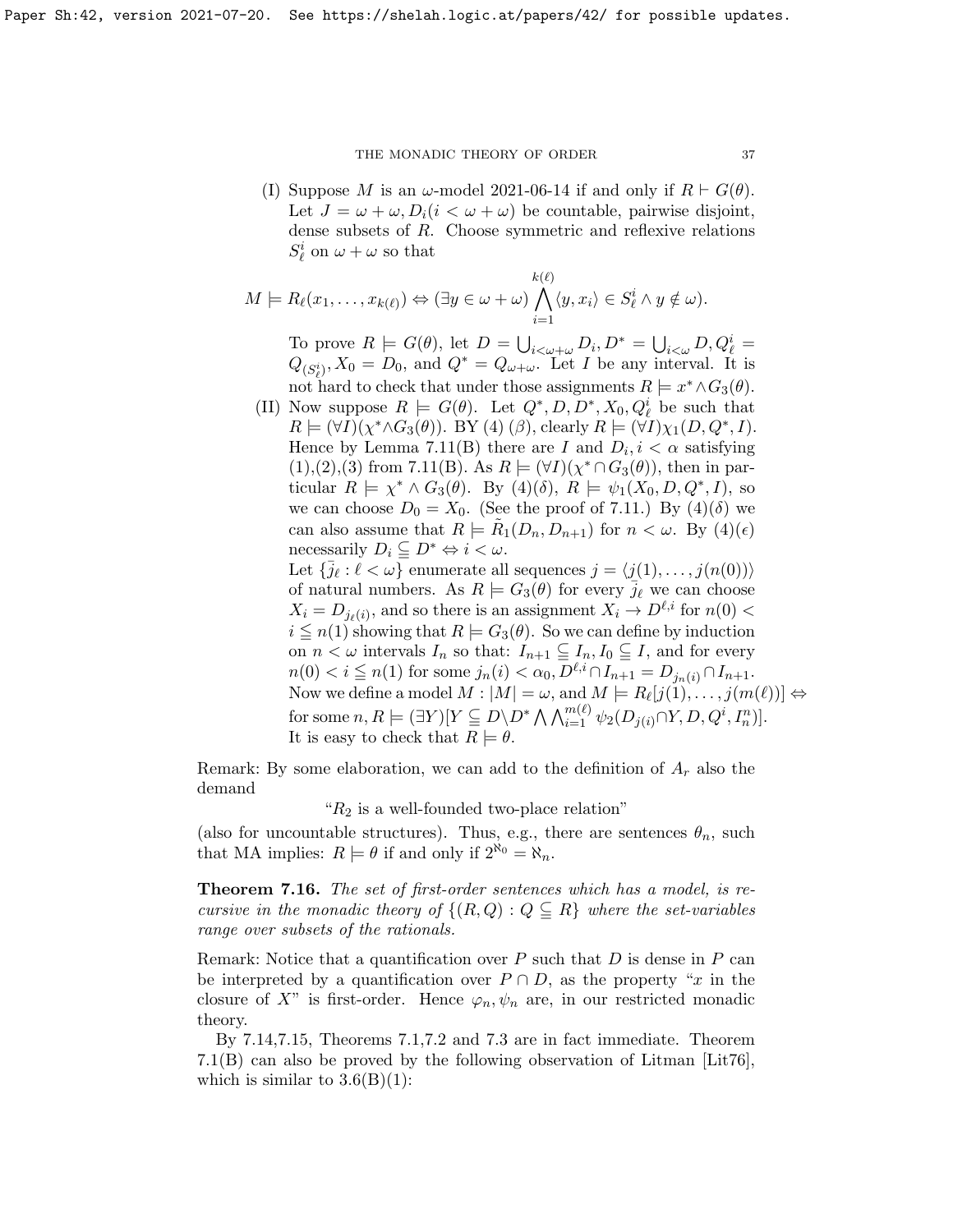**Lemma 7.17.** The monadic theory of the real order is recursive in the monadic theory of order.

Proof: For every monadic sentence  $\theta$  let  $G(\theta)$  be the monadic sentence saying:

"If the set  $X$  is completely ordered, is dense and has no first nor last elements then some  $Y \subseteq X$  has those properties and in addition  $(Y, \leq) \models \theta$ ."

As every complete dense order contains a subset isomorphic to  $R$ , and any complete dense order  $\subseteq R$  with no first nor last element is isomorphic to R, clearly  $R \models G(\theta)$  if and only if  $\theta$  is satisfied by all orders so our results is immediate.

Conjecture 7D: The monadic theory of  $R$  and the (pure) second-order theory of  $2^{\aleph_0}$  are recursive in each other.<sup>[17](#page-37-9)</sup>

Conjecture 7E: The monadic theory of  $\{R, Q\}$ :  $Q \subseteq R\}$  with the setquantifiers ranging over subsets of the rationals; and the (pure) second-order theory of  $\aleph_0$  are recursive in each other. Gurevich notes that if  $V = L$  the intersection of 7D,E holds.

Conjecture 7F: The monadic theory of order and the (pure) second-order theory, are recursive in each other.

In conjectures 7D,E,F use (\*) or CH if necessary.

Conjecture 7G: If  $D_{\ell}$  is a dense subset of R, and for every  $P, |P \cap D_{\ell}| < 2^{\aleph_0}$ , for  $\ell = 1, 2$  then  $(R, D_1), (R, D_2)$  have the same monadic theory.<sup>[18](#page-37-10)</sup>

#### **REFERENCES**

- <span id="page-37-5"></span>[Bau76] James E. Baumgartner, A new class of order types, Annals of Math. Logic 9 (1976), 187–222.
- <span id="page-37-3"></span>[BS73] J. Richard Büchi and Dirk Siefkes, Axiomatization of the monadic second order theory of  $\omega_1$ . The monadic second order theory of all countable ordinals (Decidable theories, II), 1973, pp. 129–217. Lecture Notes in Math., Vol. 328. MR 0479997
- <span id="page-37-0"></span>[Büc60] J. Richard Büchi, Weak second-order arithmetic and finite automata, Z. Math. Logik Grundlagen Math. 6 (1960), 66–92. MR 125010
- <span id="page-37-6"></span>[Büc65a] \_\_\_\_, *Decision methods in the theory of ordinals*, Bull. Amer. Math. Soc. 71 (1965), 767–770. MR 189997
- <span id="page-37-2"></span>[Büc65b]  $\Box$ , Transfinite automata recursions and weak second order theory of ordinals, Logic, Methodology and Philos. Sci. (Proc. 1964 Internat. Congr.), North-Holland, Amsterdam, 1965, pp. 3–23. MR 0210593
- <span id="page-37-1"></span>[Büchi62] J. Richard Büchi, On a decision method in restricted second order arithmetic, Logic, Methodology and Philosophy of Science (Proc. 1960 Internat. Congr .), Stanford Univ. Press, Stanford, Calif., 1962, pp. 1–11. MR 0183636
- <span id="page-37-8"></span>[Dav64] Morton Davis, Infinite games of perfect information, Advances in game theory, Princeton Univ. Press, Princeton, N.J., 1964, pp. 85–101. MR 0170727
- <span id="page-37-7"></span>[Don65] J.E. Doner, Decidability of the weak second-order theory of two successors, Notices Amer. Math. Soc. 12 (1965), 819.
- <span id="page-37-4"></span>[Ehr59] A. Ehrenfeucht, Decidability of the theory of one linear ordering relation, Notices Amer. Math. Soc. 6 (1959), no. 3, 268–269.

<span id="page-37-9"></span><sup>&</sup>lt;sup>17</sup>Gurevich proved it when  $V - L$ .

<span id="page-37-10"></span> $^{18}$ Gurevich disproved it.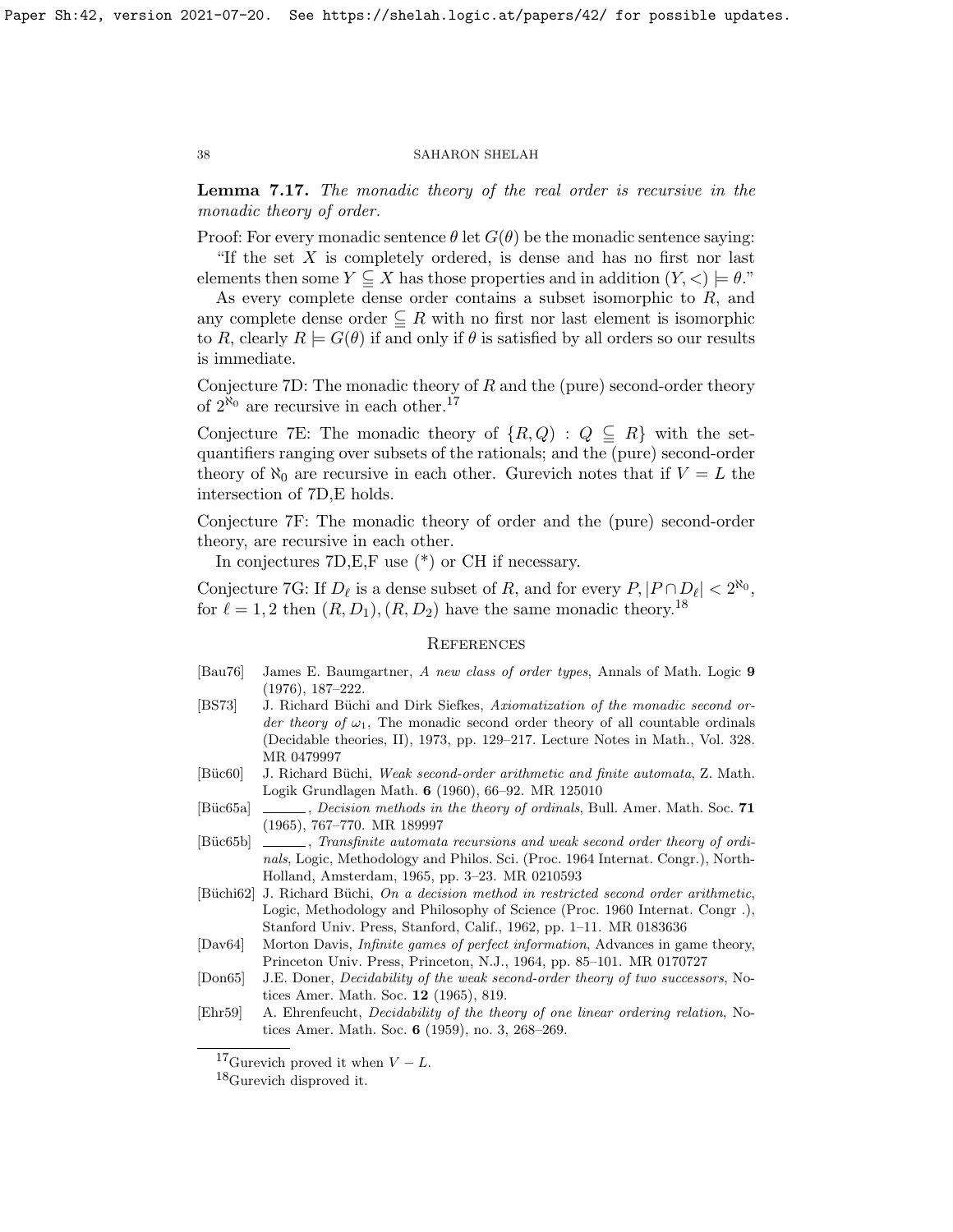- <span id="page-38-0"></span>[Ehr61] , An application of games to the completeness problem for formalized theories, Fund. Math. 49 (1960/61), 129–141. MR 126370
- <span id="page-38-2"></span>[Elg61] Calvin C. Elgot, Decision problems of finite automata design and related arithmetics, Trans. Amer. Math. Soc. 98 (1961), 21–51. MR 139530
- <span id="page-38-5"></span>[Fra56] Roland Fraïssé, Étude de certains opérateurs dans les classes de relations,  $d\acute{e}f\hat{n}$ is à partir d'isomorphismes restreints, Z. Math. Logik Grundlagen Math. 2 (1956), 59–75. MR 81855
- <span id="page-38-17"></span>[FV59] S. Feferman and R.L. Vaught, The first order properties of products of algebraic systems, Fund. Math. **47** (1959), 57-103.
- <span id="page-38-9"></span>[Grz51] Andrzej Grzegorczyk, Undecidability of some topological theories, Fund. Math. 38 (1951), 137–152. MR 47583
- <span id="page-38-1"></span>[Gur64] Ju. S. Gurevič, *Elementary properties of ordered Abelian groups*, Algebra i Logika Sem. 3 (1964), no. 1, 5–39. MR 0161800
- <span id="page-38-20"></span>[Hec73] S. H. Hechler, Independence results concerning the number of nowhere dense sets necessary to cover the real line, Acta Math. Acad. Sci. Hungar. 24 (1973), 27–32. MR 313056
- <span id="page-38-19"></span>[Jec71] Thomas J. Jech, *Trees*, J. Symbolic Logic **36** (1971), 1–14. MR 284331
- <span id="page-38-10"></span>[Jec03] Thomas Jech, Set theory, Springer Monographs in Mathematics, Springer-Verlag, Berlin, 2003, The third millennium edition, revised and expanded.
- <span id="page-38-11"></span>[Jen72] Ronald B. Jensen, The fine structure of the constructible hierarchy, Annals of Math. Logic 4 (1972), 229–308.
- <span id="page-38-4"></span> $[L\ddot{a}u68]$  H. Läuchli, A decision procedure for the weak second order theory of linear order, Contributions to Math. Logic (Colloquium, Hanover, 1966), North-Holland, Amsterdam, 1968, pp. 189–197. MR 0244026
- <span id="page-38-14"></span>[Lav71] Richard Laver, On fraissé's order type conjecture, Annals of Mathematics 93 (1971), 89–111.
- <span id="page-38-8"></span>[Lit76] Ami Litman, On the monadic theory of  $\omega_1$  without A.C, Israel J. Math 23 (1976), no. 3-4, 251–266.
- <span id="page-38-6"></span>[LL66] H. Läuchli and J. Leonard, On the elementary theory of linear order, Fund. Math. 59 (1966), 109–116. MR 199108
- <span id="page-38-15"></span>[LT68] John Joseph Le Tourneau, Decision problems related to the concept of operation, ProQuest LLC, Ann Arbor, MI, 1968, Thesis (Ph.D.)–University of California, Berkeley. MR 2617886
- <span id="page-38-18"></span>[Mal71] Jerome Malitz, Infinitary analogs of theorems from first order model theory, J. Symbolic Logic 36 (1971), 216–228. MR 290943
- <span id="page-38-22"></span>[Mar70] Donald A. Martin, Measurable cardinals and analytic games, Fundamenta Math. 66 (1970), 287–291.
- <span id="page-38-24"></span> $[Mar75]$  , Borel determinacy, Annals of Mathematics 102 (1975), 363-371.
- <span id="page-38-21"></span>[Mat74] A. R. D. Mathias, The order extension principle, Axiomatic set theory (Proc. Sympos. Pure Math., Vol. XIII, Part II, Univ. California, Los Angeles, Calif., 1967), 1974, pp. 179–183. MR 0360267
- <span id="page-38-3"></span>[M.O69] M.O.Rabin, Decidability of second order theories and automata on infinite trees, Trans. A.M.S. 141 (1969), 1–35.
- <span id="page-38-23"></span>[Par72] J. B. Paris,  $ZF \vdash \sum_{4}^{0} determinateness$ , J. Symbolic Logic **37** (1972), 661–667. MR 363904
- <span id="page-38-7"></span>[Pin72] A. G. Pinus, The theory of convex subsets, Sibirsk. Mat.  $\check{Z}$ . **13** (1972), 218–224. MR 0294132
- <span id="page-38-16"></span>[Ram29] F. P. Ramsey, On a Problem of Formal Logic, Proc. London Math. Soc. (2) 30 (1929), no. 4, 264–286. MR 1576401
- <span id="page-38-12"></span>[Ros69] Joseph G. Rosenstein,  $\aleph_0$ -categoricity of linear orderings, Fund. Math. 64 (1969), 1–5. MR 242652
- <span id="page-38-13"></span>[Rub74] Matatyahu Rubin, Theories of linear order, Israel J. Math. 17 (1974), 392–443. MR 349377